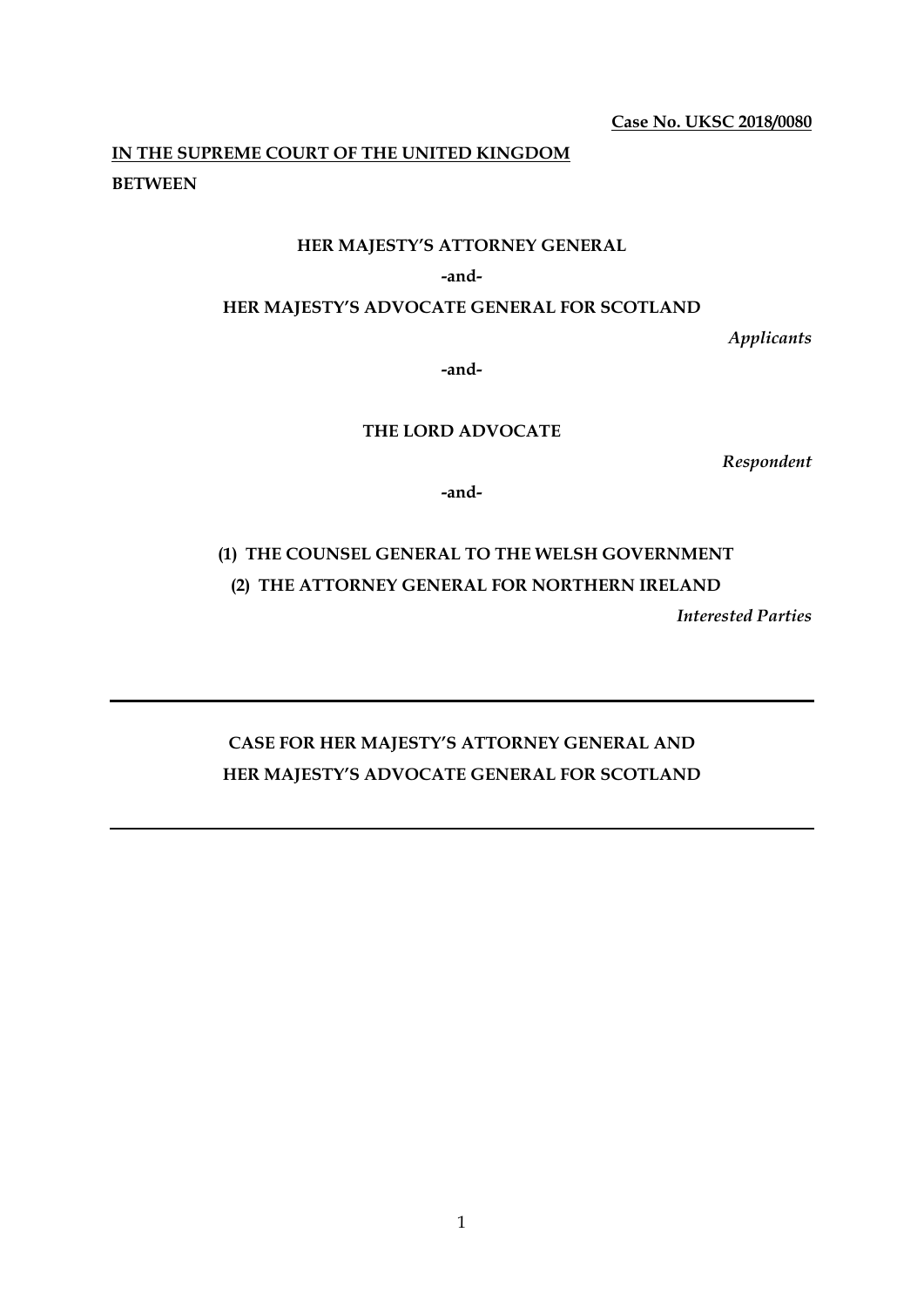# **INDEX TO SUBMISSIONS**

| (1) | Introduction                                                                                                                                                          | Paras. $1 - 6$                    |
|-----|-----------------------------------------------------------------------------------------------------------------------------------------------------------------------|-----------------------------------|
| (2) | The Jurisdiction of the Court                                                                                                                                         | Paras. 7 - 9                      |
| (3) | The Legislative Competence of the Scottish Parliament                                                                                                                 | Paras. 10 - 26                    |
| (4) | The Grounds for the Reference                                                                                                                                         |                                   |
|     | (A) The Scottish Bill as a Whole<br>(B) Section 17 of the Scottish Bill                                                                                               | Paras. 27 - 47<br>Paras. 48 - 60  |
|     | (C) Section 33 of and schedule 1 to the Scottish Bill<br>(D) The provisions of the Scottish Bill that are incompatible<br>with EU law and contrary to the rule of law | Paras. 61 - 73<br>Paras. 74 - 111 |
|     |                                                                                                                                                                       |                                   |

(5) Conclusion Para. 112

Annex A: Summary of the Provisions of the Scottish Bill Annex B: Summary of the Parliamentary Passage of the Scottish Bill Annex C: Summary of the Provisions of the UK Bill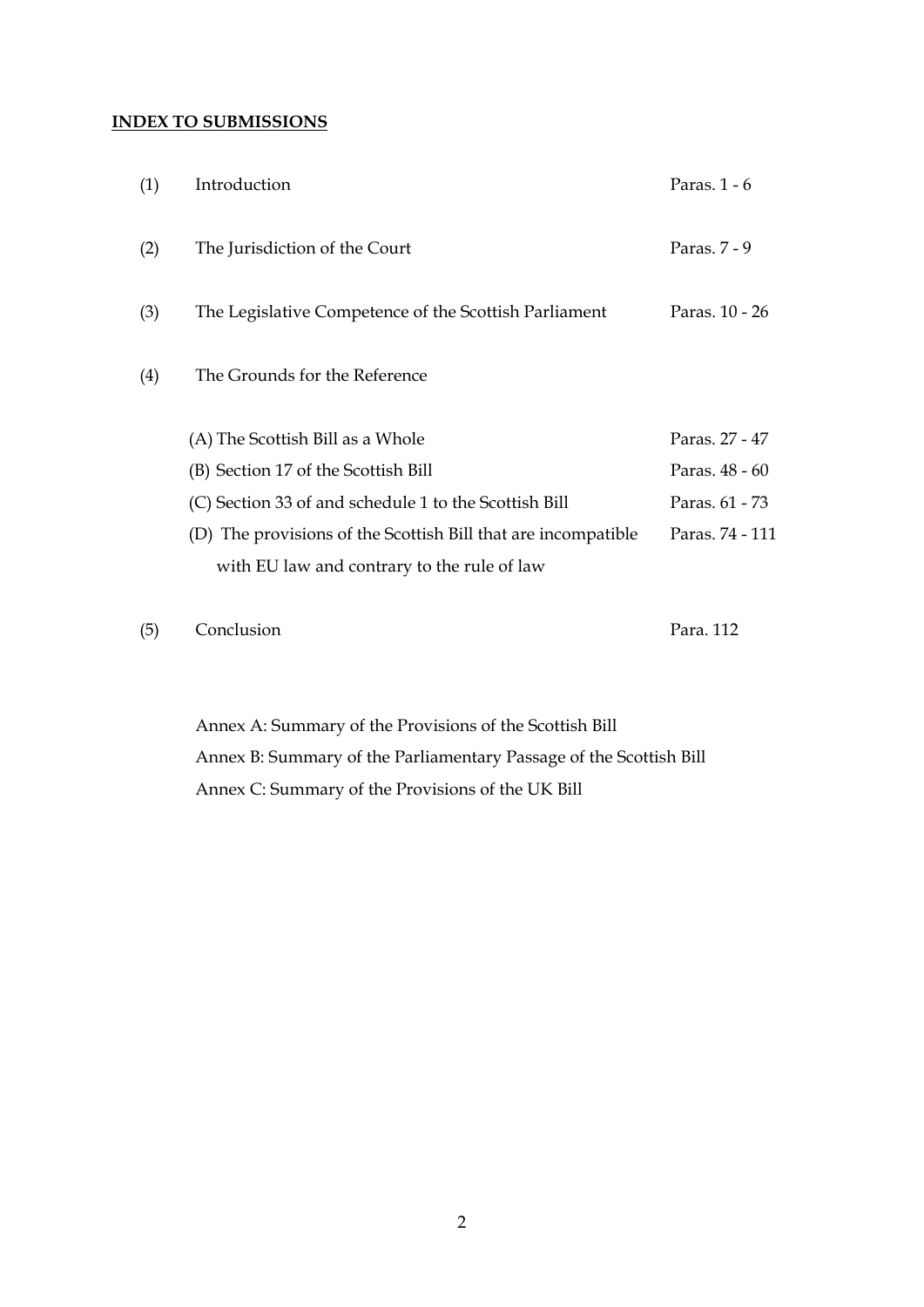## **(1) INTRODUCTION**

<u>.</u>

- 1. This Case is filed in support of a reference which has been made by Her Majesty's Attorney General and Her Majesty's Advocate General for Scotland under s.33(1) of the Scotland Act 1998 ("**SA**"; "**the reference**"). Section 33(1) permits those officers to refer to the Supreme Court the question of whether a Bill passed by the Scottish Parliament, or any provision of such a Bill, would be within its legislative competence.1
- 2. The reference has been made in respect of the entirety of the UK Withdrawal from the European Union (Legal Continuity) (Scotland) Bill ("**the Scottish Bill**") which was passed on 21 March 2018. A summary of the provisions of the Scottish Bill is contained in the reference and is repeated in Annex A to this Case.
- 3. The Scottish Bill purports to make provision in relation to the continued effect in Scotland of provisions of European Union ("**EU**") law upon the withdrawal of the UK from the EU. It does so in circumstances in which the UK is in ongoing negotiations with the EU as to the terms of withdrawal, and the Parliament of the United Kingdom ("**Parliament"** or "**the UK Parliament**") is in the advanced stages of consideration of legislation covering the same subject matter: the European Union (Withdrawal) Bill ("**the UK Bill**"). When enacted, the UK Bill will legislate to cover, on a UK wide basis, the retention of the body of EU law in domestic (UK) law. It makes detailed provision, *inter alia,* for the devolution aspects of that retention. It envisages and makes provision for UK-wide legislative solutions to some of the issues arising from that retention – including conferring power on UK Ministers, under Parliament's supervision, to make subordinate legislation applying to the whole of the UK. A summary of the provisions of the UK Bill is contained in the reference and is set out in Annex C to this Case.
- 4. In the Policy Memorandum published on introduction of the Scottish Bill, the Scottish Government explained that the Scottish Bill was being introduced in direct response to

<sup>1</sup> This is the first such reference made in respect of a Bill of the Scottish Parliament. References have been made in respect of Bills of the Welsh Assembly: *In re Local Government Byelaws (Wales) Bill* [2012] UKSC 53; [2013] 1 AC 792; *In re Agricultural Sector (Wales) Bill* [2014] UKSC 43; [2014] 1 WLR 2622; *In re Medical Costs for Asbestos Diseases (Wales) Bill* [2015] UKSC 3; [2015] AC 1016.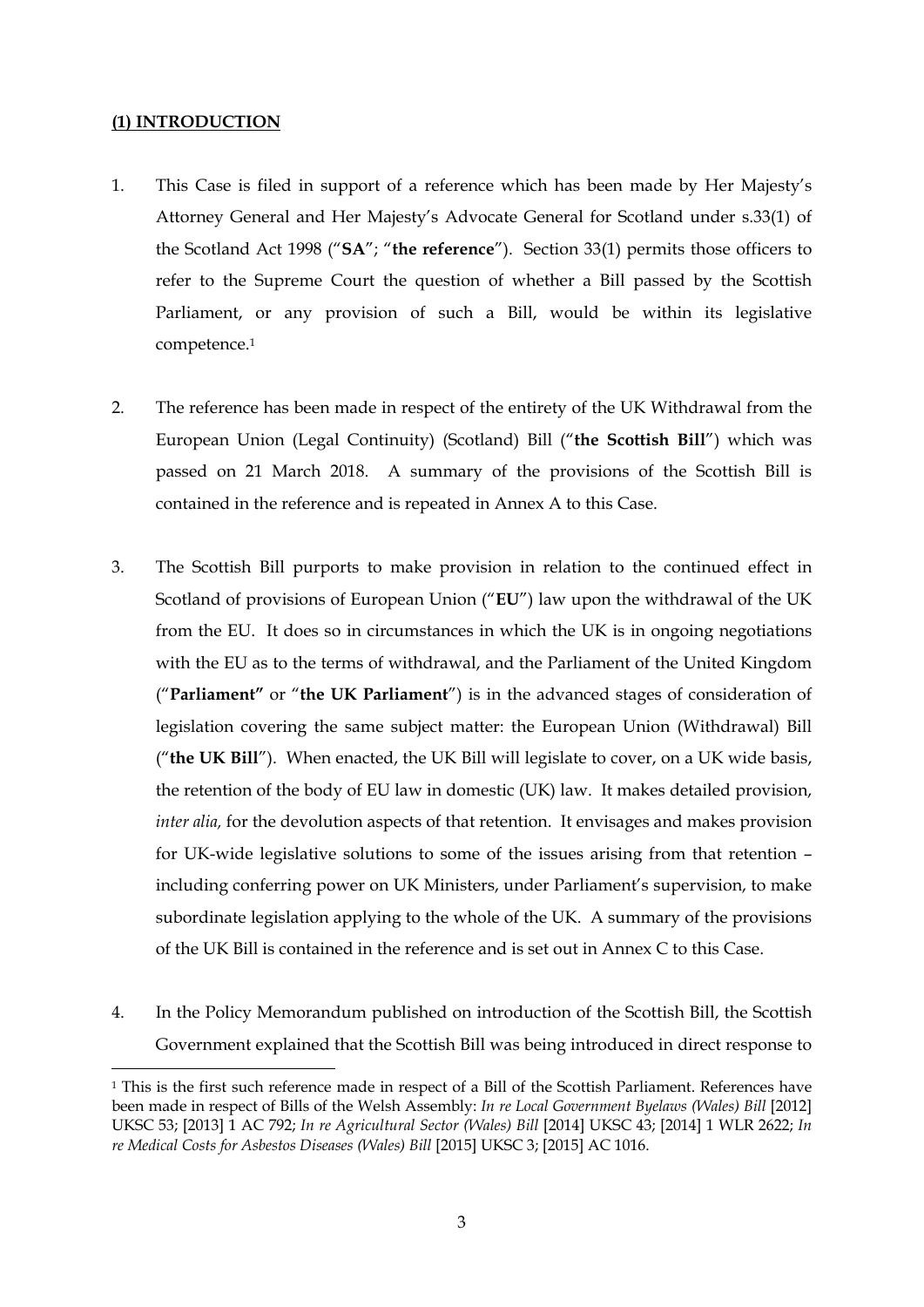the UK Bill. A summary of the statements and publications made by the Scottish Government concerning the Scottish Bill prior to and during its passage through the Scottish Parliament is contained in Annex B to this Case. The introduction of the Scottish Bill followed the rejection by the House of Commons of proposed amendments to the UK Bill which the Scottish Government had promoted and the substance of those rejected amendments was incorporated into the Scottish Bill. In large part the Scottish Bill directly replicates the provisions and powers of the UK Bill, but with key powers under its provisions being exercised by the Scottish Parliament or the Scottish Ministers. Notably, it purports to render of "*no effect*" in Scots law any subordinate legislation (both of the kind provided for by the UK Bill and that provided for under primary legislation in the future) to which the Scottish Ministers have not consented (s.17).

- 5. Upon introduction of the Scottish Bill, the Presiding Officer made a detailed reasoned statement explaining that he had concluded that certain provisions of the Scottish Bill (those whose legal effect would be postponed by s.1(2)) would not be within legislative competence. He took the view that the purported competence deferral mechanisms in the Scottish Bill could not have the effect of altering how competence is to be assessed.
- 6. At the same time as the reference made in relation to the Scottish Bill, the Attorney General also made a reference to the Court under s.112(1) of the Government of Wales Act 2006 ("**GOWA**") in respect of the Law Derived from the European Union (Wales) Bill ("**the Welsh Bill**"). The reference in relation to the Welsh Bill has been withdrawn following an agreement reached with the Welsh Government concerning the terms of the UK Bill, as a result of which the Welsh Bill is to be repealed.

#### **(2) THE JURISDICTION OF THE COURT**

7. The Court's jurisdiction arises under s.33(1) SA, which provides that the Advocate General, the Lord Advocate or the Attorney General may "*refer the question of whether a Bill or any provision of a Bill would be within the legislative competence of the Parliament to the Supreme Court for decision*". On such a reference, it falls to the Court to assess the question of competence at the point the Bill is passed and before it becomes law.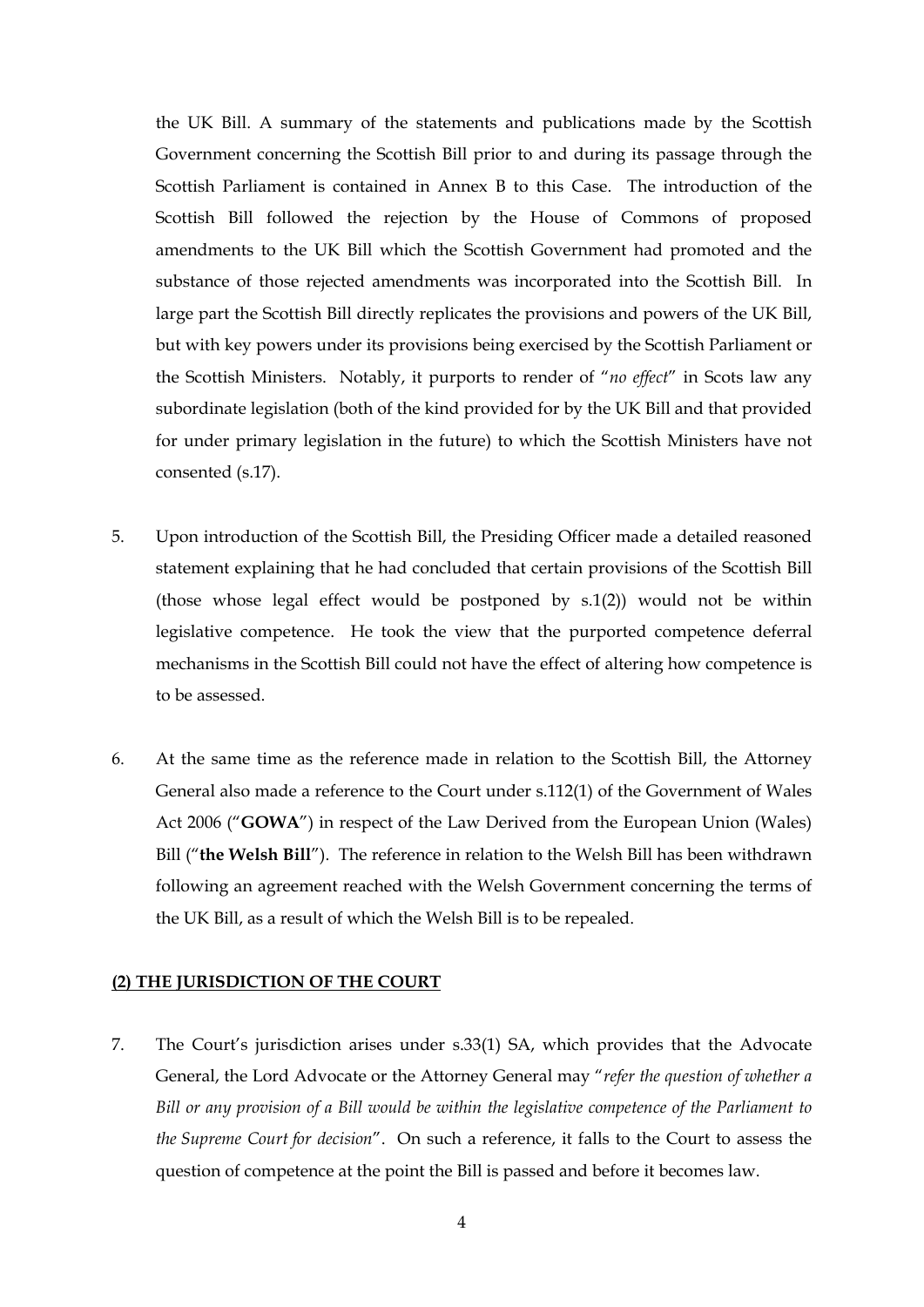- 8. A Bill does not become an Act of the Scottish Parliament ("**an ASP**") until it receives Royal Assent: s.28(2). If a s.33 reference is made, the Bill cannot be submitted for Royal Assent until the reference has been decided or otherwise disposed of by the Court: s.32(2)(b).
- 9. In *Re Local Government Byelaws (Wales) Bill* [2012] UKSC 53; [2013] 1 AC 792, §§79-80, Lord Hope gave general guidance as to the approach the Court should take in determining whether a Bill of the National Assembly for Wales is within its legislative competence. That approach is equally applicable in a reference of a Bill passed by the Scottish Parliament under s.33 SA:

*"79. First, the question whether a Bill of the Assembly is within its legislative competence is a question of law which, if the issue is referred to it, the court must decide. The judicial function in this regard has been carefully structured. It is not for the judges to say whether legislation on any particular issue is better made by the Assembly or by the Parliament of the United Kingdom at Westminster. How that issue is to be determined has already been addressed by the United Kingdom Parliament. It must be determined according to the particular rules that section 108 and Schedule 7 have laid down. Those rules, just like any other rules, have to be interpreted. It is for the court to say what the rules mean and how, in a case such as this, they must be applied in order to resolve the issue whether the measure in question was within competence.* 

*80. Second, the question whether the Bill is within competence must be determined simply by examining the provisions by which the scheme of devolution has been laid out. That is not to say that this will always be a simple exercise. But, as Lord Walker of Gestingthorpe JSC observed in Martin v Most 2010 SC (UKSC) 40, para 44 when discussing the system of devolution for Scotland, the task of the United Kingdom Parliament in relation to Wales was to define the legislative competence of the Assembly while itself continuing as the sovereign legislature of the United Kingdom. It had to define, necessarily in fairly general and abstract terms, permitted or prohibited areas of legislative activity. The aim was to achieve a constitutional settlement, the terms of which the 2006 Act was designed to set out. Reference was made in the course of the argument in the present case to the fact that the 2006 Act was a constitutional enactment. It was, of course, an Act of great constitutional significance, and its significance has been enhanced by the coming into operation of Schedule 7. But I do not think that this description, in itself, can be taken to be a guide to its interpretation. The rules to which the court must apply in order to give effect to it are those laid down by the statute, and the statute must be interpreted like any other statute. But the purpose of the Act has informed the statutory language, and it is proper to have regard to it if help is needed as to what the words mean."*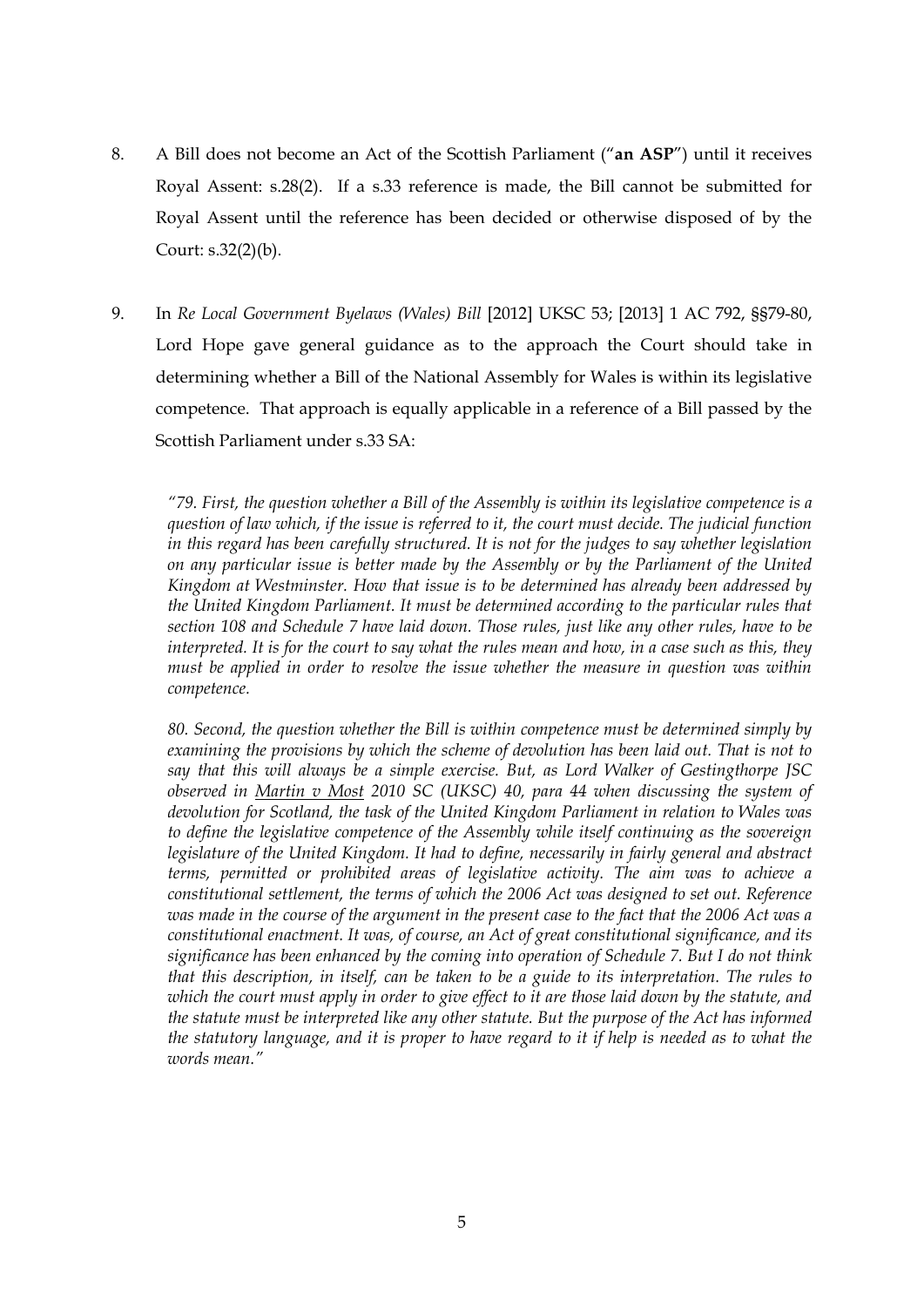#### **(3) THE LEGISLATIVE COMPETENCE OF THE SCOTTISH PARLIAMENT**

#### **The competence restrictions in the SA**

- 10. Section 28(1) SA provides: "*Subject to section 29, the Parliament may make laws, to be known as Acts of the Scottish Parliament.*" Section 28(7) provides: "*This section does not affect the power of the Parliament of the United Kingdom to make laws for Scotland"*.
- 11. The restrictions on the legislative competence of the Scottish Parliament are principally set out in s.29 SA. Section 29(1) provides that an ASP is "*not law so far as any provision of the Act is outside the legislative competence of the Parliament*".
- 12. Section 29(2) provides, in relevant part, that a provision is outside that competence so far as:
	- (1) it "*relates to reserved matters*" (s.29(2)(b)),
	- (2) it "*is in breach of the restrictions in Schedule 4*" (s.29(2)(c)), or
	- (3) it "*is incompatible with […] EU law*" (s.29(2)(d)).
- 13. Section 29(3) provides that the question of whether a provision of an ASP "*relates to*" a reserved matter "*is to be determined … by reference to the purpose of the provision, having regard (among other things) to its effect in all the circumstances*".
- 14. Section 30(1) introduces Schedule 5 to the SA, "*which defines reserved matters*". §1(c) of Part 1 of Schedule 5 provides that "*the Parliament of the United Kingdom*" is a reserved matter. §7(1) of Part 1 of Schedule 5 provides that international relations, "*including relations with territories outside the United Kingdom, the European Union (and their institutions)*", is a reserved matter. §7(2) provides that that reservation does not include "*observing and implementing … obligations under EU law*".
- 15. Schedule 4 to the SA specifies various enactments and rules of law which are protected from modification by an ASP. §1(2)(c) of Schedule 4 specifies certain provisions of the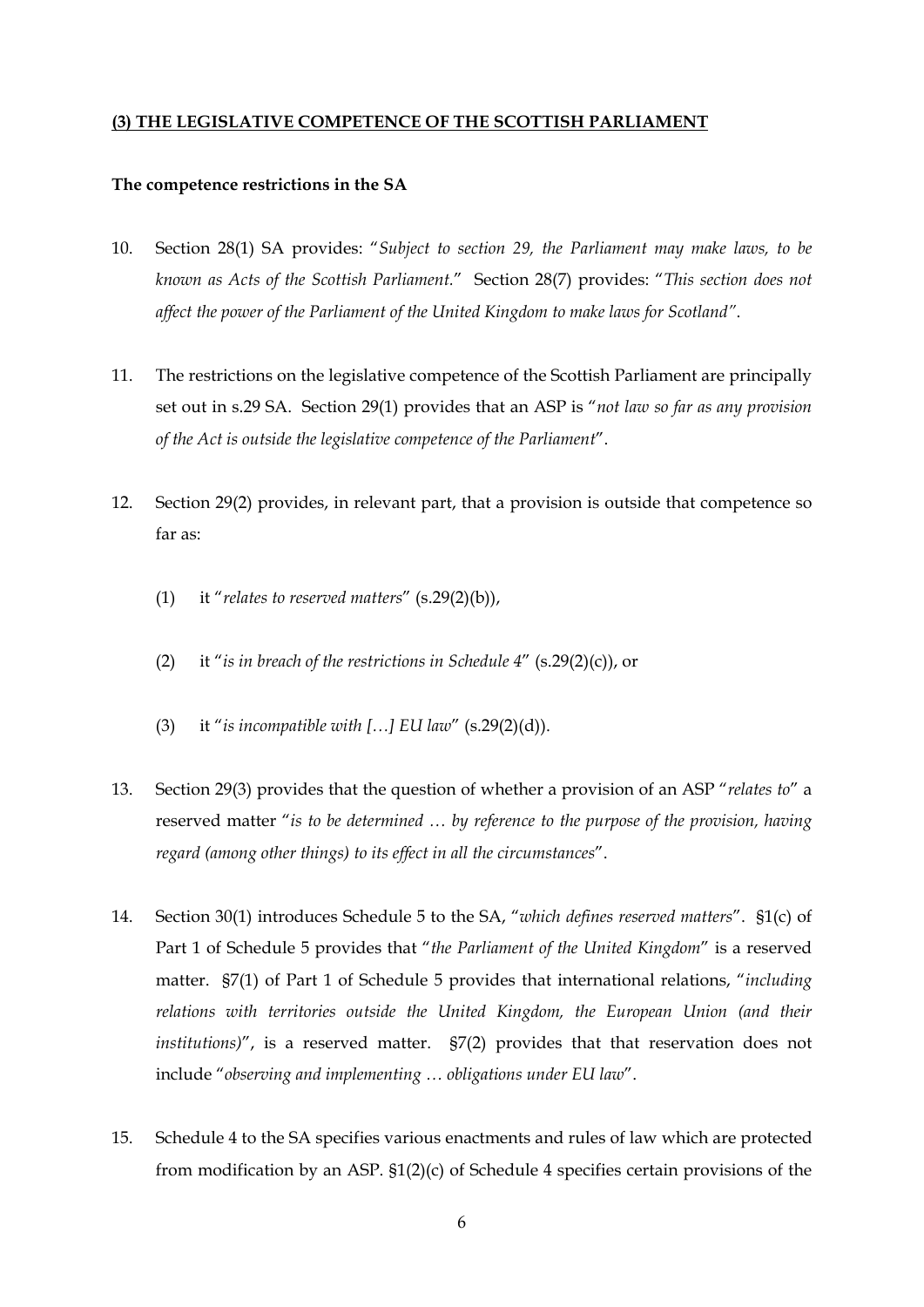European Communities Act 1972 ("**ECA**") which cannot be modified, including s.2(1). §2(1) of Schedule 4 provides that an ASP "*cannot modify … the law on reserved matters*", which includes "*any rule of law which is not contained in an enactment and the subjectmatter of which is a reserved matter*" (§2(2)(b)). §4(1) of Schedule 4 provides that an ASP "*cannot modify*" the SA itself. §4(2) provides an exception from that prohibition for specific provisions of the SA. §7(1)(b) of Schedule 4 provides an exception to the various prohibitions in Part 1 of the Schedule, allowing the Scottish Parliament to repeal "*any spent enactment*".

16. The specific competence restrictions in s.29 cannot be circumvented: "*a legislature has no power to ignore the conditions of law-making that are imposed by the instrument which itself regulates its power to make law*" (*Bribery Commissioner v Ranasinghe* [1965] AC 172, PC, 197). This principle was expressed in respect of the Scottish Parliament by the Lord President (Lord Rodger) in *Whaley v Lord Watson* 2000 SC 340 at pp.348-349 speaking of the *"… fundamental character of the Parliament as a body which – however important its role – has been created by statute and derives its powers from statute. As such, it is a body which, like any other statutory body, must work within the scope of those powers. If it does not do so, then in an appropriate case the court may be asked to intervene and will require to do so, in a manner permitted by the legislation. In principle, therefore, the Parliament like any other body set up by law is subject to the law and to the courts which exist to uphold that law."*

#### **Other restrictions on competence**

17. Section 29 SA is not exhaustive of the grounds of review of an ASP. The legislative competence of the Scottish Parliament may also be reviewed in accordance with the supervisory jurisdiction of the courts at common law, including by reference to the rule of law and fundamental values such as the principles of legality and legal certainty: *AXA General Insurance Company Ltd v Lord Advocate* [2011] UKSC 46; 2012 SC (UKSC) 122 at §47 (Lord Hope) and §136 and 149-153 (Lord Reed). There is a category of "*constitutional review*" of legislation in *"exceptional circumstances"* on grounds other than those specified in s.29(2) SA, including where legislation offends against "*fundamental rights or the rule of law*" (Lord Reed in *AXA* at §§149-150).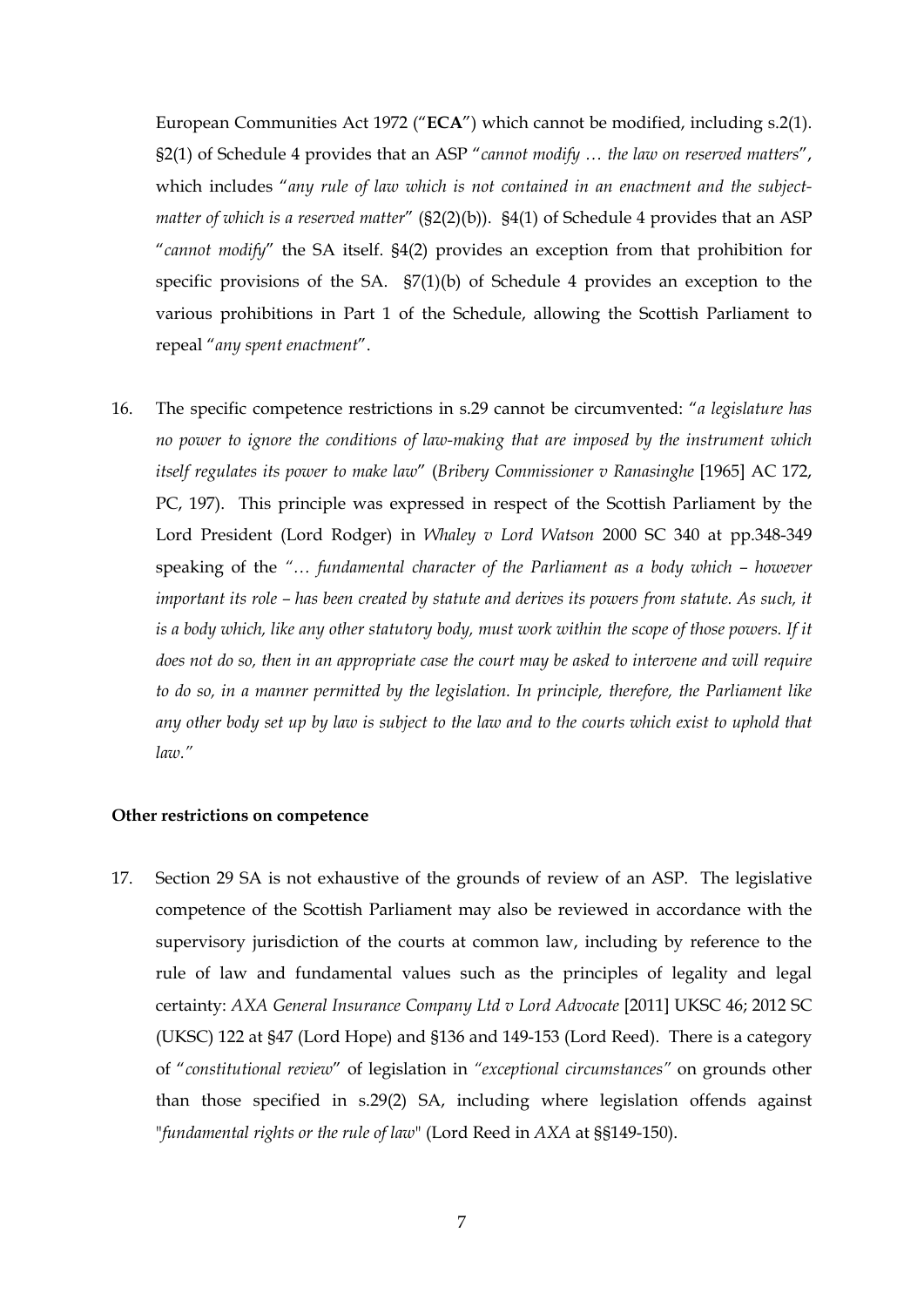#### **The assessment of legislative competence**

- 18. The SA prescribes a series of controls on the limited legislative competence afforded to the Scottish Parliament. In particular, it requires – in a series of steps – that the competence of the Scottish Parliament to make law is to be assessed at the time that the relevant Bill is introduced and then passed:
	- (1) The member who introduces the Bill into the Parliament must at or before that time state that in their view the provisions of the Bill would be within competence: s.31(1).
	- (2) On or before the introduction of the Bill, the Presiding Officer must decide whether the provisions of the Bill would be within competence and state that decision: s.31(2).
	- (3) The UK or Scottish Law Officers may refer to the Supreme Court the question of whether any of the provisions of the Bill would be within competence, in the four week period between the Scottish Parliament passing the Bill and it being submitted for Royal Assent: s.33.
	- (4) An Act or provision of any Act of the Scottish Parliament is not law so far as it is outside competence: s.29(1).

#### **Principles of interpretation under the Scotland Act**

#### *General Principles*

- 19. The principles of interpretation to be applied in determining whether a Bill, or a provision of a Bill, passed by the Scottish Parliament is within its legislative competence were set out by Lord Hope in *Imperial Tobacco Ltd v Lord Advocate* [2012] UKSC 61; 2013 SC (UKSC) 153.
- 20. First, ordinary principles of interpretation apply to the SA: *Imperial Tobacco,* §§10—15. There is no different approach to the interpretation of the devolution statutes from that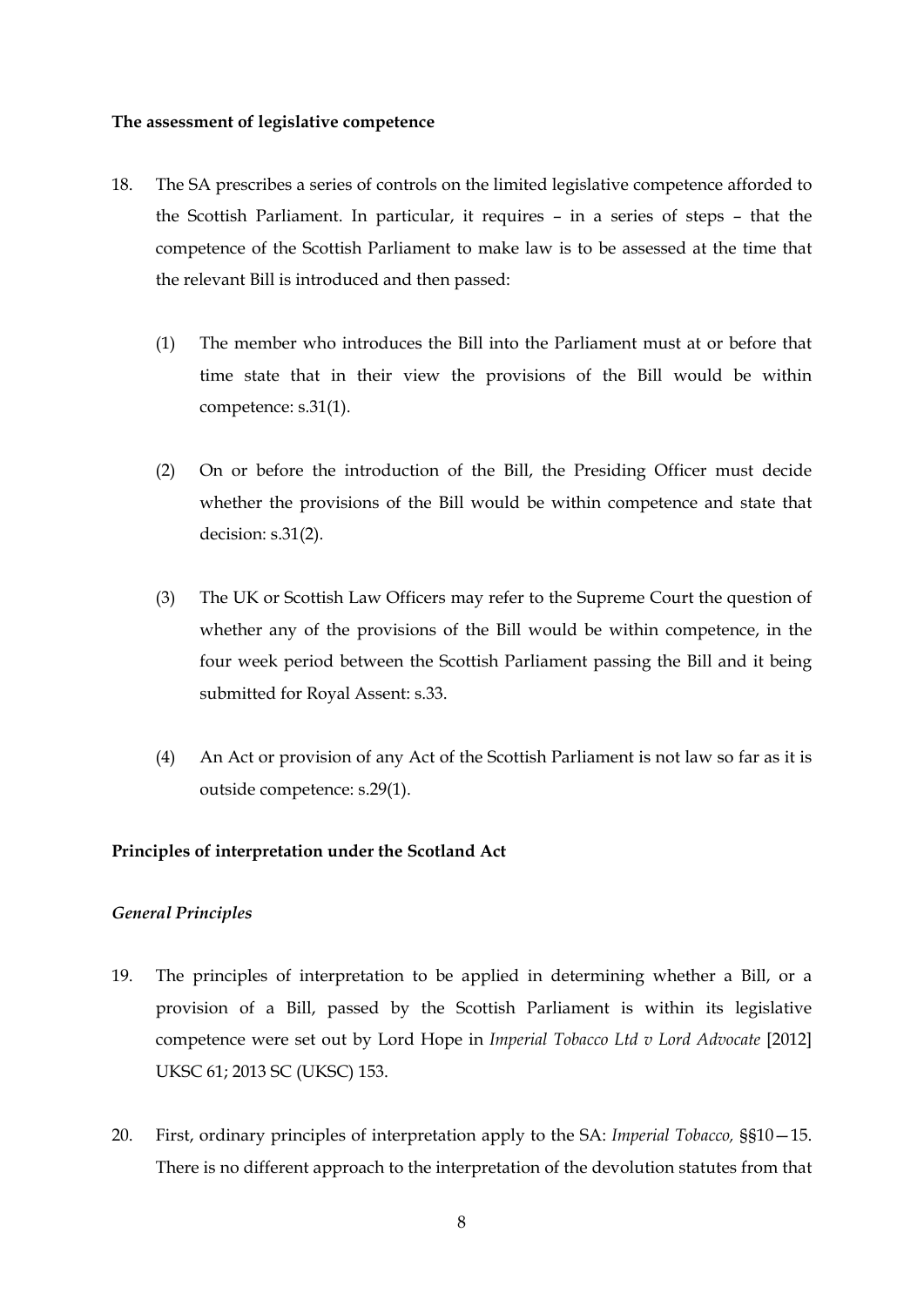applicable to all other statutes. Parliament is to be taken to have given effect to the policy of devolution only to the extent stated in the SA, and no further.

- 21. Secondly, rules laid down must be interpreted as having been intended to create a system for the exercise of legislative power by the Scottish Parliament that is coherent, stable and workable, both for Scotland and for the UK as a whole. That involves adopting an approach to the meaning of a statute that is constant and predictable: *Imperial Tobacco*, §14.
- 22. Thirdly, the purpose of the SA has informed the statutory language. Its concern must be taken to have been that the Scottish Parliament should be able to legislate effectively about matters that were intended to be devolved to it, while ensuring that there were adequate safeguards for those matters that Parliament did not intend to devolve to it: *Imperial Tobacco*, §15.
- 23. Fourthly, there is no presumption that Bills passed by the Scottish Parliament are within competence. The fact that s.29 SA provides a mechanism for determining whether a provision of an ASP is outside, rather than inside, competence does not create a presumption in favour of competence: *Imperial Tobacco*, §15*.*

#### *The "relates to" test*

- 24. The correct approach to the application of the test under s.29(2)(b) and (3) SA, in order to determine whether a provision of an ASP "*relates to*" a reserved matter, is now well established (see *Christian Institute v Lord Advocate* [2016] UKSC 51; 2017 SC (UKSC) 29 at §§29-32):
	- (1) The phrase "*relates to*" indicates "*more than a loose or consequential connection*": *Martin v Most* [2010] UKSC 10; 2010 SC (UKSC) 40 at §49 *per* Lord Walker.
	- (2) Whether a provision relates to a reserved matter is determined by reference to the purpose of the provision in question, having regard (among other things) to its effect in all the circumstances: s.29(3) SA.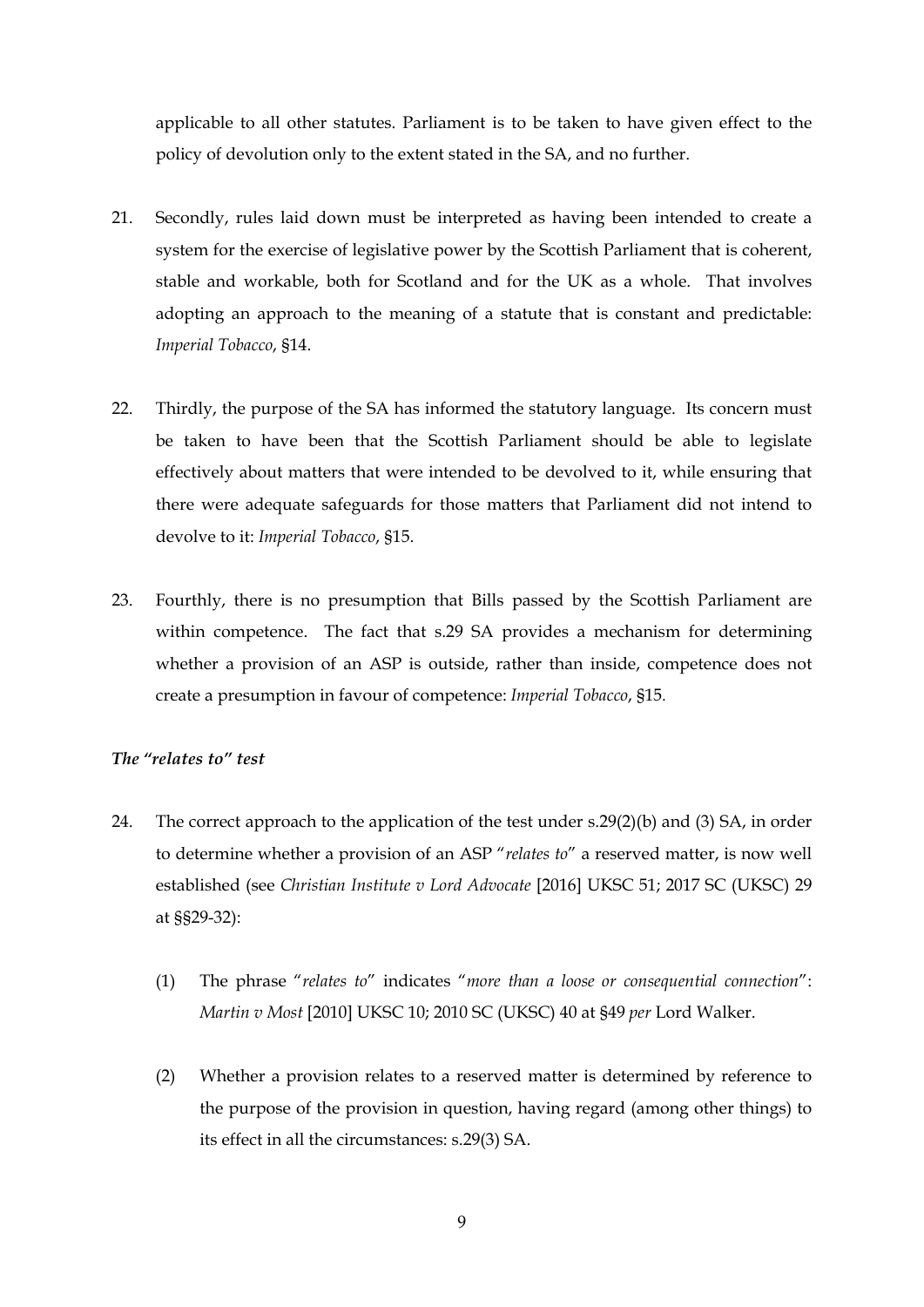- (3) The purpose of a provision is "*not merely […] what can be discerned from an objective consideration of the effect of the terms of the provision*": *Re Agricultural Sector (Wales) Bill* [2014] UKSC 43; [2014] 1 WLR 2622 at §50.
- (4) The purpose of a provision is not the same thing as the long-term policy aim behind it. For example, in *Imperial Tobacco* the reason why the Scottish Parliament enacted a tobacco display ban "*could be described in the broadest terms as being to promote public health*" (§22); but the purpose of the provision, as identified by the Court, was "*to enable the Scottish Ministers to take steps which might render tobacco products less visible to potential consumers, and thereby achieve a reduction in sales*" (§39).
- (5) The purpose of a provision may be found in pre-legislative materials, including the Scottish Government's Policy Memorandum (Lord Hope, *Martin* (§25)), or it may be "*clear from its context*" (*Imperial Tobacco*, §16). In the present case, there was no process of pre-legislative consideration or consultation before the Scottish Bill was introduced, and the Court should place considerable weight on the Policy Memorandum.
- (6) The Court must address its attention to "*the rules that the 1998 Act lays down*", not to how problems in different federal jurisdictions have been handled (*Imperial Tobacco*, §13).
- (7) The analysis of the application of the test is to be structured by means of three questions (*Imperial Tobacco*, §26):
	- (i) What is the scope of the subject matter of the relevant matter reserved by Schedule 5?
	- (ii) What is the purpose of the provision under challenge?
	- (iii) By reference to that purpose, does the provision under challenge relate to the subject matter?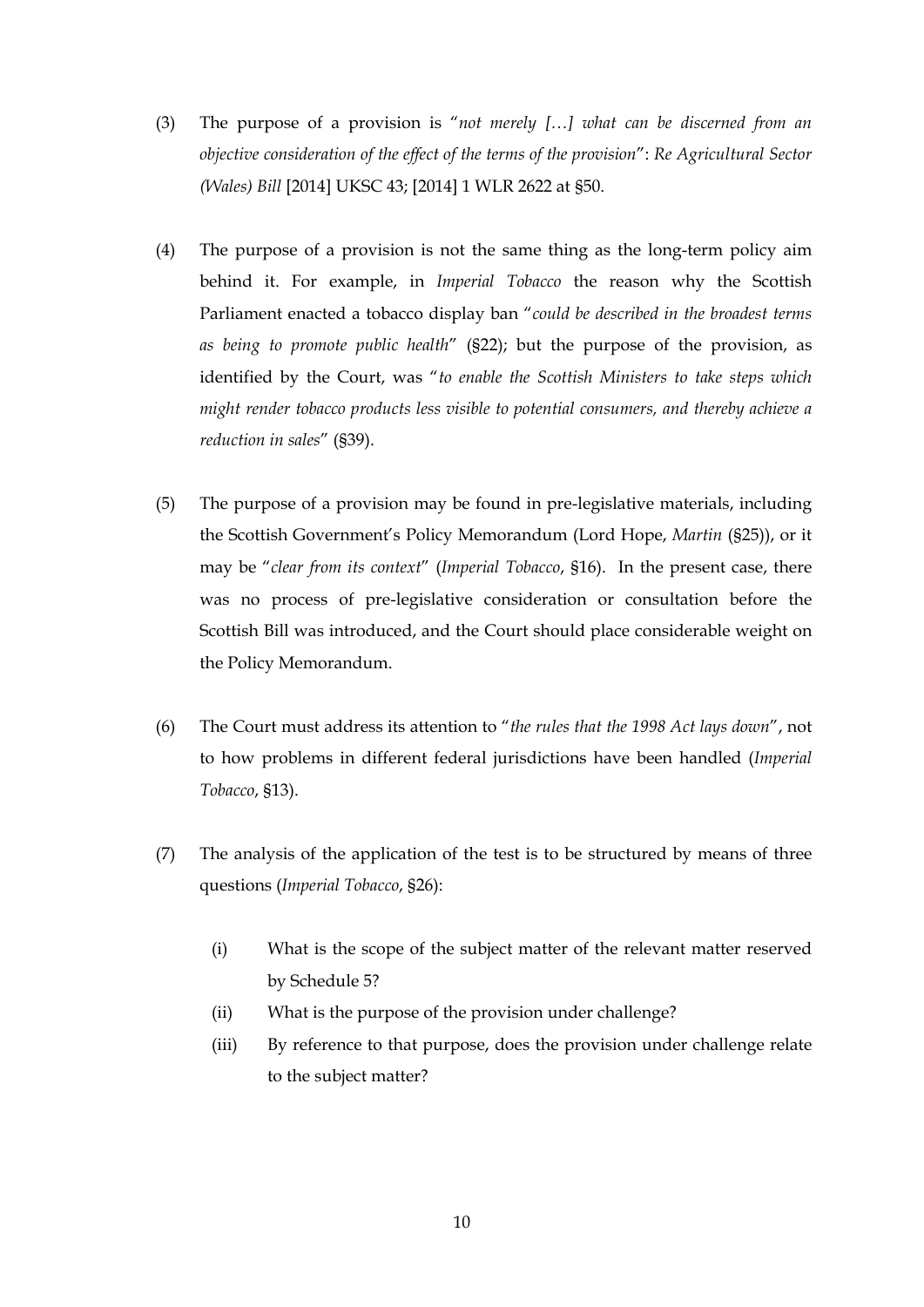#### *The meaning of "modify"*

- 25. Several of the provisions defining the legislative competence of the Scottish Parliament provide that an ASP "*cannot modify*" specified provisions or enactments. The only guidance given by the SA itself to the meaning of "*modify*" is in the general interpretation section of the SA (s.126(1)): "*modify*" includes "*amend or repeal*". The correct understanding of the term "*modify*", applicable in all the contexts in which it is used in the SA for the purpose of defining different limitations on the legislative competence of the Scottish Parliament, is to be found in the analysis contained in Lord Hope's judgment in *Imperial Tobacco*.
- 26. Lord Hope explained that "*modify*" does not require a direct textual amendment of a provision. He considered that the provisions under challenge in that case (sections 1 and 9 of the Tobacco and Primary Medical Services (Scotland) Act 2010) could not be said to modify the Tobacco for Oral Use (Safety) Regulations 1992 or the Tobacco Products (Manufacture, Presentation and Sale) (Safety) Regulations 2002, "*at all*", because they did not "*seek to amend or otherwise affect anything that is set out in those Regulations*" (emphasis added). A provision which, without operating directly on the text of the regulations, affects the content or effect of them can properly be said to modify them in the sense prohibited by the SA. The question, rather than whether there is a direct textual modification of a provision, is therefore how the content or effect of the provision said to be modified will be affected by the impugned ASP.

#### **(4) THE GROUNDS FOR THE REFERENCE**

#### **(A) The Scottish Bill as a Whole**

27. As noted above, §7(1) of Part 1 of Schedule 5 provides that international relations, "*including relations with territories outside the United Kingdom, the European Union (and their institutions)*", is a reserved matter. §7(2) provides that that reservation does not include "*observing and implementing … obligations under EU law*". The reservation under §7(1) is a broad one, reflecting the central prerogative of the UK Government to conduct foreign affairs and manage the UK's relations with other states and international organisations. §7(1) also reflects that is for the UK Parliament to control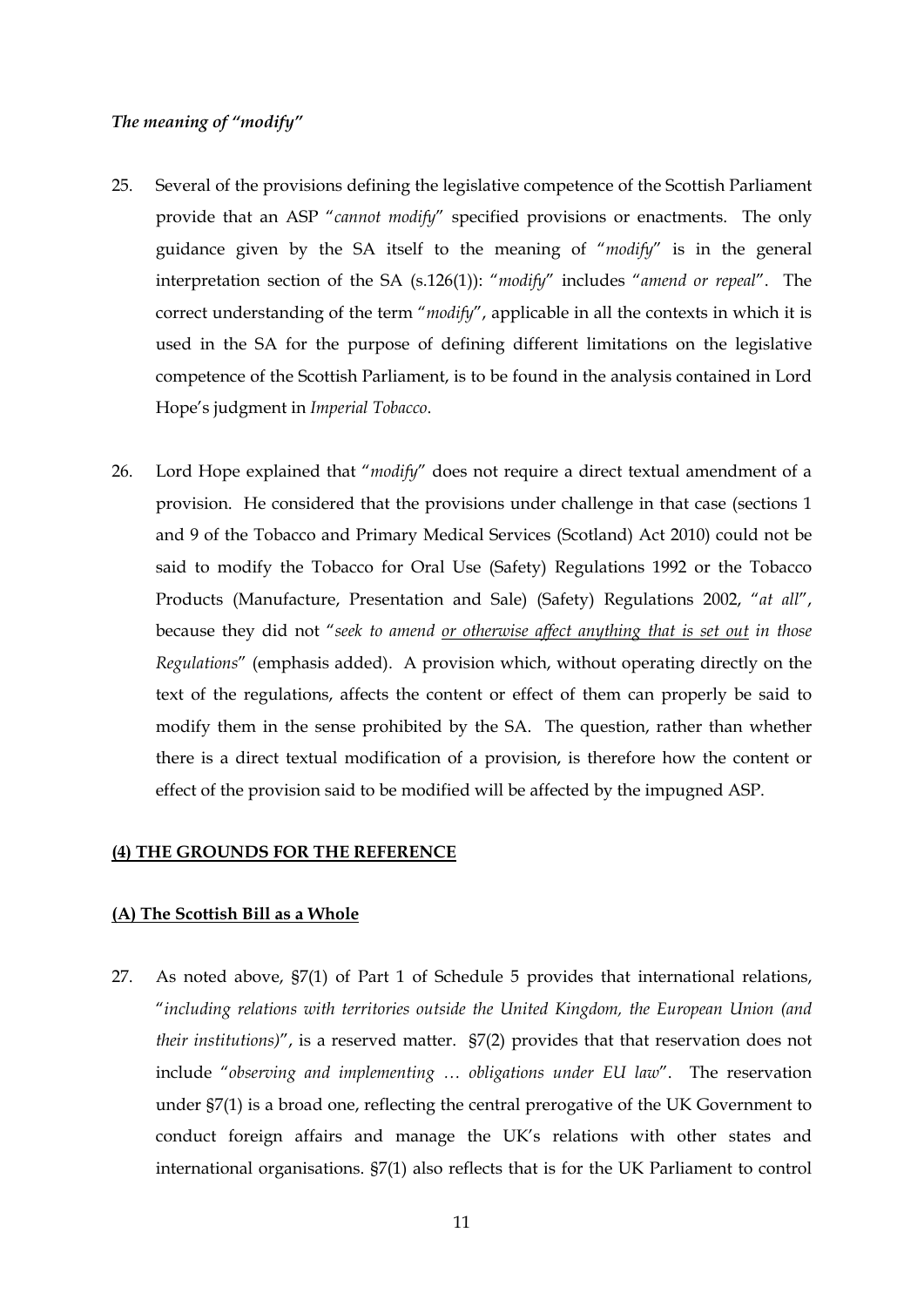or legislate to affect that prerogative. The breadth of what is reserved by §7(1) is apparent from the existence of the §7(2) exception. §7(2) demonstrates that it was necessary to create a specific exclusion in respect of the observation and implementation of international obligations as this would otherwise fall within the broad terms of §7(1).

- 28. §7 of Part 1 of Schedule 5 recognises an important aspect of the constitutional framework underpinning the devolution settlement, namely that that settlement, and the devolution of power to the Scottish Parliament and Government, was founded upon the UK being a member of, and continuing to be a member of, the EU.
- 29. The scope of the reserved matter in §7(1) of Part 1 of Schedule 5 extends to all matters of UK policy in relations with the EU. Thus, membership and relations with the EU was a matter reserved to Parliament.
- 30. The Scottish Bill establishes a new and far-reaching legal framework in Scotland derived from, and relating to, the EU and EU law. It legislates as if the ECA no longer applied, for a context in which there is a new relationship between the UK and the EU, but without any understanding of what the nature of that new relationship is to be or how it is to be given effect in domestic law. The new architecture the Scottish Bill purports to create in ss.2-5 in particular is that of a new and substantial body of Scots law (as opposed to EU law) and power to fix and modify that body of law. The Scottish Bill purports to adopt powers to continue to give effect to EU law  $(s.13)$ , requires the Scottish Ministers to have regard to EU law in certain areas after withdrawal including subsequent changes in that law (see s.13B), and to restrict the ability of UK Ministers to legislate (s.17). It is an ASP of unparalleled scope and seeks to create a broad framework for current and future law derived from the EU, at a time when, and in a context where, the future relationship of the UK and the EU remains under negotiation and in transition.
- 31. The *ratio* of *Miller* was that withdrawal from the EU is a matter for the UK Parliament. It could not be effected by the Executive alone and "*the devolved legislatures do not have a parallel legislative competence in relation to withdrawal from the European Union*" (§130). As *Miller* holds, the devolved legislatures have no competence to withdraw from the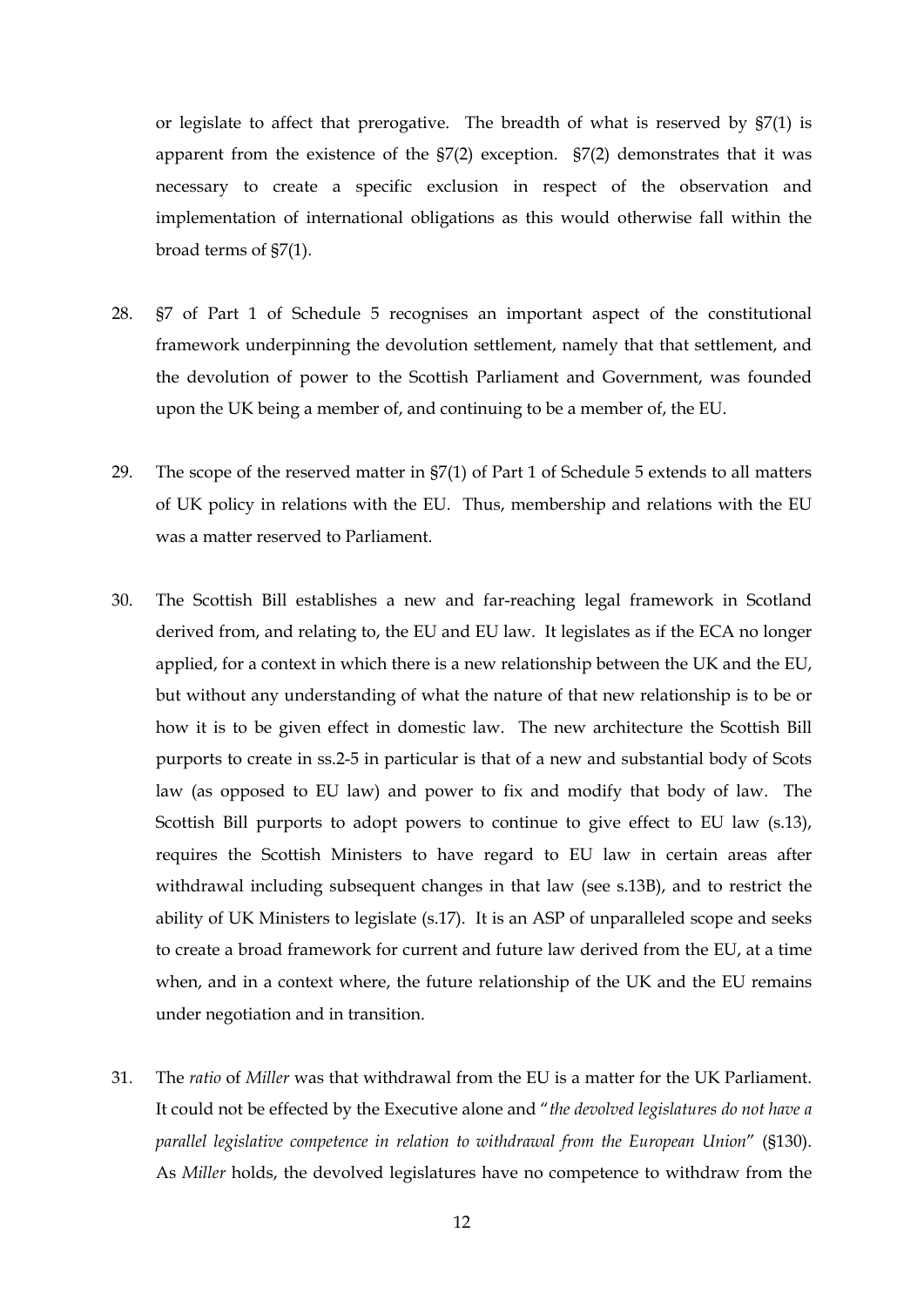EU because that is part of the reserved matter of relations with the EU. It is submitted that legislating for the effects of withdrawal in the far-reaching and highly significant manner of the Scottish Bill is plainly sufficiently connected to that withdrawal to 'relate to' it in the legally relevant, and prohibited, sense. As a matter of ordinary language, the Scottish Bill relates to relations with the EU in more than a "*loose or consequential*" sense (as per Lord Walker in *Martin*, §49). The express stated purpose of the Scottish Bill, in s.1(1)(a) and the long title, is "*in connection with the prospective withdrawal of the United Kingdom from the EU*". Legislating for the effect of withdrawal in the manner that the Scottish Bill seeks to do and during the process of negotiations resulting from that withdrawal is inextricably bound up with the issue of withdrawal itself.

- 32. The exception in §7(2) is simply for "*observing and implementing… obligations under EU law*". Two initial points may be made on the plain language of that exception:
	- (1) It plainly did not cede competence to the Scottish Parliament or Ministers to legislate as it saw fit in the event of the UK leaving the EU. It is dealing with transposition of parts of EU law whilst the UK is still a member. The Scottish Government has made no suggestion that the Scottish Bill is the observation or implementation of obligations under EU law: plainly it is not.
	- (2) Its coverage did not even extend to all aspects of EU law including specifically EU law that did not need transposition. That is of obvious interest in the present context because the UK Bill (and the competing Scottish Bill) makes provision for the 'return' of all EU law.
- 33. §7(2) is required because implementing and observing EU law would, as a matter of ordinary language and on the *Martin v Most* test, otherwise "*relate to*" relations with the EU. Even when implementing EU law, the SA prescribes a series of controls on legislative (s.29(2)(d)) and executive (s.57(2)) competence by reference to EU law. As the Court held in *Miller*, "*Parliament proceeded on the assumption that the United Kingdom would be a member of the European Union*" (§129) and, by extension, that the ECA would continue to apply, and to underpin the devolution settlement. That is the reason for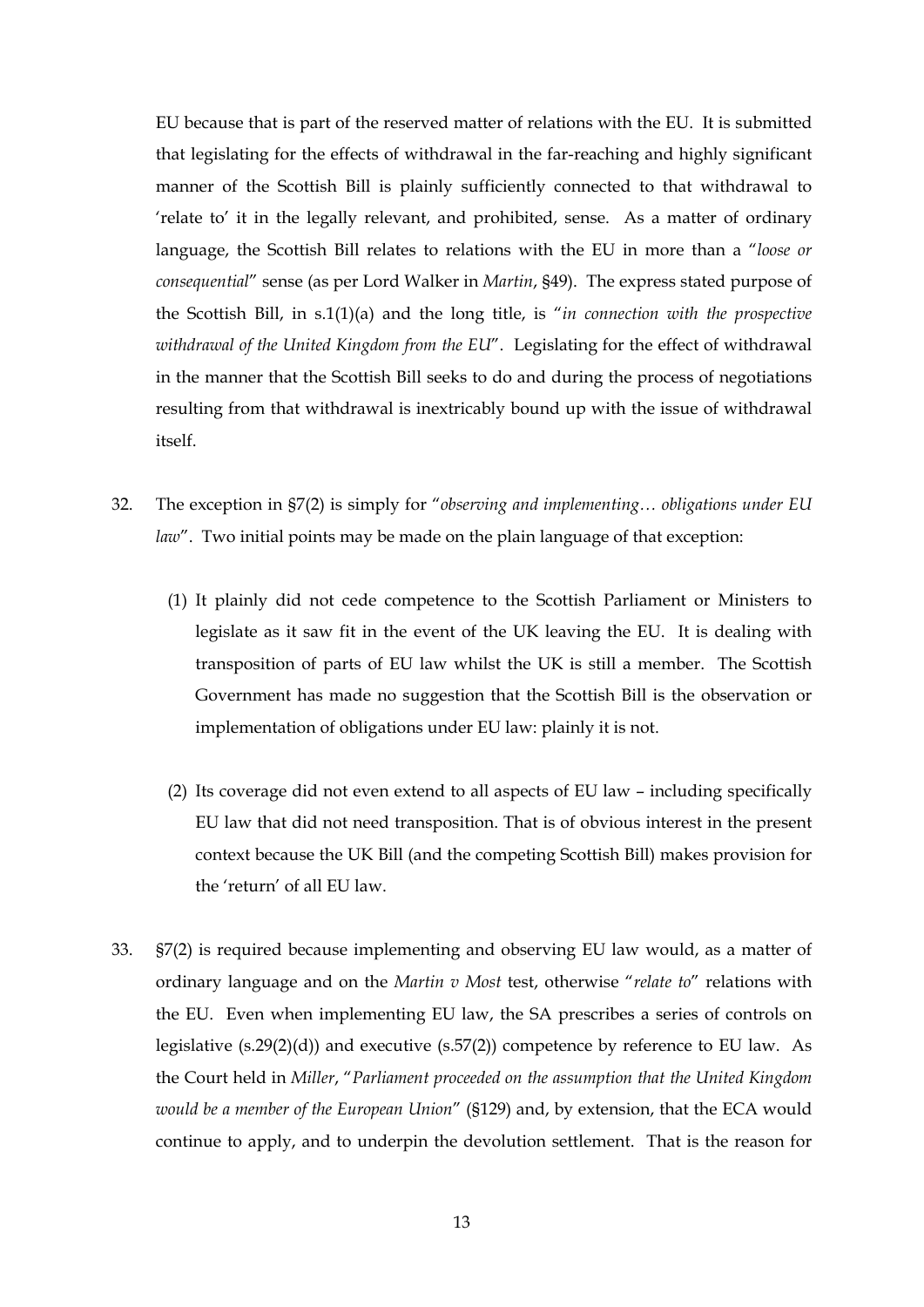the EU law competence restrictions upon the Scottish Parliament and the Scottish Ministers.

- 34. The competence of the Scottish Parliament (and Government) is thus restricted to the observation and implementation of EU law. As regards other EU matters, including those of legal and constitutional policy, competence was reserved by §7(1): for example, negotiating and agreeing EU treaties, participating in the EU legislative process as a Member State within the Council (a matter for the "*UK government*": *Miller*, at §61 (emphasis added)), and negotiating with and making representations to the Commission.
- 35. The distinction may be emphasised in a context in which the Scottish Parliament has the greatest degree of competence: the implementation of EU directives. §7(2) gives the Scottish Parliament the competence to legislate to implement a directive in an area which is otherwise not reserved, and it may do so in a different manner to other parts of the UK. But the Scottish Parliament's implementation is constrained by the substantive content of the directive itself, which has been fixed through the EU legislative process, in which the UK Government participated and which falls within the §7(1) international relations reservation. Yet the effect of the Scottish Bill is to purport to confer upon the Scottish institutions the power to determine, as a matter of legislative policy, what the substantive content of EU-derived Scots law should be after withdrawal, trespassing across the §7 divide.
- 36. Moreover, it is entirely improbable to suppose that, in enacting the SA, Parliament decided that the Scottish Parliament should be competent to legislate as it saw fit in relation to a UK withdrawal from the EU, still less that the Scottish Parliament be entitled to legislate for a novel constitutional architecture during the withdrawal process and associated negotiations with the EU. There is nothing in the provisions of the SA to support any such intention. That is unsurprising given that the withdrawal of the UK from the EU is a matter of the greatest significance across and for the entirety of the UK. The approach to withdrawal is a matter of constitutional UK-wide policy. It requires legislative policy judgments of commensurate significance across a wide array of issues; and requires coherent legislative treatment across the UK.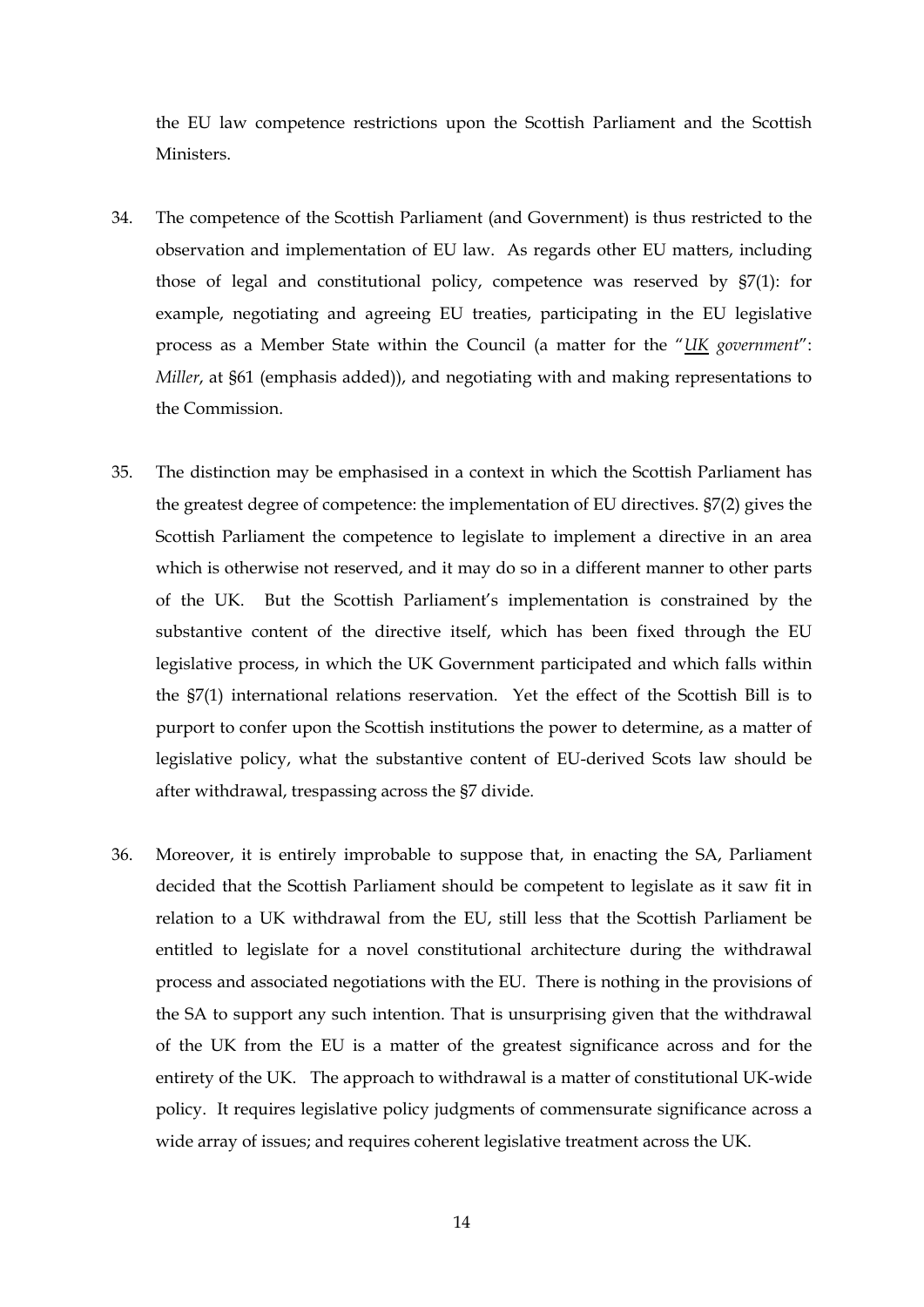- 37. Legislating for the effects of withdrawal from the EU is clearly a matter in which the UK as a whole has an interest *par excellence*. As the Supreme Court noted in *Miller*, "*an inevitable consequence of withdrawing from the EU Treaties will be the need for a large amount of domestic legislation*" which will impose a "*burden*" on Parliament, and will amount to a "*major constitutional change*": at §100. That exercise will involve important questions of policy as to how to deal with the removal of "*a source of UK law*" (emphasis added): *Miller*, at §60. It involves important questions of policy as to how to replace the regulation of the single market within the EU for the free movement of goods and services in a manner which appropriately ensures the continuation of the single market within the UK for the free movement of goods and services.
- 38. The importance of adopting a consistent approach to the effect of withdrawal across the UK as a whole is underlined both by the existence and detail of the UK Bill, and the close but not exact parallels adopted in the Scottish Bill. Whatever the final terms of the UK Bill, it is unquestionable that Parliament will legislate for the effects of withdrawal precisely because it is a matter of major constitutional importance in which the UK as a whole has an interest. In simple terms: legislation addressing the effect of withdrawal from the EU, in particular making provision for the continued application of established law in areas currently within the competence of the EU, is a matter for Parliament and not the devolved legislatures.
- 39. That is evidently the view of Parliament. It is not merely proposing to legislate on a UK-wide basis to deal with the initial stages of the effects of withdrawal. It is proposing to legislate specifically to deal with the devolution aspects of those stages, and in so proposing, the UK Bill itself has signalled that it, itself, will be a protected enactment under the SA.
- 40. Thus, how Parliament intended that legislating for the effects of withdrawal from the EU ought to be characterised engages, and can be answered by, the "*common theme*" of the Schedule 5 reservations. Lord Hope explained in *Imperial Tobacco* at §29 that the theme is "*that matters in which the United Kingdom as a whole has an interest should continue to be the responsibility of the UK Parliament at Westminster. They include matters which are affected by its treaty obligations and matters that are designed to ensure that there is a single market within the United Kingdom for the free movement of goods and services*". This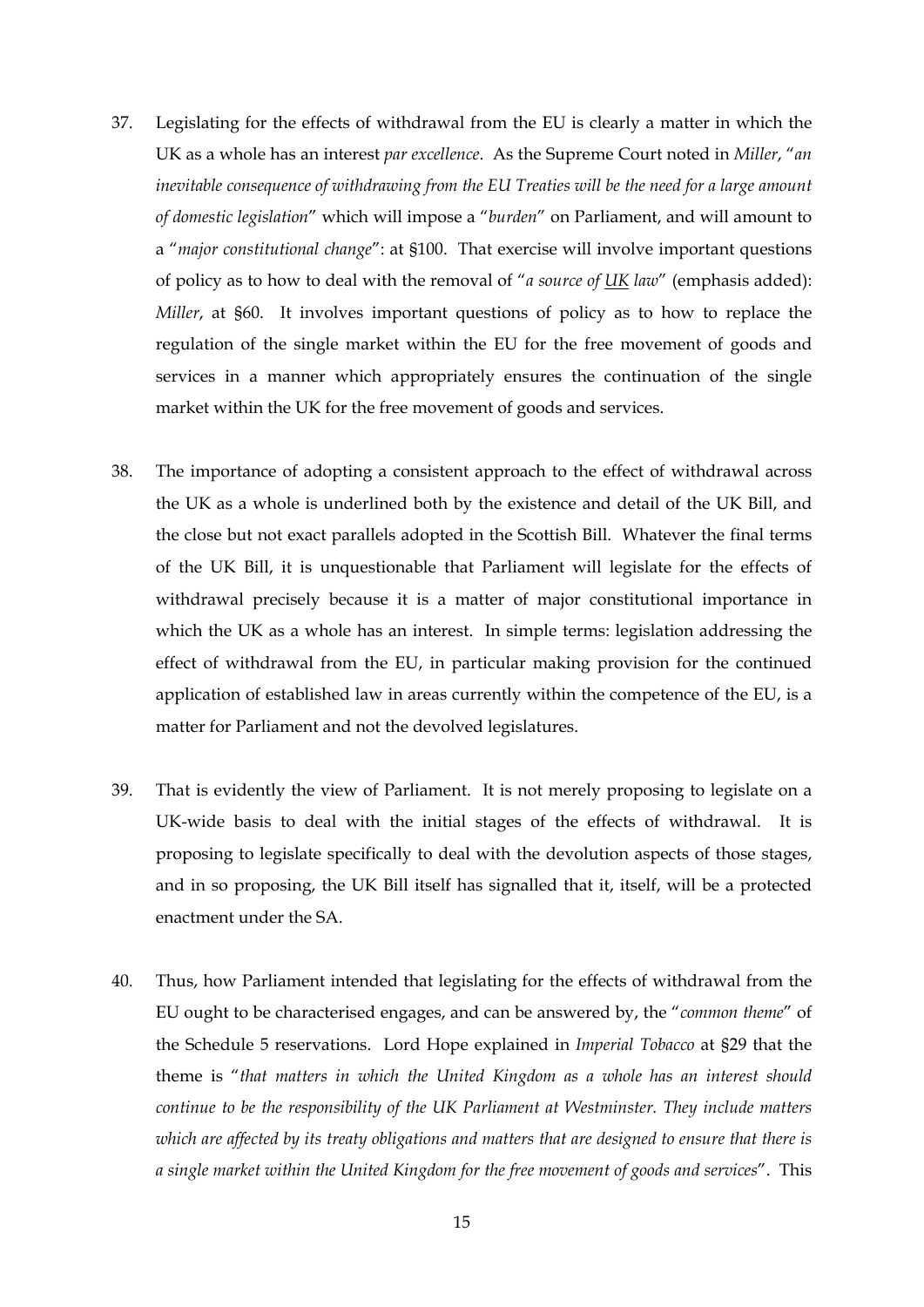observation was repeated with approval by the Supreme Court in *Christian Institute* at §28. This "*common theme*" of the Schedule 5 reservations is further underlined by the prohibition on an ASP modifying Articles 4 and 6 of the Union with Scotland Act 1706 and the Union with England Act 1707 "*so far as they relate to freedom of trade*": §1(2)(a) of Part 1 of Schedule 4 SA. The prohibition on an ASP modifying the ECA in §1(2)(c) of Part 1 of Schedule 4 is also consistent with the same "*common theme*", a particularly relevant consideration when assessing the effect of those provisions of the Scottish Bill which are incompatible with EU law and which, in turn, would modify the ECA.

- 41. There is a clear link between those decisions of constitutional, UK-wide policy and the ongoing international relations between the UK and the EU and its institutions after exit. Current and future negotiations between the UK and the EU clearly fall within the reserved matter of international relations. Those negotiations are intended to give rise to obligations on the UK to give particular effect to aspects of what is currently EU law in domestic law. In the Scottish Bill the Scottish Parliament makes extensive provision for the place of what is currently EU law in Scots law, but without knowing what obligations the negotiations may give rise to. The Scottish Bill therefore departs from implementing and observing international obligations. It is a source of instability and uncertainty, both inside and outside the United Kingdom. It proceeds on the Scottish Parliament's speculation as to the progress and outcome of the negotiations and relates, in purpose and effect, to the UK's relationship with the EU.
- 42. There is a further sense in which the Scottish Bill relates to the UK's international relations with the EU: the UK Government is negotiating with the EU institutions concerning the withdrawal of the UK, the extent and terms of any transitional arrangements and the nature and terms of a future relationship with the EU. Those negotiations, at the very least, may give rise to obligations on the UK to give some degree of effect in domestic law to some aspects of EU law, be they existing Treaty requirements or *sui generis* agreements. The Scottish Bill has been passed without knowledge of the outcome of those negotiations and pre-empts them. The effect of what the Scottish Bill does is to make provision for the future relationship with the EU and EU law when that relationship is under negotiation. That is inconsistent with §7(1) and could serve to undermine the credibility of the UK's negotiating and implementation strategy in the eyes of the EU.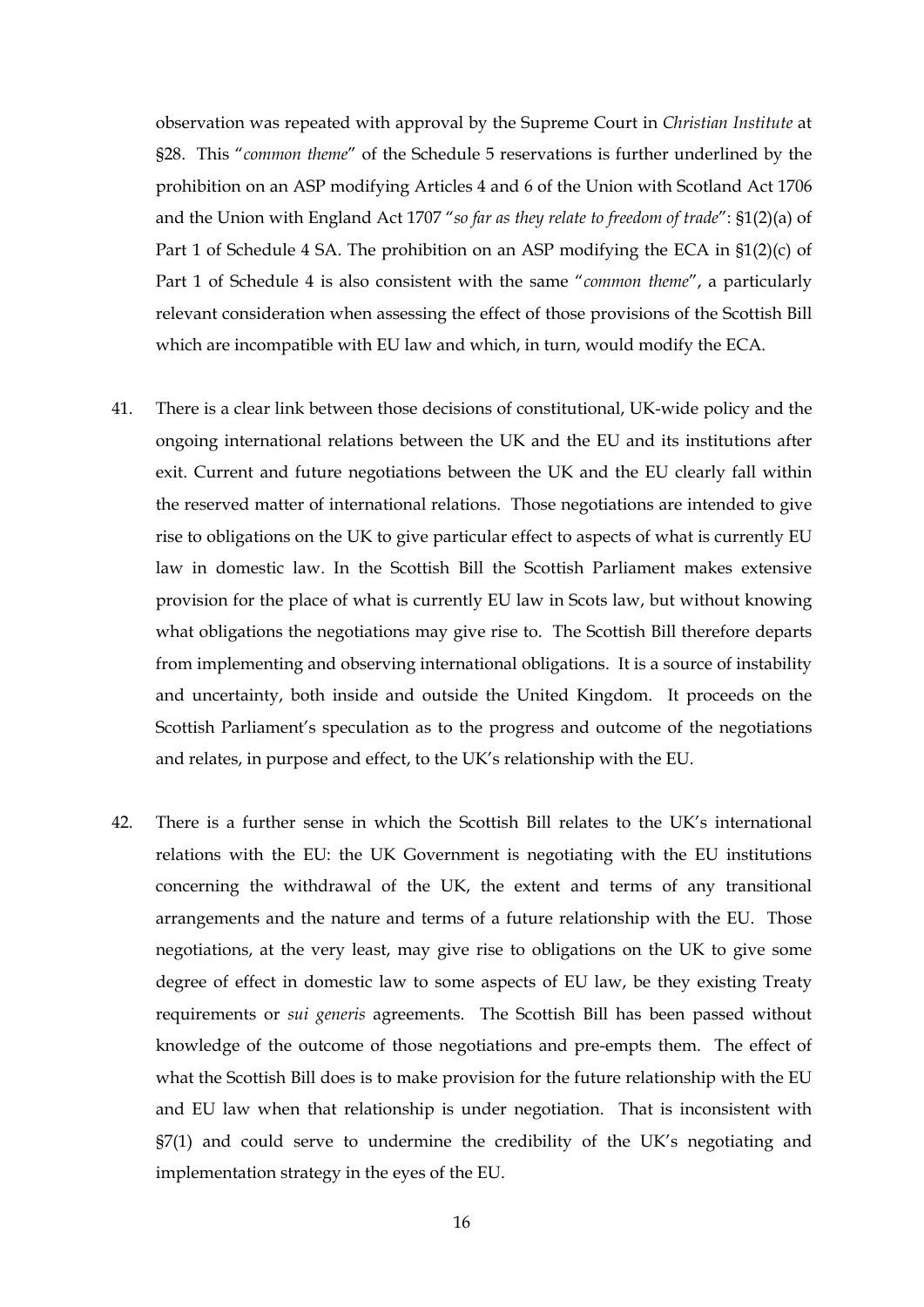- 43. The Scottish Bill also proceeds on the plainly incorrect premise that Parliament intended by the SA to devolve to the Scottish Parliament competence to legislate in relation to matters currently governed by EU law (other than to implement EU law obligations). When Parliament came to enact the SA, the ECA was already in operation as "*a partial transfer of law-making powers, or an assignment of legislative competences, by Parliament to the EU law-making institutions*" (*Miller*, §68). Parliament could not have intended in the SA to transfer to the Scottish Parliament competence in those areas for which, through the ECA and the treaties to which it gave effect, exclusive competence had already been transferred to the EU or in those areas where competence was shared with the EU and where EU law had already occupied the field. The operation of the principle of the supremacy of EU law meant that the Scottish Parliament could not lawfully legislate in those areas: Parliament would not have transferred to the Scottish Parliament a competence the UK Parliament could not exercise compatibly with EU law.
- 44. The effect of the UK leaving the EU and the repeal of the ECA will be to return to the sovereign Parliament the areas of competence which had been, under the treaties, assigned to the province of the EU institutions. It is accordingly for Parliament, and only for Parliament, to determine which of those areas of competence are appropriate in whole or in part for devolution, and the manner in which such devolution is to be achieved. The UK Bill seeks to make provision in this respect: clause 15 of the current version of the UK Bill (see Annex C) restricts the competence of the devolved legislatures to modify retained EU law by prohibiting any modification that is of a description specified in regulations made by a Minister of the Crown.
- 45. It is therefore submitted that the provisions of the Scottish Bill are fundamentally inconsistent with the underpinning and provisions of §7 of Schedule 5 and with Lord Hope's "*common theme*" of the reservations to Scottish Parliamentary competence set out in the SA.
- 46. The inconsistency with the division of constitutional responsibilities in an area of UKwide policy and law-making is demonstrated in a practical sense by the process followed by the Scottish Parliament as well as by the contents of the Scottish Bill: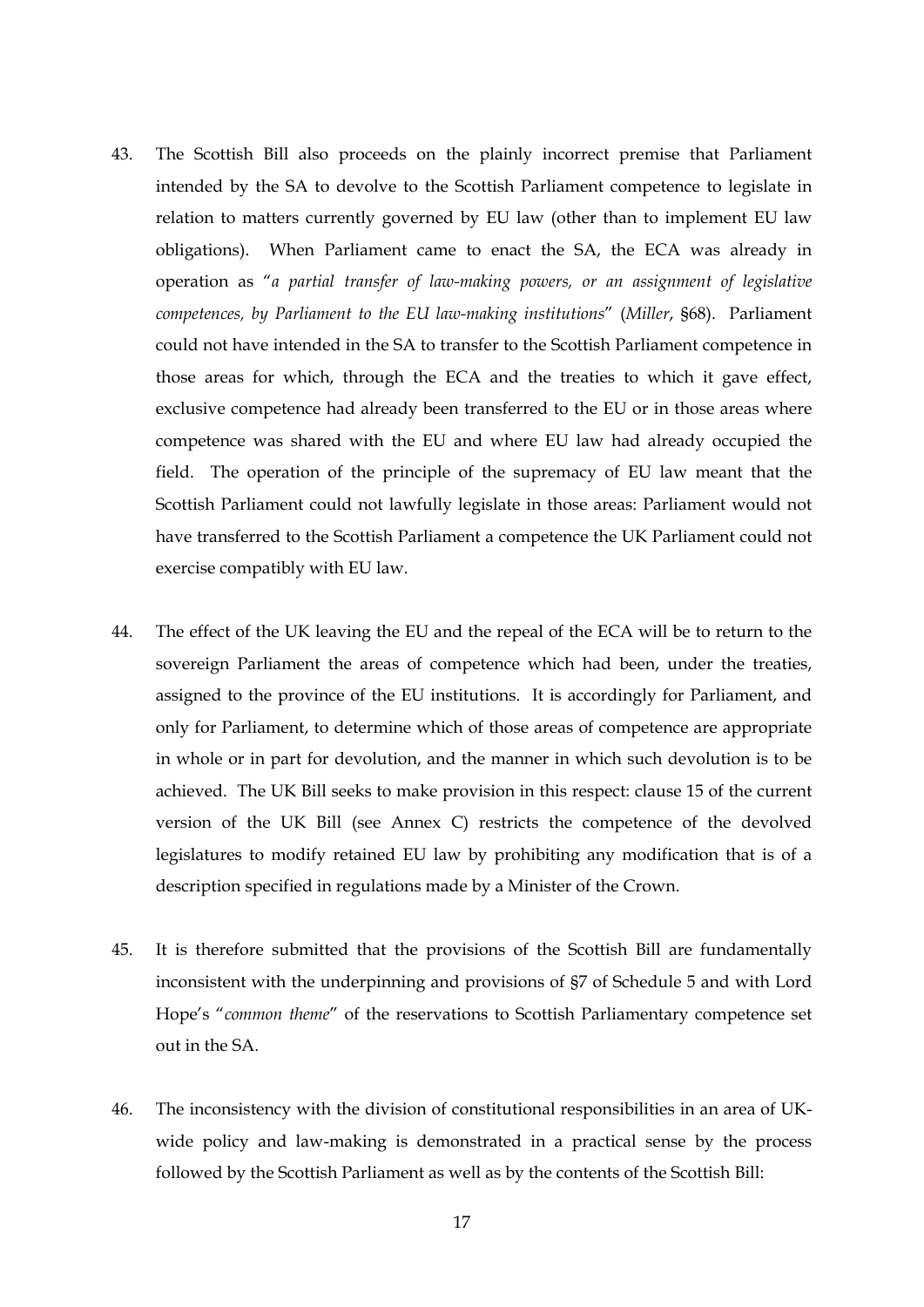- (1) The Scottish Bill was introduced in the full knowledge that Parliament was in the advanced stages of considering UK-wide legislation on precisely the same subject matter – how to legislate for the effects of withdrawal. The UK Bill had been introduced into the House of Commons some nine months earlier and had completed significant parts of its progress through Parliament. It was also plain from the face of the UK Bill that Parliament intended specifically to address devolution aspects of its subject matter – making specific and detailed provision for the powers it was and was not prepared to devolve in relation to retained EU law. The UK Bill was, and is, to be a UK-wide Bill.
- (2) The position set out explicitly by the Scottish Government in the Policy Memorandum relating to the Scottish Bill makes clear that the Scottish Bill was introduced and passed as a negotiating tactic, to strengthen the negotiating position of the Scottish Government in respect of the UK Bill, following the rejection of its proposed amendments to the devolution provisions of the UK Bill by the House of Commons (see Annex B). Further, the Scottish Government's own expressed position is that the Scottish Bill is not the preferable solution to making provision for withdrawal from the EU and will be repealed pursuant to the power in s.37 of the Scottish Bill if the Scottish Government achieves its negotiating objectives in relation to the UK Bill. But that position recognises that legislating for the effects of withdrawal from the EU is a matter which calls for UK-wide legislation and which requires the effect of withdrawal upon the devolution settlements to be addressed within that UK-wide legislation.
- (3) The legislative processes in the Scottish Parliament are being used to seek to preempt the UK Bill in circumstances in which the realities are undisputed: there will be a UK Act on this subject-matter, and indeed there will be subsequent UK legislation making further provision as the negotiations develop. If the UK Bill does not react specifically to deal with the now competing legislation from the Scottish Parliament, the result will be two legislative regimes, to different effects, creating confusion and ambiguity; and the potential for long and complex dispute as to the interface between them. That can only impair and not improve the government of the UK as a whole. As a result, and contrary to §137 of *Miller*,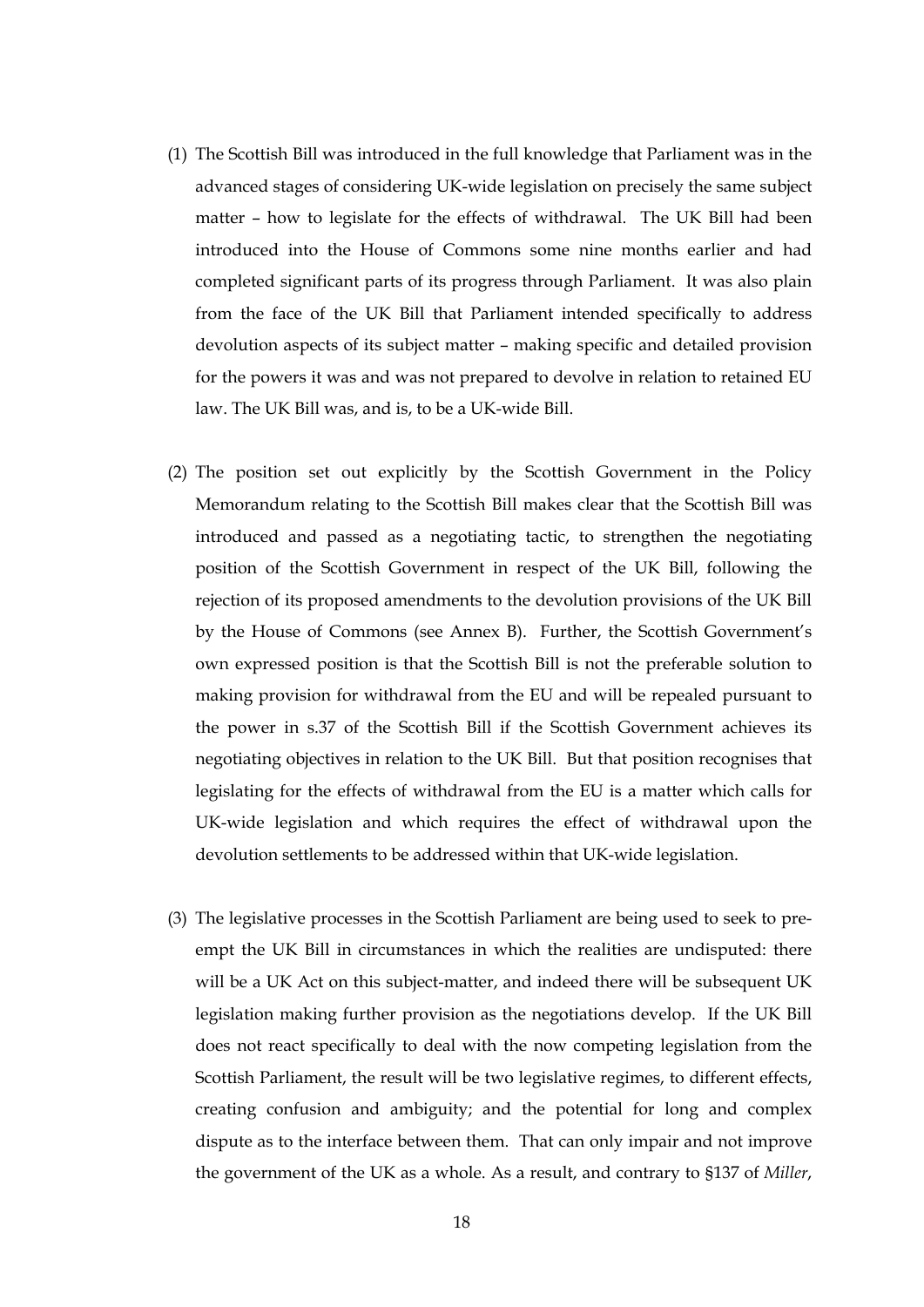there has indeed been "*duplication of effort*", there is disharmony between legislatures and there is challenge to the *vires* of the Scottish Parliament to pass a Bill of this type.

- (4) As for its content, the Scottish Bill assumes or confers powers on the Scottish Parliament and/or the Scottish Ministers (and purportedly exclusive powers at that) over precisely the same subject matter as is dealt with in clause 15 of the UK Bill, the effect of which – together with supplementary provisions in Schedule 2 to the UK Bill - would be to retain restrictions on the Scottish Parliament's ability to make the provisions contained in the Scottish Bill by amending its legislative competence under s.29 SA.
- (5) Section 17 of the Scottish Bill is a specific and clear example of the inconsistency between the Scottish and UK Bills. It purports to nullify the legal effect in Scotland of regulations made by Ministers of the UK Government pursuant to clauses 9 or 11 of the UK Bill and pursuant to any future UK statute which confers powers to amend retained EU law by subordinate legislation.
- 47. The Scottish Bill goes well beyond the limited role permitted by the exception in §7(2) of Schedule 5. It purports to take decisions of constitutional policy which are contrary to the Parliamentary intent expressed in the structure of the reservations in Schedule 5, contrary to the division of principle within §7, which are inconsistent with the past transfer of competence from Westminster to the EU, and which relate to the reserved matters of the withdrawal from the EU and the ongoing international negotiations and relations with the EU and its institutions. Those matters are demonstrated by both the processes leading up to the Scottish Bill and its outright inconsistency, both in premise and detail, with the UK Bill. By virtue of s.29(2)(b), the Scottish Bill as a whole is accordingly outside of competence.

#### **(B) Section 17 of the Scottish Bill**

48. Section 17 makes no positive provision for the content of Scots law. It imposes a requirement in relation to certain subordinate legislation to be made by a Minister of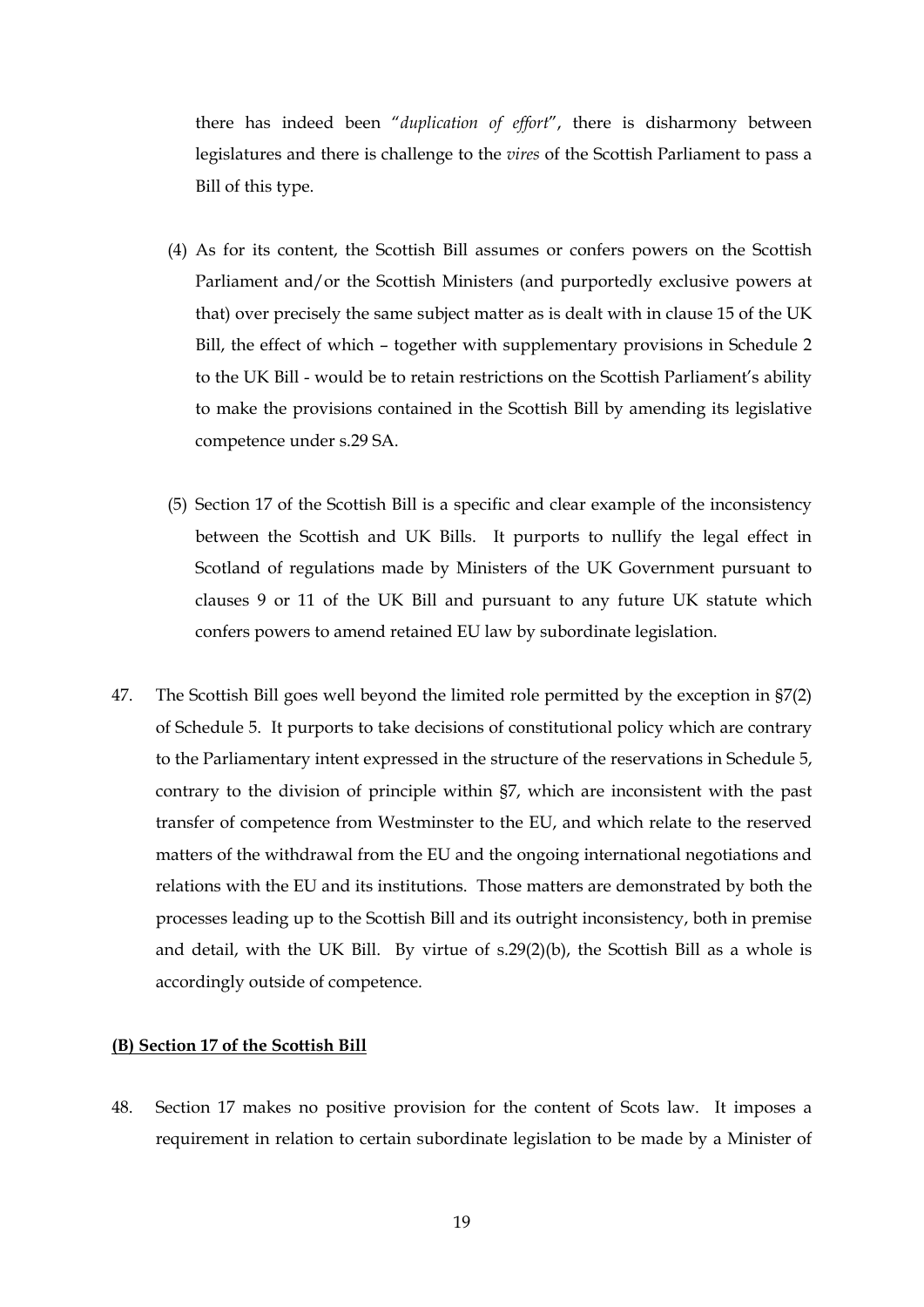the Crown. Unless the consent of the Scottish Ministers to that legislation is obtained in advance, the subordinate legislation is "*of no effect*".

49. Section 17 thereby purports to have a constitutionally extraordinary effect. Legislation made by a Minister of the Crown in a manner decided upon by Parliament will be of no effect unless a precondition purportedly imposed by the Scottish Parliament is satisfied. Its premise is that the Scottish Parliament have a free hand to legislate in these areas; and are entitled in effect to overrule the effect of whatever powers Parliament might choose to confer on UK Ministers.

#### **(a) Prohibited modification of ss.28(7) and 63(1) SA and the law on reserved matters**

- 50. The general rule in §4(1) of Schedule 4 SA is that an ASP "*cannot modify*" the SA. §§4(2) to (5) except specific provisions from that rule. Neither s.28(7) nor s.63 is excepted by §§4(2) to (5). They are accordingly provisions of the SA which are protected from modification by an ASP.
- 51. Section 28(1) of the SA provides: "*Subject to section 29, the Parliament may make laws, to be known as Acts of the Scottish Parliament.*" But s.28(7) provides: "*This section does not affect the power of the Parliament of the United Kingdom to make laws for Scotland.*"
- 52. Section 28(7) is no more than a reiteration of the trite rule of law that Parliament is sovereign. That rule of law is plainly part of "*the law on reserved matters*" for the purposes of §2(a) of Schedule 4, because it is a rule of law which relates to the reserved matter of Parliament. Section 17 is a naked attempt to limit the continuing effect of, and thus modify, the law on reserved matters in the form of that rule of law by restricting the power of the UK Parliament to legislate for Scotland, including by permitting UK Ministers to make secondary legislation to do so. It is inconsistent with the power of the sovereign Parliament to require that pre-conditions must be met when it legislates to provide powers which affect Scotland. It is inconsistent with the power of the sovereign Parliament for any provision enacted by a devolved legislature to require Parliament to legislate in a particular manner or form (such as requiring it expressly to depart from the rule purportedly enacted in s.17 of the Scottish Bill). Such a limitation on Parliament's freedom to legislate in whatever terms it chooses is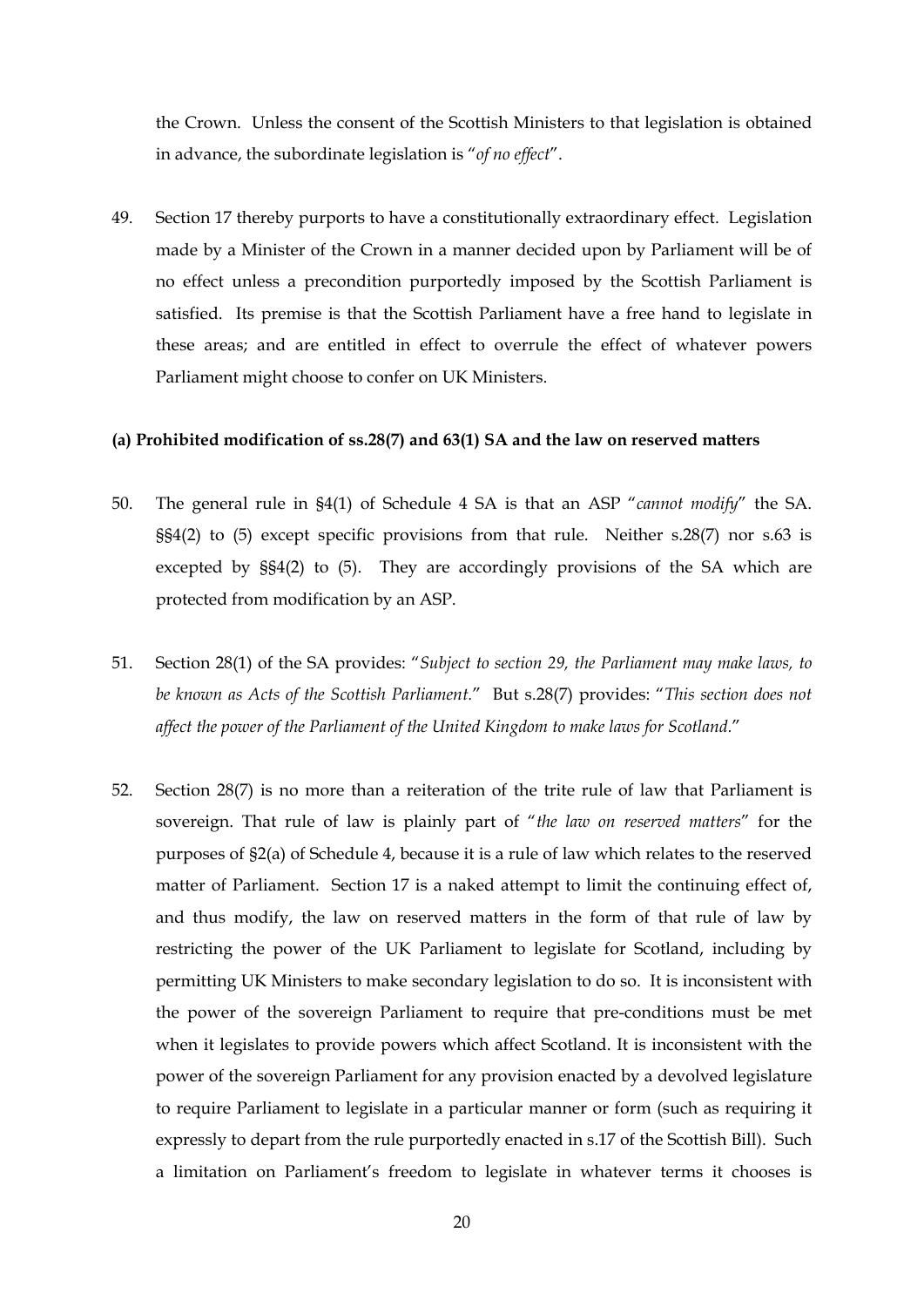therefore both a modification of the law on reserved matters and a modification of s28(7), contrary to §§2(1) and 4(1) of Schedule 4.

53. Further, Parliament has recognised in s.63 SA that it will sometimes be appropriate for functions of a Minister of the Crown which are exercised in relation to Scotland to be made subject to the requirement of consent from the Scottish Ministers. Section 63 provides:

*…* 

"*(1) Her Majesty may by Order in Council provide for any functions, so far as they are exercisable by a Minister of the Crown in or as regards Scotland, to be exercisable—* 

*(c) by the Minister of the Crown only with the agreement of, or after consultation with, the Scottish Ministers.*"

- 54. Although s.63 is headed "*Power to transfer functions*", an Order in Council made under  $s.63(1)(c)$  does not transfer the function of the Minister of the Crown to the Scottish Ministers; rather it permits the creation of a consent hurdle before the Minister of the Crown may exercise that function. But the designation of such functions as subject to prior Scottish Ministerial agreement is not a matter for the Scottish Parliament. It is ascribed to Her Majesty by Order in Council, and it is a requirement that the Order be laid before and approved by resolution of both Houses of Parliament, and by the Scottish Parliament: see s.115 and Schedule 7 to the SA (s.63 being a Type A procedure).
- 55. Section 63 is a clear statutory recognition that it is for the UK Government and the UK Parliament, with a role for the Scottish Parliament (but not Scottish Ministers), to decide what limits are to be placed on the functions of Ministers of the Crown. This is consistent with s.53 SA, under which Parliament transferred to the Scottish Ministers functions of Ministers of the Crown which are exercised under the prerogative, are conferred on a Minister of the Crown by a prerogative instrument, or had been conferred on a Minister of the Crown by a "*pre-commencement enactment*", i.e. under legislation passed or made (or to be treated, by virtue of an Act of Parliament, as passed or made) before the SA: s.53(2)-(3). The combined effect of s.53 and s.63 is that functions of Ministers of the Crown within Scottish devolved competence created under the authority of primary legislation were allocated by Parliament to Scottish Ministers if they pre-dated the SA, but made subject to the s.63 procedure if their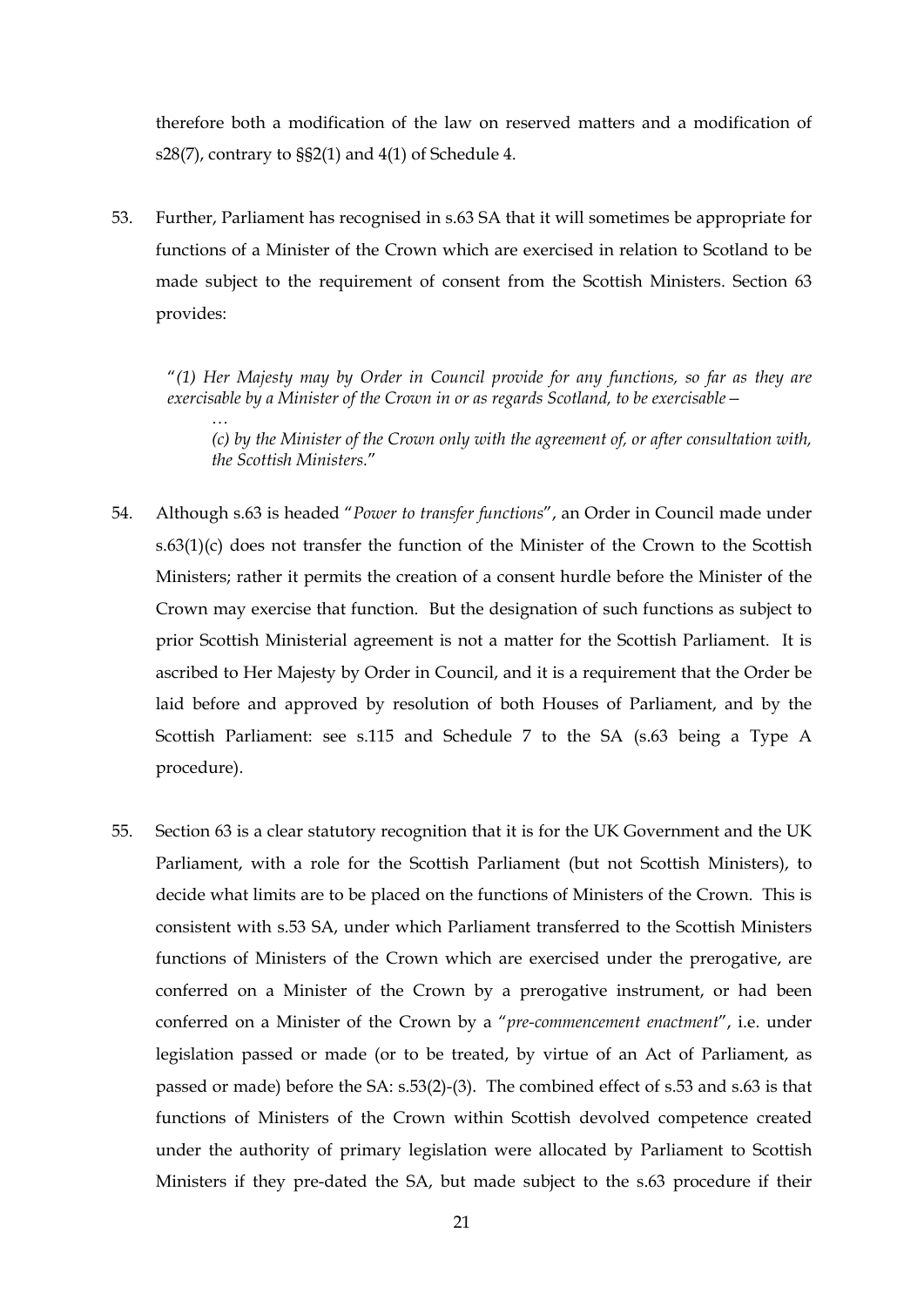creation post-dated the SA. This is further reinforced by the power in s.106(1) SA to make subordinate legislation facilitating the exercise of ss.53 and 63 powers, which are by s.115 and Schedule 7 to the SA, a matter for oversight by the UK Parliament alone (because the s.106 power is governed by the Type G procedure).

56. Section 17 ignores and circumvents these restrictions, which the Scottish Parliament is given no power in the SA to amend or modify. Section 17 expressly applies only to subordinate legislation made under an enactment of the UK Parliament after s.17 comes into force: there is no room for the application of the pre-commencement transfer rule in  $s.53(2)(c)$ . It removes the protection that the UK Parliament carefully provided through the inclusion of an affirmative resolution procedure within both Houses before any powers of UK Ministers are made subject to the consent of the Scottish Ministers. Section 17 therefore enacts a procedure which is fundamentally inconsistent with the statutory scheme of the SA. Had Parliament intended in the SA that the Scottish Parliament would have competence to create its own veto power, it is hard to see why the SA would have framed ss.53 and 63 in the way that it did. Where Parliament has expressly provided for a mechanism by which UK Ministerial functions could be rendered subject to the consent of the Scottish Ministers, and has prohibited the Scottish Parliament from having competence to amend or modify that mechanism (in §4(1) of Schedule 4), the Scottish Parliament cannot have the competence to enact a provision having the same substantive effect but without the restrictions and protections Parliament provided for.

#### **(b) Relating to the reserved matter of the Parliament of the United Kingdom**

- 57. Section 17 of the Scottish Bill is also outside the legislative competence of the Scottish Parliament because it "*relates to*" the reserved matter of "*the Parliament of the United Kingdom*" set out in §1(c) of Schedule 5.
- 58. The Notes on Clauses for the Scotland Bill indicate that that reserved matter was intended to be of broad scope. It encompasses all of Parliament's "*powers, memberships and privileges*". No aspect of those powers, memberships and privileges is the subject of any of the exceptions under §§2-5 of Schedule 5.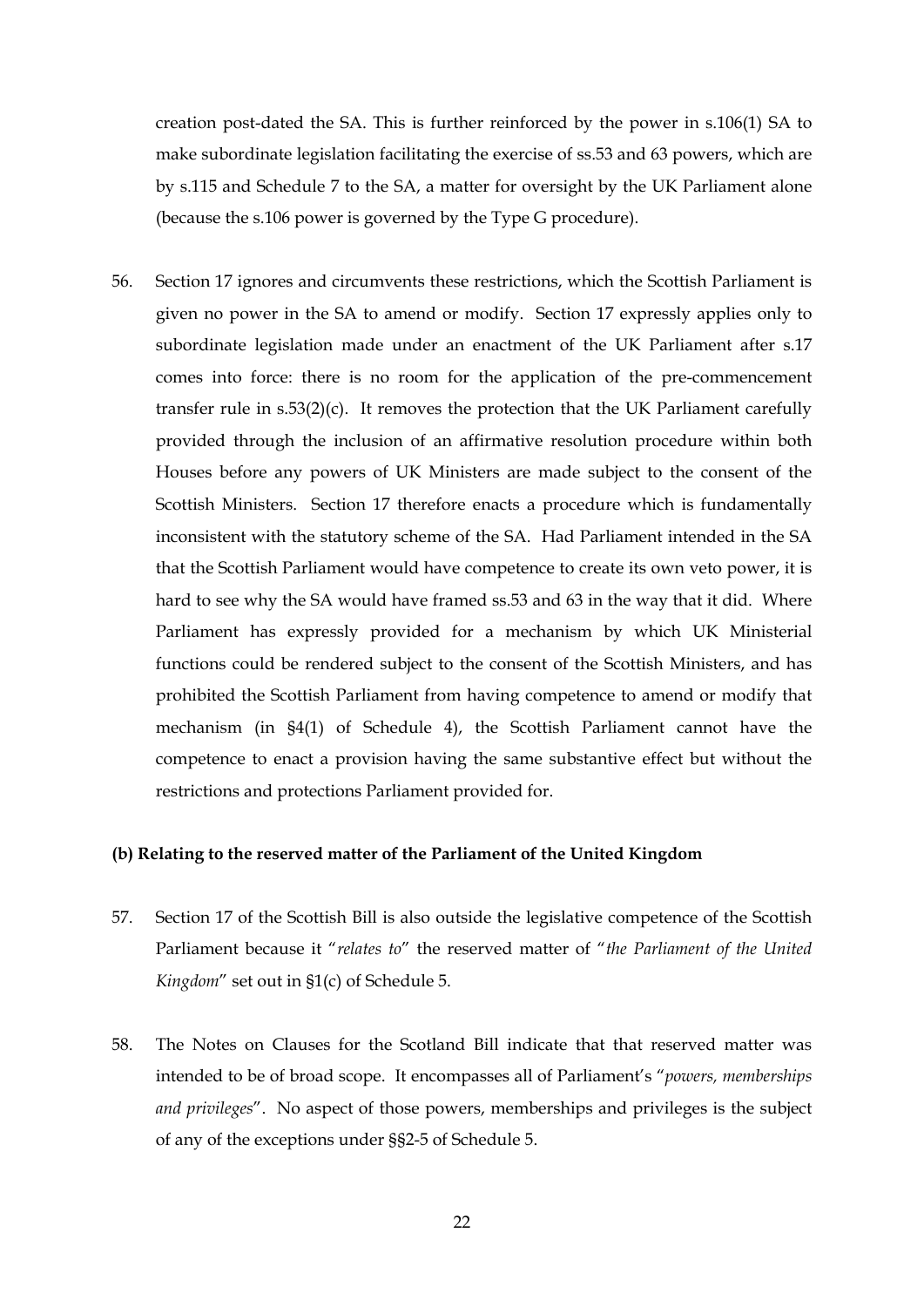- 59. As far as the purpose of s.17 of the Scottish Bill is concerned, it is clear that the Scottish Government's policy objective behind s.17 is to achieve what it has thus far failed to achieve in the UK parliamentary process. It has been made clear that s.17 is a response to the refusal of Parliament to pass the amendments proposed by Scottish National Party MPs at the behest of the Scottish Government to insert in clauses 7-9 of the UK Bill a requirement that the consent of the Scottish Government be obtained to subordinate legislation affecting matters devolved to Scotland (see §§68-69 of the Policy Memorandum). The effect of s.17 would be to give the Scottish Ministers power to prevent subordinate legislation made by a Minister of the Crown from having effect in Scotland by withholding their consent to that legislation.
- 60. The combination of the policy objective behind, and the effect of, s.17 makes clear that its "*purpose*" is to make the exercise by a Minister of the Crown of a power conferred by Parliament, in legislation enacted after the Scottish Bill, subject to a veto by the Scottish Ministers, which Parliament itself has omitted or refused to grant, either generally or by reference to the specific power under exercise. By reference to that purpose, it is clear that s.17 "*relates to*" the reserved matter. It seeks to impose on a power to be granted by the sovereign Parliament a limitation that Parliament itself has chosen, in the exercise of its legislative powers, not to impose. The Scottish Parliament is purporting to constrain a power to be granted by Parliament in a materially unconstrained form.

#### **(C) Section 33 of and schedule 1 to the Scottish Bill**

- 61. Section 33 of and schedule 1 to the Scottish Bill are outside the competence of the Scottish Parliament because they purport to modify those provisions of the SA which they specify and are accordingly in breach of the restriction in §4(1) of Schedule 4, falling under s.29(2)(c) SA.
- 62. The general rule in §4(1) of Schedule 4 is that an ASP "*cannot modify*" the SA. §4(2)-(5) except specific provisions from that rule. Of the provisions which s.33 and schedule 1 would repeal, only ss.12(4)(a) and 82(1) SA (repealed by §§3 and 10, respectively, of schedule 1) are covered by an exception (in §4(2)). The remainder are provisions of the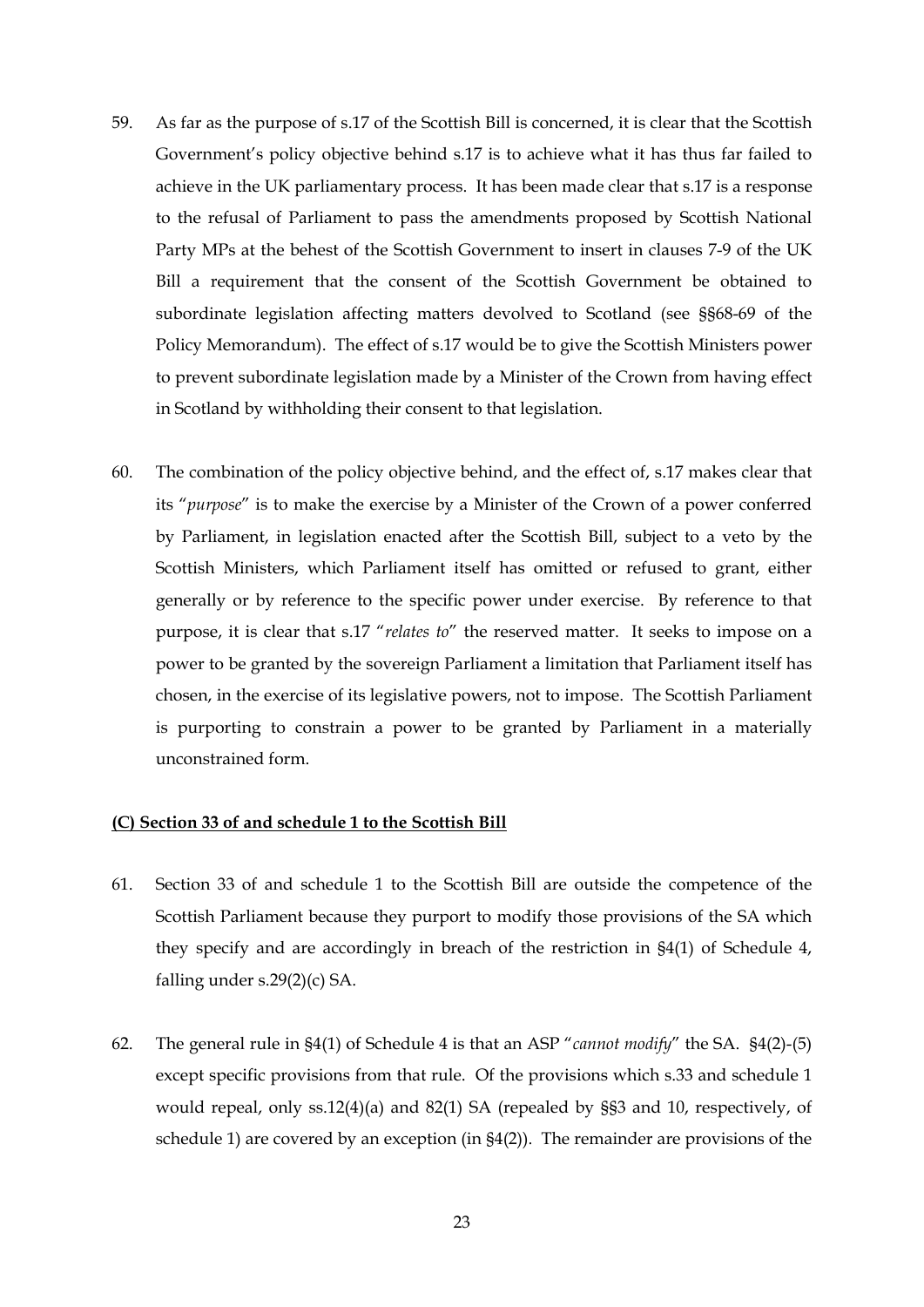SA which are protected from modification by an ASP. A repeal is, obviously, a modification (s.126(1) SA).

- 63. The fundamental objection to the steps taken in s.33 of, and schedule 1 to, the Scottish Bill is a simple one: it is for Parliament to amend the terms of the devolution settlement in the SA and not for the Scottish Parliament to do so by way of an ASP. That is the very purpose of §4(1) of Schedule 4. It is an obvious recognition of the subordinate role of the Scottish Parliament *vis-à-vis* the sovereign Parliament (as *per* Lord Reed in *AXA*). The Scottish Parliament has carefully and deliberately not been given the power unilaterally to determine or amend its own competence.
- 64. The approach adopted in the Scottish Bill does exactly that, and it does so in circumstances where – as set out above – the UK Bill is to make precisely the sorts of changes to the devolution settlement that s.33 and schedule 1 set out. The political motivation for that approach has been made clear but the political position of the Scottish Government cannot affect the reservations in Schedule 4 SA which are sought to be amended: it is not for the Scottish Parliament unilaterally to alter the limits of its competence set in primary legislation.
- 65. The provisions that would be repealed by s.33 and schedule 1 fall into two broad categories: (i) references to "*EU law*" and (ii) provisions of the SA which operate by reference to EU law and are only capable of having any practical effect while the ECA is in force, such as s.34 SA (repealed by §5 of schedule 1), which provides for references to the Court of Justice of the European Union in the context of a s.33 reference, or parts of s.12(4)(a) SA (repealed by §3 of schedule 1), which enables the Scottish Ministers to make provision about European Parliamentary elections.
- 66. The references in the SA to "*EU law*" which s.33 and schedule 1 would repeal take their meaning from the definition of that term contained in s.126(9) SA and s.1(4) of the Scottish Bill:

*"(a) all those rights, power, liabilities, obligations and restrictions from time to time created or arising by or under the EU Treaties, and*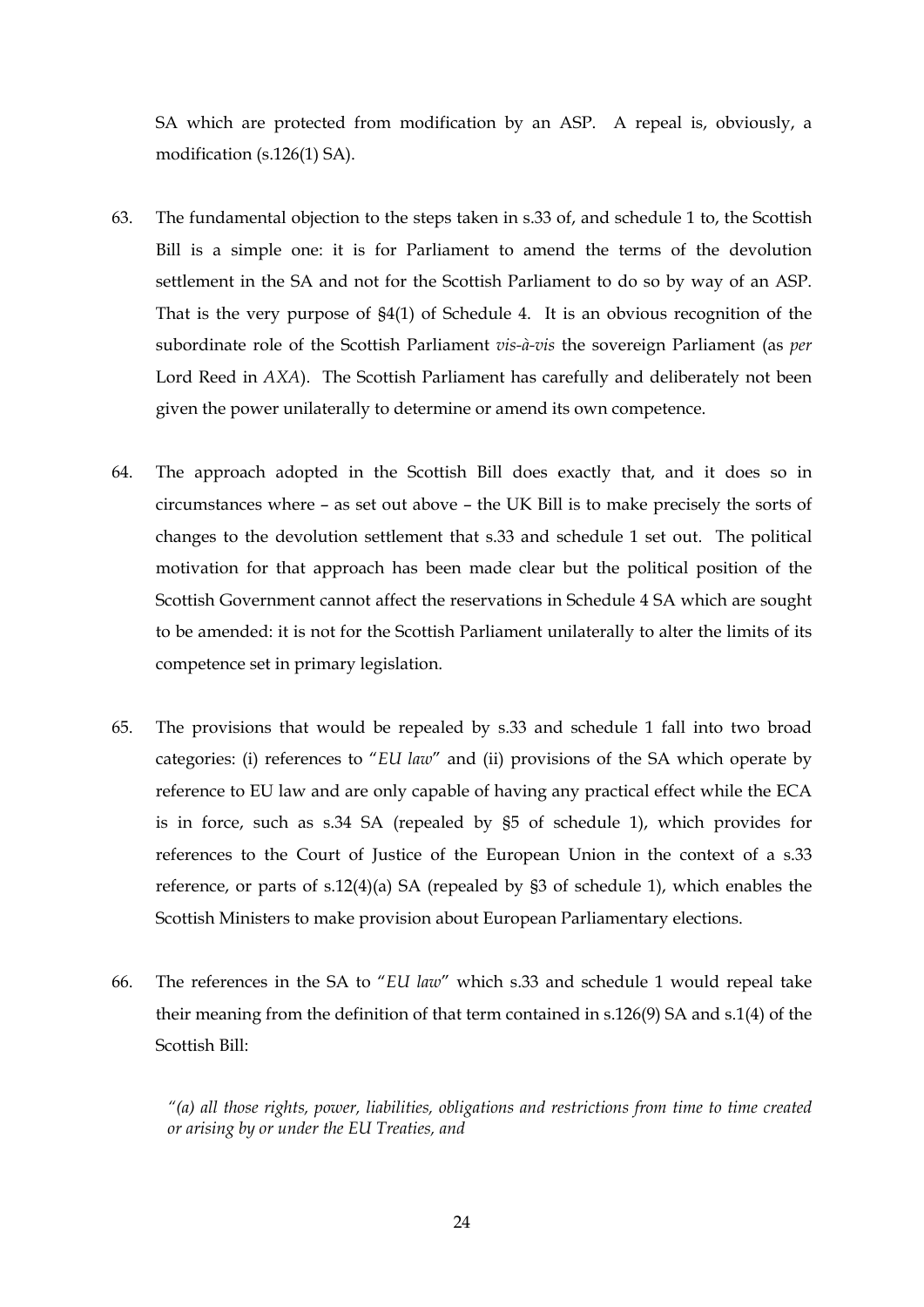*(b) all those remedies and procedures from time to time provided for by or under the EU Treaties*".

- 67. This category includes amendments to the competence restrictions on the Scottish Parliament in s.29 (s.33(1)), on Scottish Ministers in s.57 (s.33(2) and §7 of schedule 1) and in the Schedule 4 list of protected enactments (§15 of schedule 1).
- 68. The modifications made by s.33 and Schedule 1 are not saved by §7(1)(b) of Schedule 4 to the SA, because the provisions which they repeal are not "*spent enactments*".
- 69. In the absence of any statutory definition of a "*spent enactment*", the definition given in the *Shorter Oxford Dictionary* provides a good indication of its meaning: a provision is "*spent*" if it is "*consumed, exhausted, used up completely*". But the key principle that the Scottish Parliament cannot determine its own competence (see: s.28(7); *AXA*; *Miller*; *Ranasinghe*) means that this Court should be very slow indeed to conclude that a provision of the SA which defines the limits of the Scottish Parliament's competence is or will be "*spent*" such that the Scottish Parliament itself could remove that limit.
- 70. For so long as the ECA itself is not repealed, it is plain from the definition of "*EU law*" that the references to "*EU law*" are not "*spent*". That is itself implicit in s.33(3) of the Scottish Bill, which refers to the provisions being repealed as "*spent*" provisions, only "*as a consequence of the UK's withdrawal from the EU*". Indeed, although the references to "*EU law*" will on one view inevitably (absent any further legislative provision) be deprived of meaning by virtue of repeal of the ECA on withdrawal from the EU, that is not the position currently. Indeed, §20 of Schedule 8 to the UK Bill seeks to amend the definitions of "*the Treaties*" or the "*EU Treaties*" in the Interpretation Act 1978 in a way which would carry through to the devolution statutes and which would effectively save the pre-exit meaning of "*EU law*".
- 71. The effect of s.33 is not suspended or limited by s.1(2), even if s. 1(2) were effective, because it would not be incompatible with EU law *per se* to repeal any of the relevant provisions of the SA. Nor can the fact that s.33 and schedule 1 might not be commenced until the ECA is repealed save them. The mere fact that a provision has not been brought into force does not save it from being outside legislative competence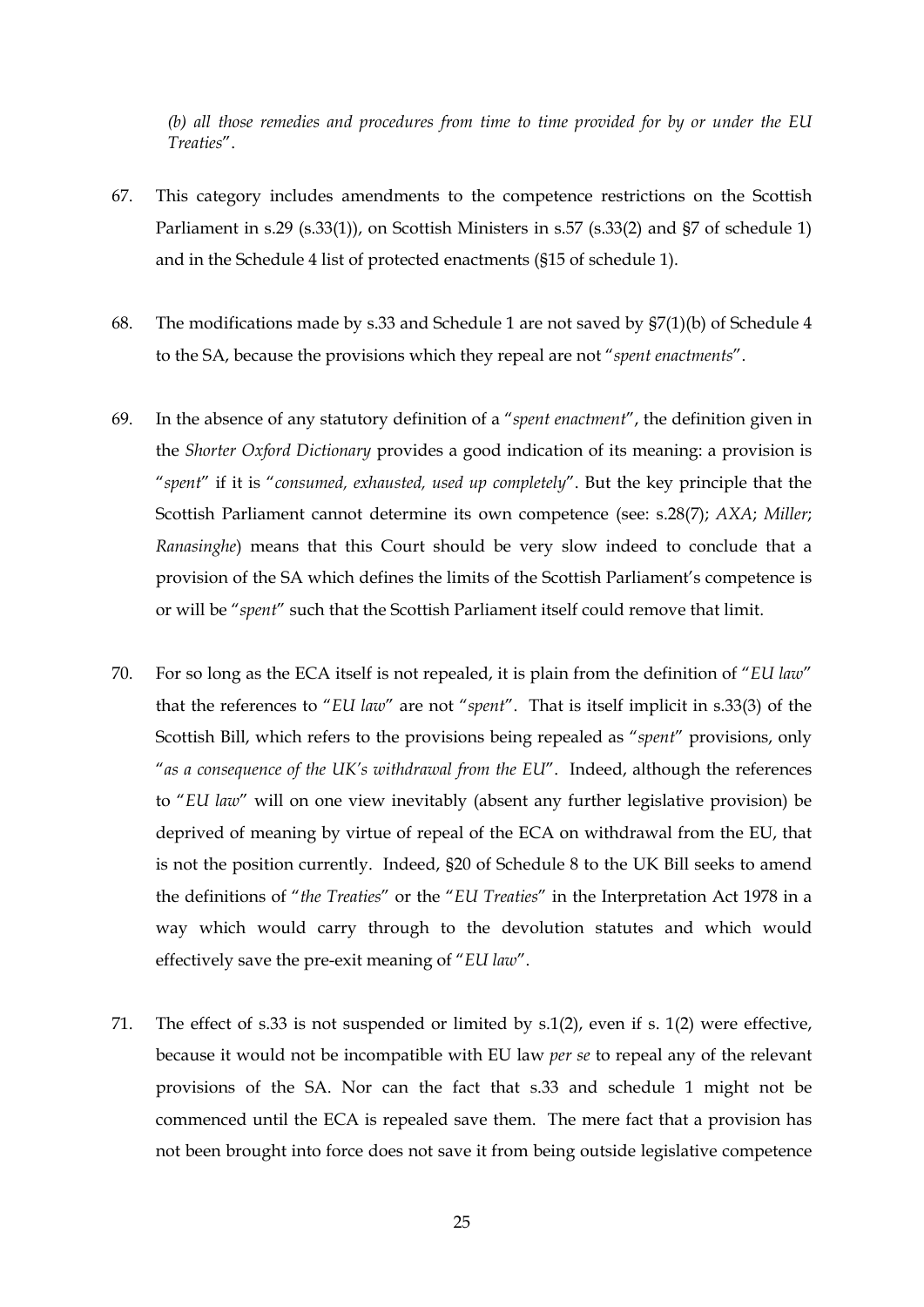(*Christian Institute*, §109, where the provisions found to be outside legislative competence were not yet in force).

- 72. The position is also clear in relation to the second category of provisions which schedule 1 would repeal. Once the ECA is repealed, the words "*EU law*" in the SA may, unless saved by the proposed amendment of the Interpretation Act 1978 in the UK Bill, become "*spent*" because they will become references which, by virtue of the definition of "*EU law*", are literally meaningless. But even then, the same would not be true of provisions such as s.34 SA, which addresses references to the CJEU. Section 34 may become redundant by virtue of the repeal of the ECA, so that it has no operative effect in law; but it will not be literally meaningless. It and the other provisions in the second category may require to be repealed as a consequence of the repeal of the ECA (as Part 2 of Schedule 3 to the UK Bill does), but not because they are "*spent*" enactments.
- 73. Section 33 of and schedule 1 to the Scottish Bill are accordingly outside the legislative competence of the Scottish Parliament.

# **(D) The provisions of the Scottish Bill that are incompatible with EU law are outside the competence of the Scottish Parliament by virtue of s.29(2)(c), s.29(2)(d) SA and contrary to the rule of law**

*The assessment of legislative competence is undertaken at the time when a Bill is introduced and passed*

- 74. As noted in §18 above, the SA prescribes a series of controls on the limited legislative competence afforded to the Scottish Parliament and requires competence to be assessed at the time that the relevant Bill is introduced and then passed.
- 75. The role of the courts, including on a devolution reference, is to "*ensure regularity in executive and subordinate legislative activity and so compliance with the rule of law*": *R (Haralambous) v Crown Court at St Albans* [2018] UKSC 1; [2018] 2 WLR 357 at §56 *per* Lord Mance. Neither the Scottish Parliament nor the Scottish Ministers have the power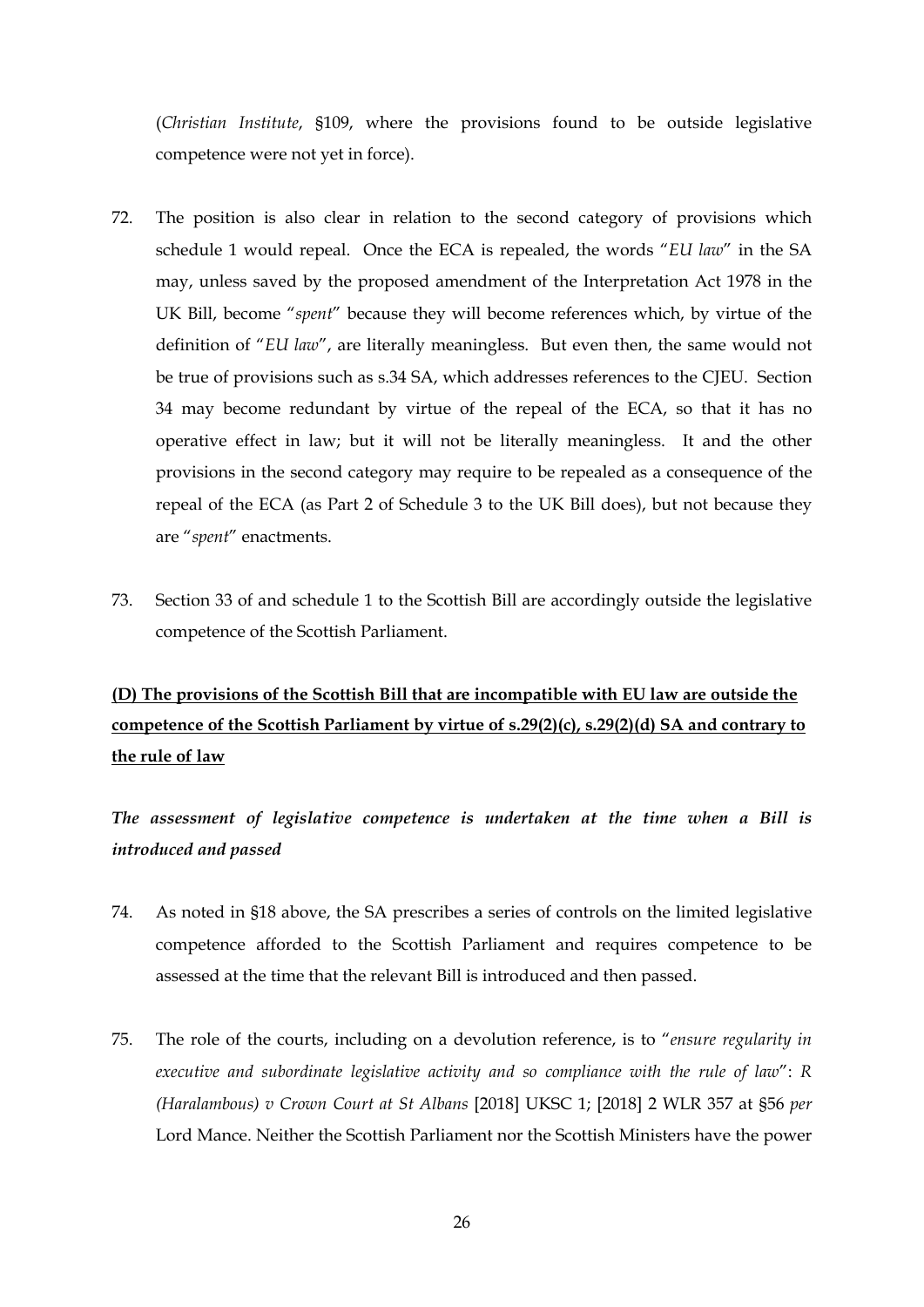to "*frustrate the purpose of a statute or a statutory provision, for example by emptying it of content or preventing its effectual operation*": *Miller*, at §51.

- 76. The question of whether the Scottish Parliament is competent to make a law must, therefore, be determined at the time when the Scottish Parliament passes the Bill in question. The critical control mechanisms of the Scottish Parliament's legislative competence set out in the SA revolve around assessing that competence prior to and upon passage of any given Bill. They assume that the Scottish Parliament will be able to satisfy itself that it is legislating within competence.
- 77. In that regard, and as this Court has recognised, the Scottish Parliament is in a different position from, and the scope of its legislative competence cannot be compared to, the UK Parliament. As Lord Reed held in *AXA* (at §137, citing and referring to the Lord President (Lord Rodger) in *Whaley*), *"the Scottish Parliament is not a sovereign parliament in the sense that Westminster can be described as sovereign: its powers were conferred by an Act of Parliament, and those powers, being defined, are limited. It is the function of the courts to interpret and apply those limits, and the Scottish Parliament is therefore subject to the jurisdiction of the courts".* Lord Reed emphasised the difference between the UK Parliament and the Scottish Parliament again at §146: *"The Scottish Parliament is subordinate to the United Kingdom Parliament: its powers can be modified, extended or revoked by an Act of the United Kingdom Parliament. Since its powers are limited, it is also subject to the jurisdiction of the courts."* Necessarily, therefore, where the Scottish Parliament is subject to pre-existing restrictions on its legislative competence as outlined above and – pending the enactment of the UK Bill and potentially other relevant legislation as well - cannot know what the scope of its legislative competence will be upon exit, it cannot legislate in advance for the impact of exit from the EU. The same does not to apply to the UK Parliament, which has no such similar restrictions on its legislative powers and has sovereign power to act at any time to lay the ground for the UK's withdrawal from the EU.
- 78. That competence assessment exercise is one grounded in the provisions of the Bill in question. Competence is not to be assessed by reference to hypotheses, as this Court has emphasised in a devolution reference concerning the competence of the Welsh Assembly to legislate. "*Either the Welsh Assembly has competence to do what it proposes, or*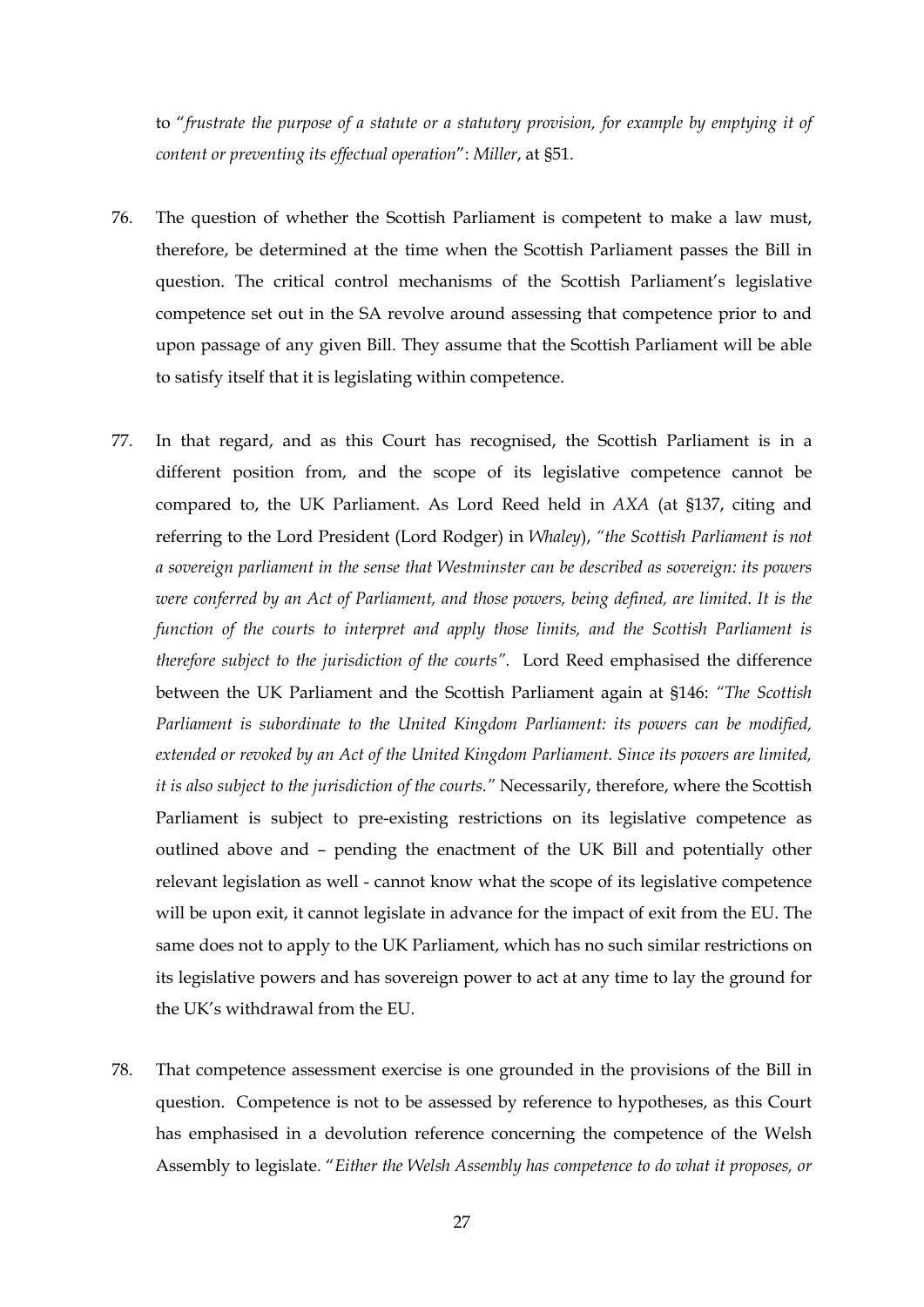*it does not. It cannot confer competence on itself by hypothesising (however accurately) that it might legitimately have chosen a different route*": *Re Recovery of Medical Costs for Asbestos Diseases (Wales) Bill* [2015] UKSC 3; [2015] AC 1016, §32 *per* Lord Mance. If the competence question cannot be clearly answered by reference to the provisions of the Bill itself – without hypothesising what might have been done or what might be done in the future – then it cannot be lawfully answered at all.

- 79. Were that not a correct statement of the law, the result would be a surprising one. The Scottish Parliament would be entitled to pass legislation at will purporting to do any manner of things which are plainly prohibited by the SA but rendering them lawful by the insertion of a commencement provision that the Act shall not have effect until the Scottish Parliament would have competence to do those things. It would be surprising if Parliament had intended through the SA to permit the Scottish Parliament to fill the statute books with impermissible legislation sitting in cryostasis pending a day which may never come when the relevant barrier to competence is no more. The unreality of this approach is only underlined by the existence of the UK Bill proceeding through Parliament which is to address the appropriate effects of withdrawal upon competence under the devolution settlements.
- 80. The attempted circumvention in the Scottish Bill adopted for ss.2-5 by reference to the definition of "*exit day*" in s.28 is a related breach of the constitutional structure of the devolution settlement. Sections 2-5 do not come into force upon Royal Assent being given to the Scottish Bill, but must be brought into force by regulations made by Scottish Ministers: s.36. Their effect is governed by reference to "*exit day*", but s.28 does not define "*exit day*" as a particular date. It defines it in a manner which may be unclear and difficult to apply. "Exit day" means "*the day the United Kingdom leaves the EU*" (s.28(1)). However, s.28(4) defines leaving the EU as the time when the Treaties on European Union and on the Functioning of the European Union cease to apply to the UK as a consequence of UK withdrawal. That may or may not be on 29 March 2019 depending upon the terms of any transitional arrangements which are negotiated by the UK with the EU. In circumstances where the UK's future relationship with the EU, and what parts of the core Treaties, if any, directly or indirectly, it remains a party to after exiting the EU, and for how long, is a matter for continued negotiation, the Scottish Parliament has (a) made an unwarranted assumption that the Treaties will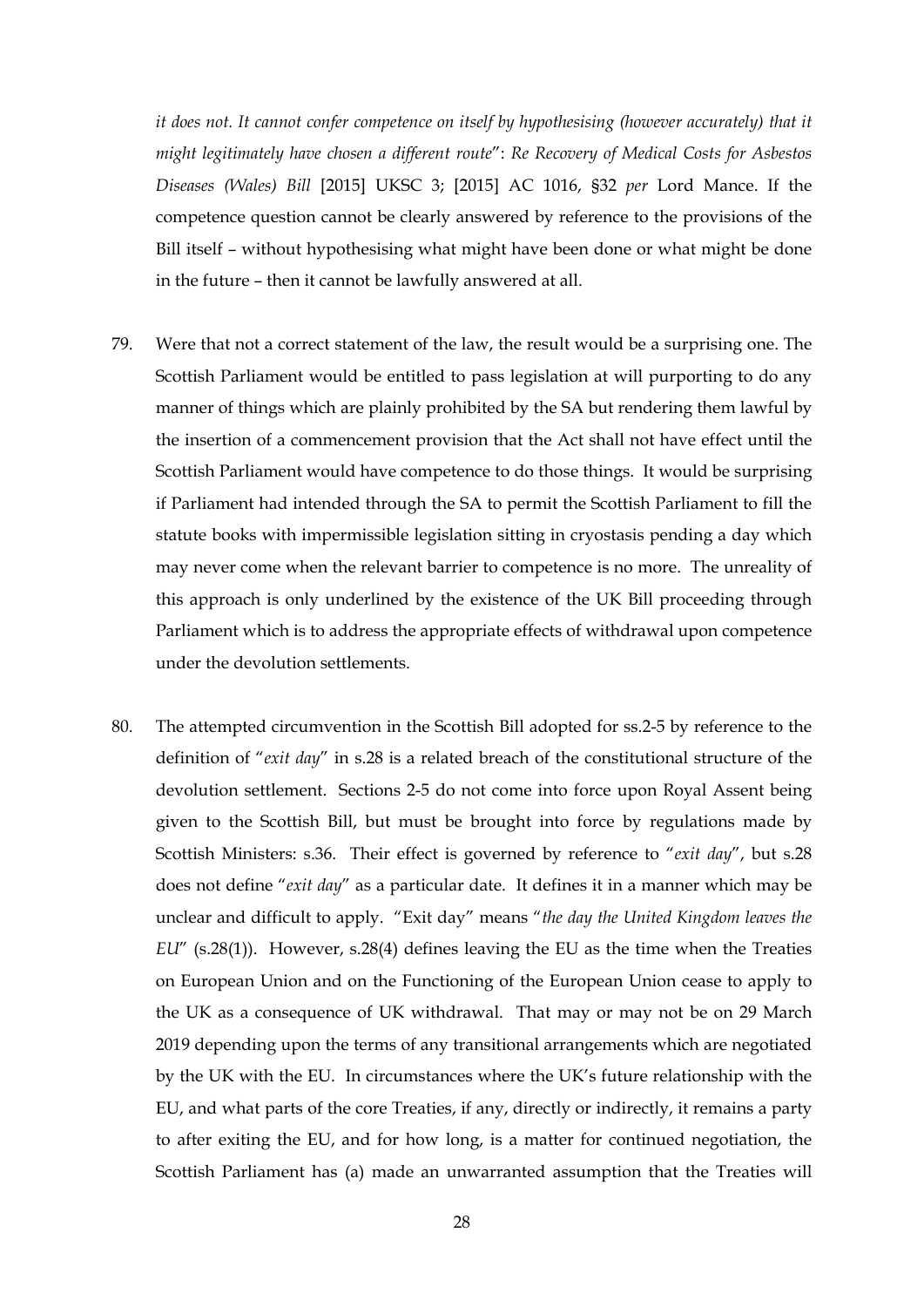cease to apply to the UK in their entirety on the day that the UK ceases to be a member of the EU and (b) at the least, has left the application of critical provisions of the Scottish Bill in the hands of Scottish Ministers, who may have to delay the coming into force of those provisions until such times as the EU Treaties have indeed ceased to apply to the UK.

- 81. Thus the approach to *"exit day"* demonstrates the impossible position that this Court is placed in if, as the Scottish Government suggests, it must be asked to consider the competence of the Scottish Parliament by reference to the future legal effect of a provision. But it also constitutes a more specific problem by reference to the commencement provision in s.36(2), which permits the Scottish Ministers to make regulations which are subject to no scrutiny provisions. The Scottish Parliament has purported to confer upon the Scottish Ministers powers when it cannot know the limits or scope of those powers, and has sought to exercise no control over them.
- 82. The constitutional structure of the SA includes not only that the Scottish Parliament is a legislature of limited competence, but also that the Scottish Government both has limits to its executive competence and is subject to scrutiny and oversight by the Scottish Parliament. The approach adopted in the Scottish Bill is not compatible with that structure.

# *Identification of the provisions that are incompatible with EU law: ss.3-11, 13, 13A-16, 18- 19, 21, 22-26, 34 and 36A of, and schedule 2 to, the Scottish Bill*

- 83. The admitted premise of s.1(2) and of the definition of "*exit day*" (in s.28) is that various provisions of the Scottish Bill are incompatible with EU law, if – as they must be - their effect is judged at the time that the Scottish Bill was passed.
- 84. The particular provisions that are incompatible with EU law are as follows:
	- (1) Sections 3 to 5 and 13 of the Scottish Bill are incompatible with EU law because they incorporate into Scots law directly applicable EU law, or, in the case of s.13, provide a power for the Scottish Ministers to do so. The CJEU has repeatedly held that it is contrary to EU law to duplicate the provisions of directly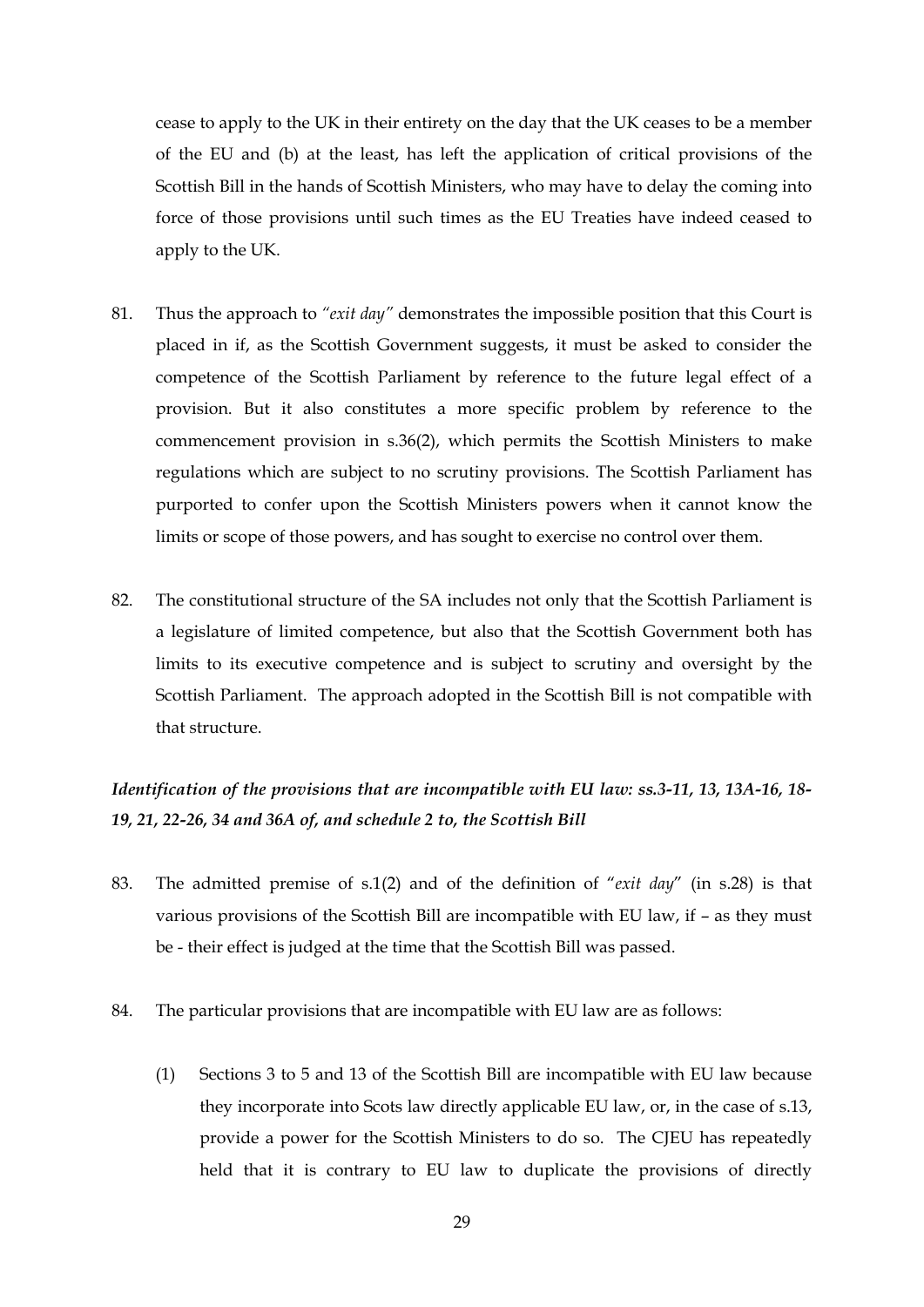applicable EU law in national law (see, for example, Case 34/73 *Variola* [1973] ECR 981, §§9-10).

- (2) Sections 6 to 8 and 10 of the Scottish Bill are obviously incompatible with EU law because they disapply mandatory principles and rules of EU law. Sections 9 to 9B are parasitic on those sections.
- (3) Section 11 is incompatible with EU law because its only purpose is to enable the Scottish Ministers to make regulations modifying "*retained (devolved) EU law*" in a manner that is incompatible with EU law.
- (4) Sections 13A to 16, 18-19, 21, 22 and 36A are, at least in part, parasitic on ss.11 and 13.
- (5) Sections 23 to 26 and 34 and schedule 2 are, at least in part, parasitic on ss.3 to 5.
- 85. On 21 March 2018, when the Scottish Bill was passed, the above provisions were incompatible with EU law.

# *Prohibited modification of the effect of s.2(1) ECA*

86. Section 2(1) ECA provides:

*"all such rights, powers, liabilities, obligations and restrictions from time to time created or arising by or under the Treaties, and all such remedies and procedures from time to time provided for by or under the Treaties, as in accordance with the Treaties are without further enactment to be given legal effect or used in the United Kingdom shall be recognised and available in law, and be enforced, allowed and followed accordingly; and the expression "enforceable EU right" and similar expressions shall be read as referring to one to which this subsection applies.*"

87. The above provisions of the Scottish Bill that are incompatible with EU law are outside legislative competence by virtue of s.29(2)(c) SA. They purport to give the Scottish Ministers power to make regulations before exit day which change or otherwise have an impact on the effect of EU law in Scotland. They, thus, seek to modify the effect of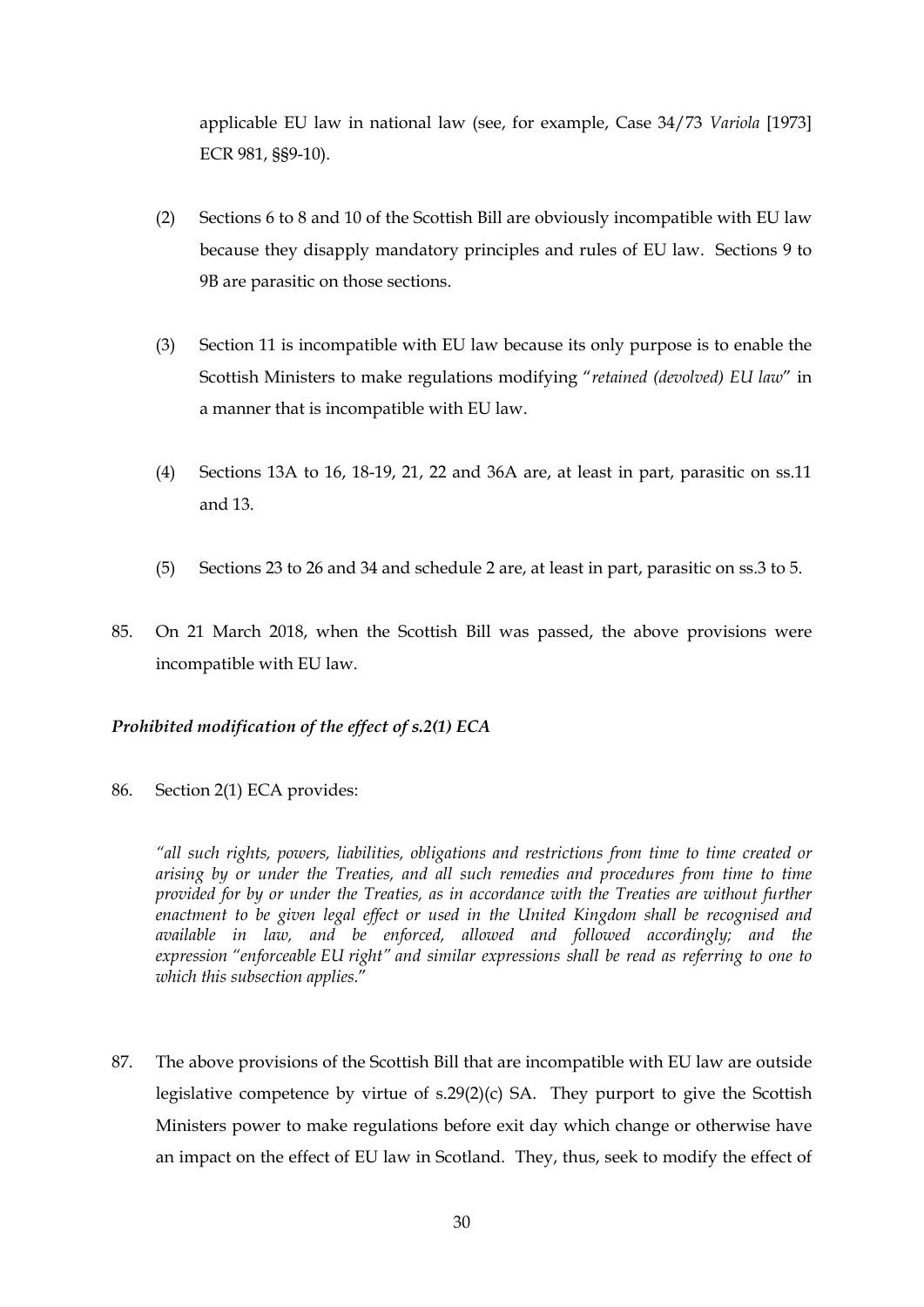ss.2(1), which is, further, in breach of the restriction in  $\S1(2)(c)$  of Part I of Schedule 4 SA and, in turn, outside legislative competence by virtue of s.29(2)(c) SA.

- 88. The essence of the vice of the Scottish Bill provisions in this respect is easily stated: they seek to achieve an effect which could only lawfully be achieved by the Scottish Parliament by and upon the repeal of the ECA. Provisions of the ECA are protected from modification by the Scottish Parliament. The very protection of the ECA is a further powerful indicator that the Scottish Bill seeks to legislate in a manner contrary to the intention of Parliament in passing the SA.
- 89. That some measure of repeal and/or modification of the ECA will be required is undisputed. An important purpose of the UK Bill is, broadly, to repeal the ECA and to make equivalent provision in domestic law. Although the Scottish Bill does not formally seek to repeal the ECA, it proceeds upon the assumption that the ECA will be repealed and assumes a legal context which has not been reached. By covering the same ground as protected provisions of the ECA, the Scottish Bill affects their content and effect and therefore modifies them in the *Imperial Tobacco* sense (see §26 above). Moreover, it does so in a way that cannot be saved by s.1(2) of the Scottish Bill, even if s.1(2) were effective.

#### *Prohibited incompatibility with EU law*

- 90. The above provisions of the Scottish Bill that are incompatible with EU law are outside the competence of the Scottish Parliament by virtue of s.29(2)(d) SA. By the Scottish Bill, the Scottish Parliament has acted outside its devolved legislative competence as enjoyed at the point when the Bill was passed; but has, at the same time, sought to defer the taking effect of certain of its provisions either until "*exit day"* (e.g. ss.2-5)*,* or to the *"relevant time"* (s.1(2)), being the time at which the provision of EU law with which the provision being tested would be incompatible ceases to have effect in Scots law as a consequence of the withdrawal of the UK from the EU.
- 91. Both the mechanisms of s.1(2) and the definition of "*exit day*" have clearly been included in an attempt to defer that judgment until an unspecified and uncertain later date. The competence of the Scottish Parliament, and of the Scottish Ministers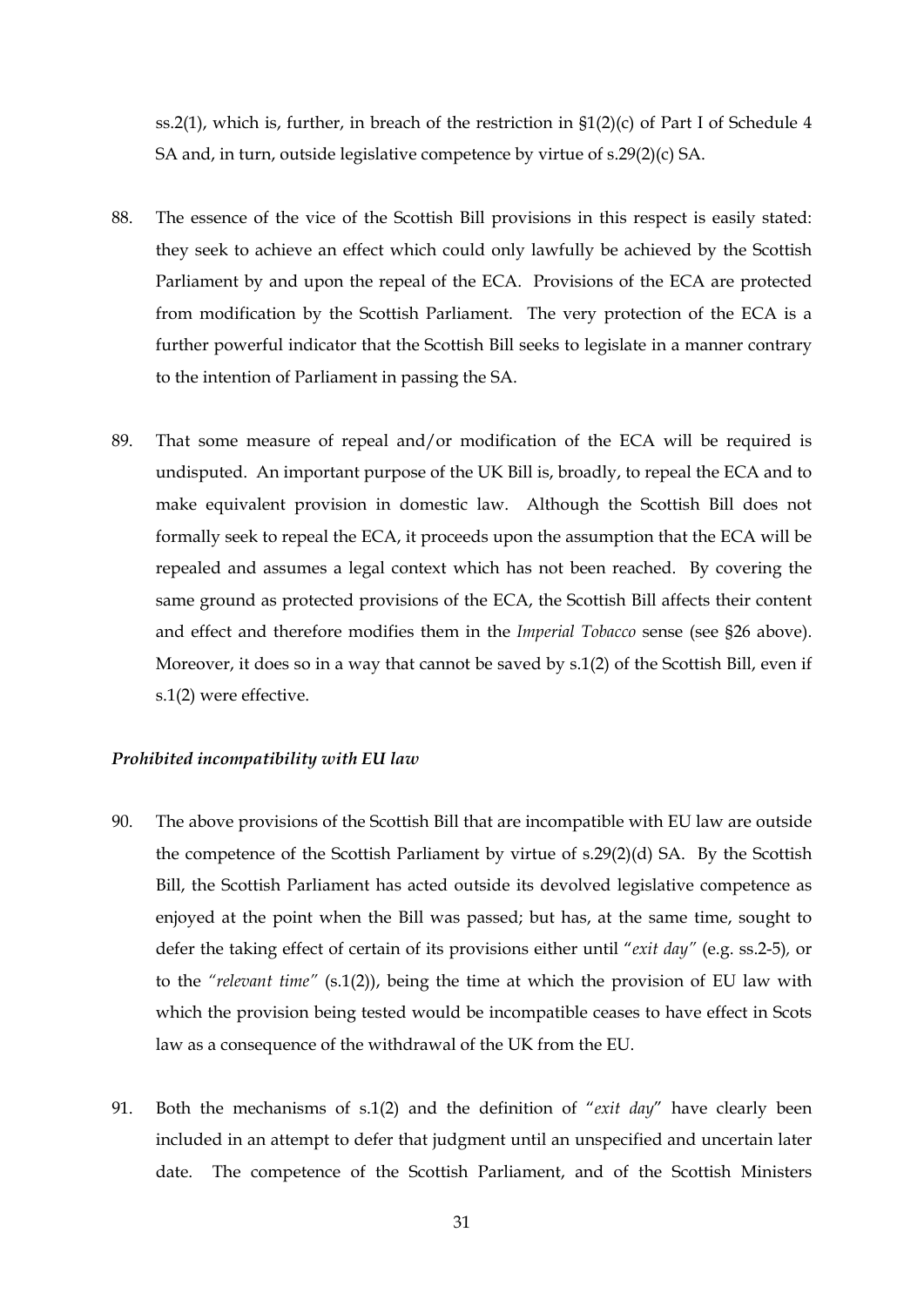purporting to exercise powers provided by the Bill, at that unspecified and uncertain later date cannot be known until that point. For the purposes of the Scottish Parliament in passing the Bill and this Court in reviewing it, legislative competence can only be assessed with any degree of certainty at the date of passing of the Bill: 21 March 2018.

- 92. Properly understood, the approach taken in the Scottish Bill is illegitimate. It cannot avoid the effect that those provisions of the Scottish Bill that are incompatible with EU law remain within the prohibition in s.29(2)(d) SA. The very attempt to do so impermissibly seeks to circumvent the carefully constructed controls on the Scottish Parliament's competence to legislate which are fundamental to the overall scheme of the SA and the devolution settlement.
- 93. As noted above (see the example of the *Christian Institute* case), the fact that a provision of devolved legislation has not been brought into force does not save it from being held to be outside the competence of a devolved legislature. This necessarily follows from the Scottish Parliament being a legislature of limited competence: as outlined above, the SA establishes certain mechanisms to test whether or not a provision of a Bill is within the Scottish Parliament's competence, expressly before any such provision is capable of having legal effect. To hold otherwise would undermine the fact of the limits on the Scottish Parliament's competence and the controls set out in the provisions of the SA that provide for the legislative competence issue to be tested before the provision in question has legal effect.
- 94. For example, considering ss.3 to 10 and 13 of the Scottish Bill, these are stated not to come into force on Royal Assent, but rather are to come into force by regulations made by the Scottish Ministers (under s.36). Yet, what is being tested by this reference to this Court are the powers of the Scottish Parliament. It would be surprising if the limits of competence of the Scottish Parliament could be effectively determined by an act of the Scottish Government in deciding when to commence certain legislative provisions which are, clearly on their face, outside the competence of the Scottish Parliament.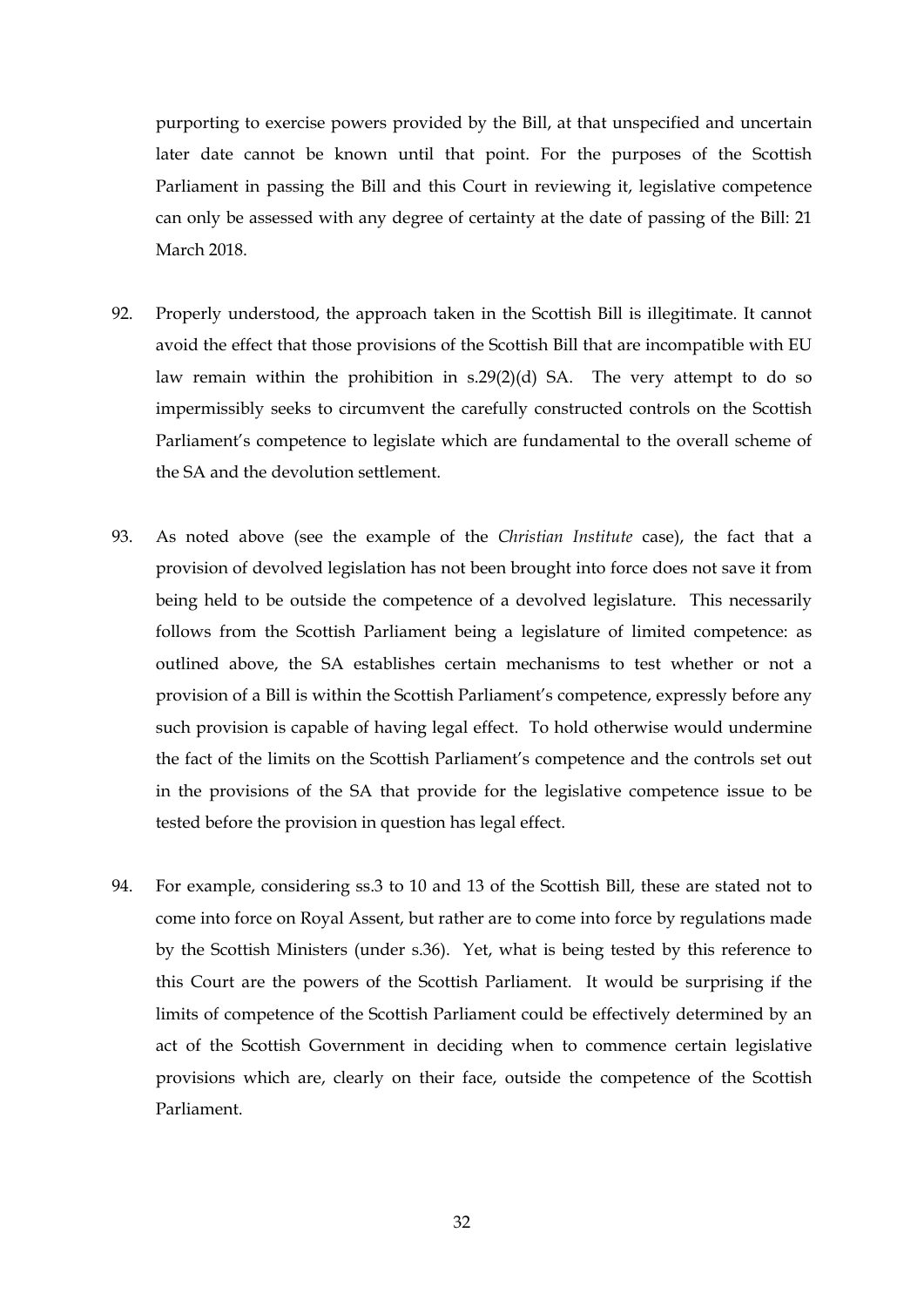- 95. Necessarily, therefore, the Scottish Parliament could not, when it passed the Scottish Bill, know precisely what its competence would be at the intended time when certain of its provisions are deemed to take effect. Various factors might affect its competence in the near future, including the passage and coming into force of the UK Bill and of future legislation dealing, for example, with the terms of a Withdrawal Agreement.
- 96. Accordingly, the Scottish Parliament has purported to exercise a competence which it presently does not have, and cannot predict so therefore cannot presently assess, thus frustrating the effect of the scheme of the SA.

#### *Contrary to the rule of law*

- 97. For the Scottish Parliament to legislate in this manner is also contrary to the rule of law and, in particular, to the principles of legal certainty and legality. As a devolved legislature, it has no competence so to do. The Presiding Officer was right to take the view that the purported competence deferral mechanisms in the Scottish Bill could not have the effect of altering how competence is to be assessed.
- 98. As was held by Lord Reed in *AXA* at §§118-119, referring to the Council of Europe, the Venice Commission (the Council of Europe's advisory body on constitutional matters) and Lord Bingham's definition, the concept of the rule of law is of *"fundamental importance",* and legal certainty as an aspect of the rule of law requires that law be accessible and foreseeable in its effects. Legislating on the basis of a competence purportedly enjoyed today for laws to take effect at a future time when competence will be different, and in a way which is not currently certain, is contrary to the principle of legality requiring law to be adequately accessible and sufficiently foreseeable in its effects.
- 99. The uncertain application of the definition of "*exit day*" in s.28 of the Scottish Bill and the attendant uncertainty resulting from the power of the Scottish Ministers to commence provisions based upon that definition – has already been discussed. Where oversight provision is made in the Scottish Bill, the Scottish Parliament would have to consider whether it is content for the Scottish Ministers to make regulations based on an assessment not of what the Scottish Ministers' current competence is, but what it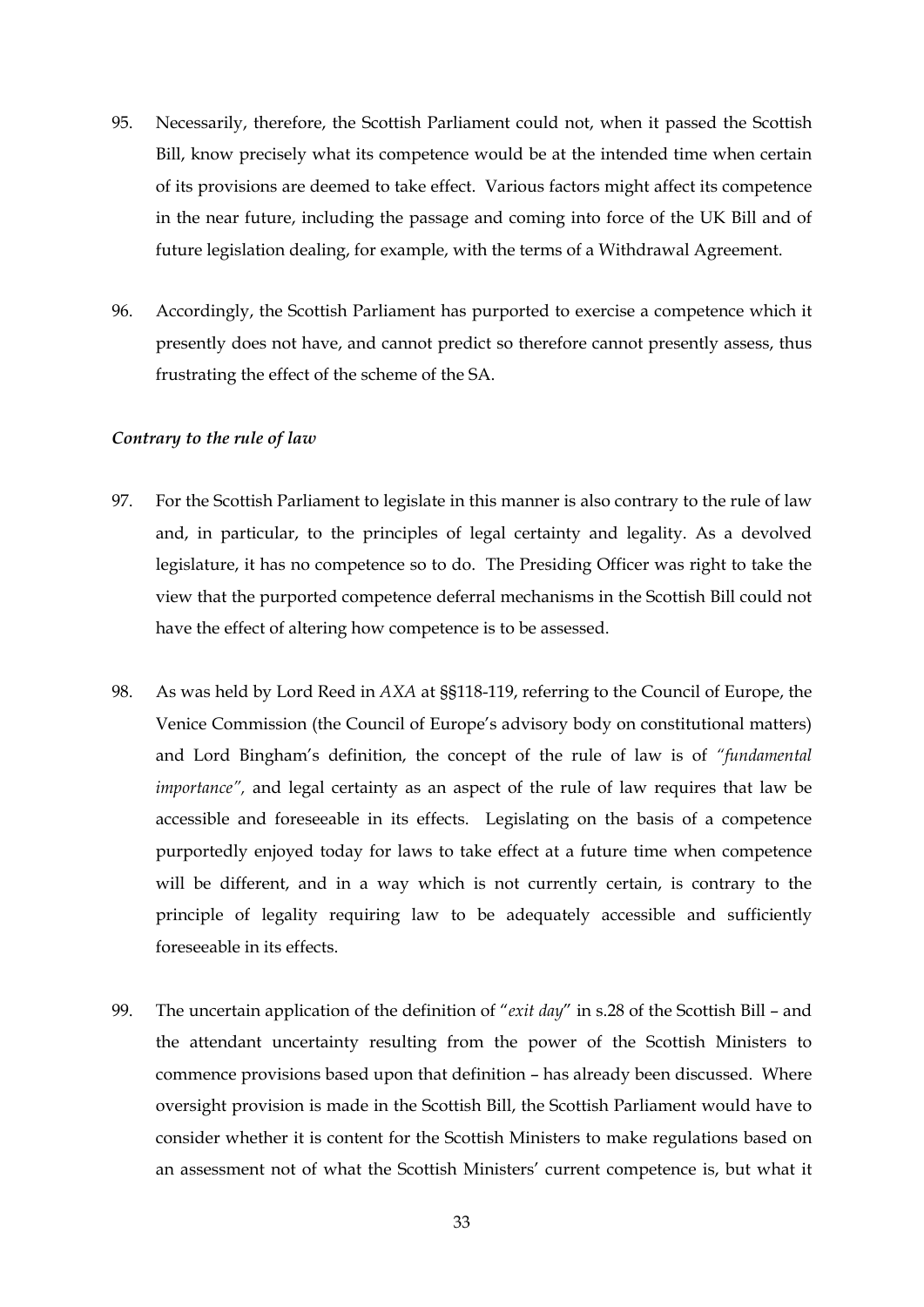might be at the point the Scottish Ministers have decided to bring the relevant regulations into force. Such regulations could be very significant indeed, not least because they could make any provision that could be made by an ASP (see, e.g., s.11(5), subject to certain express limitations). That is anathema to the rule of law, as well as to the allocation of responsibilities between the organs of the devolution settlement.

- 100. Furthermore, the intended s.1(2) mechanism, as a means of saving any provision in the Scottish Bill which would otherwise be incompatible with extant obligations upon either the Scottish Parliament or the Scottish Ministers to act compatibly with EU law, is a further example of legal uncertainty. The Scottish Bill itself does not identify to which provisions s.1(2) is capable of applying, rendering it lacking in clarity and precision, and uncertain for that reason.
- 101. The Scottish Bill creates further uncertainty by seeking, through s.1(2), to defer the question of whether any provisions of the Bill or provisions made under it by the Scottish Ministers would be incompatible with EU law when there is a present obligation to act compatibly. The s.1(2) mechanism recognises present incompatibility but unwarrantedly seeks to defer the decision as to compatibility to an uncertain future point. Further, the Scottish Bill does not explain how that decision will be taken or manifest itself. This is likely to lead to a situation where different parties adopt different views as to whether or not a provision of the Scottish Bill or of subordinate legislation made under the Bill would or would not be incompatible with EU law and would therefore require 'saving' under s.1(2) by way of deferring its taking effect. This impossible situation in which the Scottish Bill places future law-makers and the people of Scotland whose rights and obligations it would affect forms the basis of the Presiding Officer's statement upon introduction of the Scottish Bill that it fell outside legislative competence.
- 102. For example, under s.11 of the Scottish Bill, the Scottish Ministers are empowered to make regulations dealing with deficiencies arising from UK withdrawal where they "*consider*" there is or would be a failure of retained (devolved) EU law to operate effectively, or other deficiency in retained (devolved) EU law, and "*as they consider appropriate*" for the purpose of preventing, remedying or mitigating the failure or other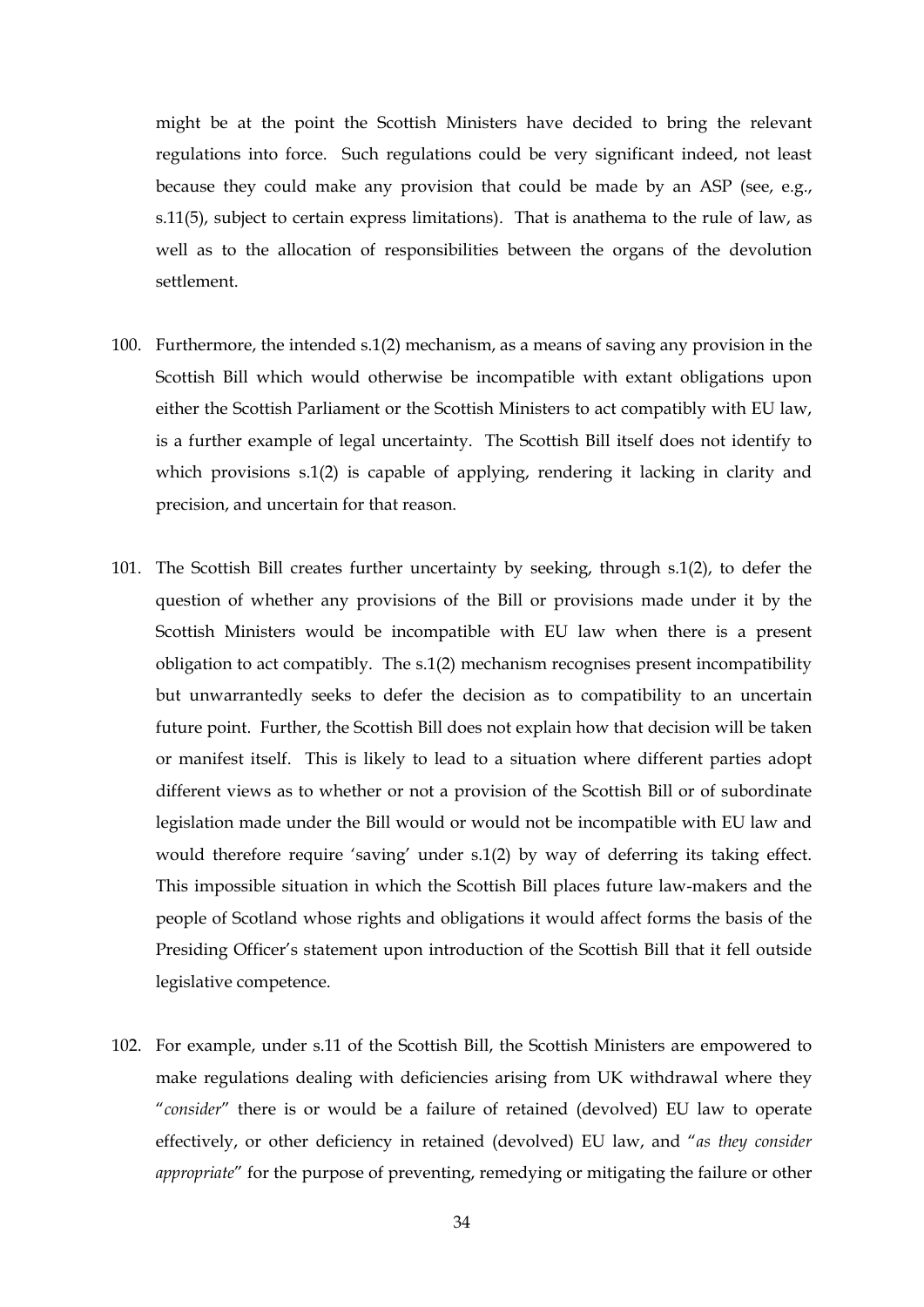deficiency (s.11(1)). A particular example given of such a deficiency is where the Scottish Ministers have "*reasonable grounds to consider that*" retained (devolved) EU law would contain anything that has no practical application in relation to Scotland. If the Scottish Ministers were to make regulations in advance of exit day removing a provision which they considered had no practical application in relation to Scotland, and also took the view that giving effect to those regulations in advance of exit day would not be incompatible with EU law, then, it would be the Scottish Ministers who would be asserting the power to determine whether or not the Scottish Parliament's competence had altered, or would be likely to alter, by the coming into force date that those Ministers would provide. Similar points may be made as regards ss.12 and 13 of the Scottish Bill.

- 103. By way of further example, suppose the Scottish Ministers make regulations under s.11 to fix deficiencies arising from "*exit day*". The purpose of the Scottish Bill is to enable them to do so in advance of that day (s.11 comes into force upon Royal Assent: s.36(1)). Such regulations will be incompatible with EU law, and as a result, not law. They could only, supposedly, be saved by the operation of s.1(2) or the fact of deferred commencement. The consequence of this mechanism in the context of such secondary legislation would, correspondingly, be a repetition in microcosm of the problems described above in relation to the reference procedure: the courts would either be precluded from assessing competence before coming into force or would be faced with an impossible predictive task in working out what future competence might in fact look like, and possibly trespassing into areas of Parliamentary privilege as they sought to do so. How far into the future they would have to look would be a matter for the Scottish Ministers in deciding when to make the regulations and when to bring them into force. The courts would therefore have the entirely novel, and constitutionally improper, task of assessing lawfulness by reference to an uncertain legal position on some future date chosen by that public authority itself.
- 104. Furthermore, a private party directly affected by those regulations could take a different view, both as to the decision that regulations are, in the first instance, required in order to remedy any deficiency in retained (devolved) EU law arising out of withdrawal and, further, as regards the issue of whether the immediate taking effect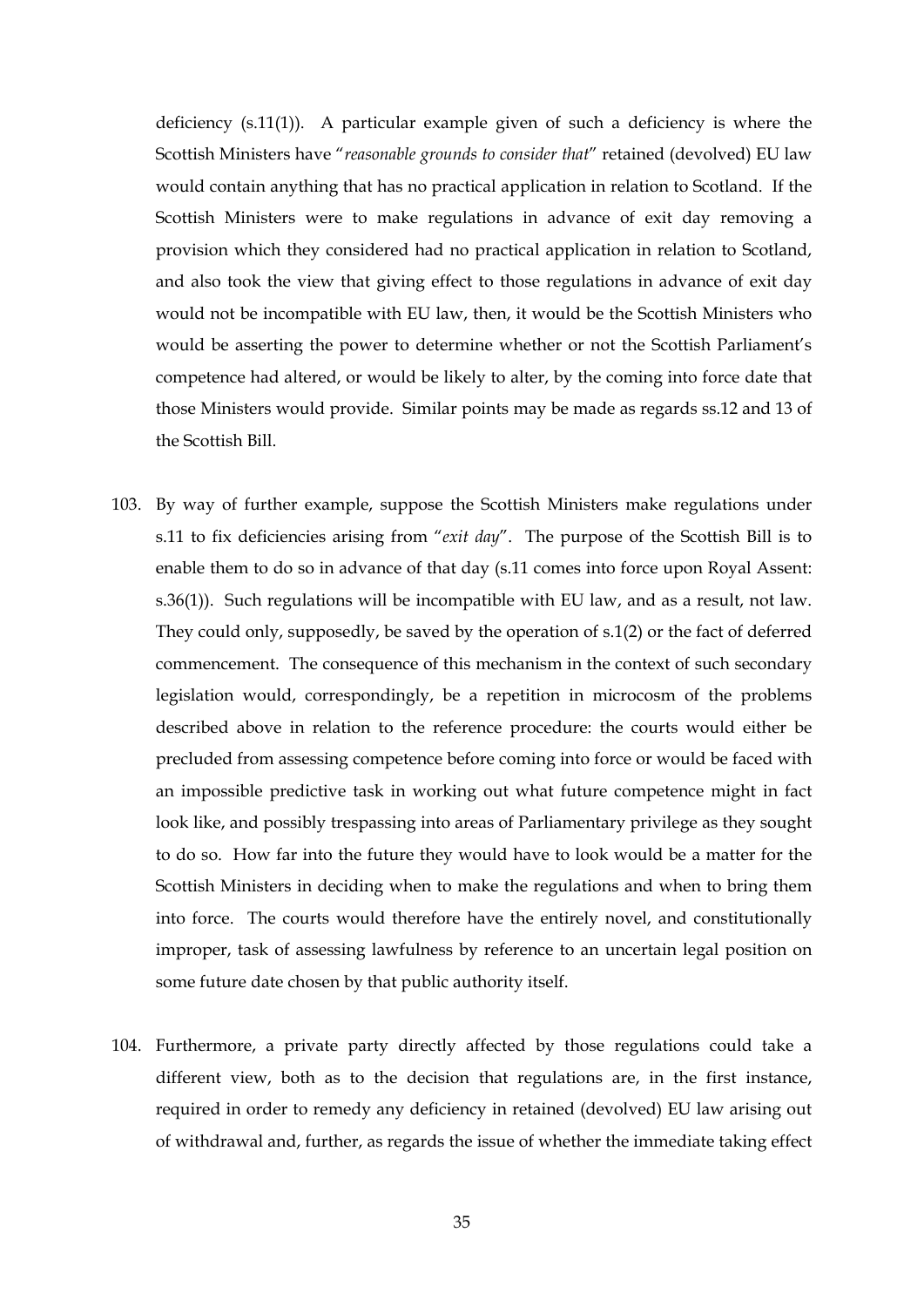of those regulations would be compatible with EU law. There would, in short, be uncertainty as to the legality of those regulations.

- 105. It is an elementary aspect of legal certainty and particularly for law which is not primary legislation of the sovereign Parliament – that a law should be clear on its face as to when it comes into effect. That is generally achieved by a date of commencement, or by tying commencement to another certain event. It cannot be achieved by making commencement depend upon a legal judgment as to whether the law has ceased to be incompatible with overriding legal norms.
- 106. That approach runs contrary to the rule of law principle set out by Lords Neuberger and Toulson in *R (Reilly) v Secretary of State for Work and Pensions* [2013] UKSC 68; [2014] AC 453, §47 that:

"*The courts have no more important function than to ensure that the executive complies with the requirements of Parliament as expressed in a statute. Further, particularly where the statute concerned envisages regulations which will have a significant impact on the lives and livelihoods of many people, the importance of legal certainty and the impermissibility of subdelegation are of crucial importance. The observations of Scott LJ in* Blackpool Corpn v Locker *[1948] 1 KB 349, 362 are in point: "John Citizen" should not be "in complete ignorance of what rights over him and his property have been secretly conferred by the minister", as otherwise "For practical purposes, the rule of law … breaks down because the aggrieved subject's legal remedy is gravely impaired".*"

- 107. The Scottish Parliament has legislated through the Scottish Bill to provide for uncertainty rather than certainty, and in a manner – using provisions which purport to delay the effect of its content – which frustrates the competence assessment provisions set out in the SA. The Scottish Bill violates the rule of law.
- 108. The defects in any of these provisions cannot be rectified by relying on s.101 SA which provides for the "reading down" of an ASP or of subordinate legislation made, confirmed or approved, or purporting to be made, confirmed or approved, by a member of the Scottish Government as narrowly as is required for it to be within competence, if such a reading is possible, and for the provision to have effect accordingly, a technique which was used by the application of s.154(2) of the Government of Wales Act 2006 by this Court in *Re Local Government Byelaws (Wales) Bill* at §§60-64 per Lord Neuberger.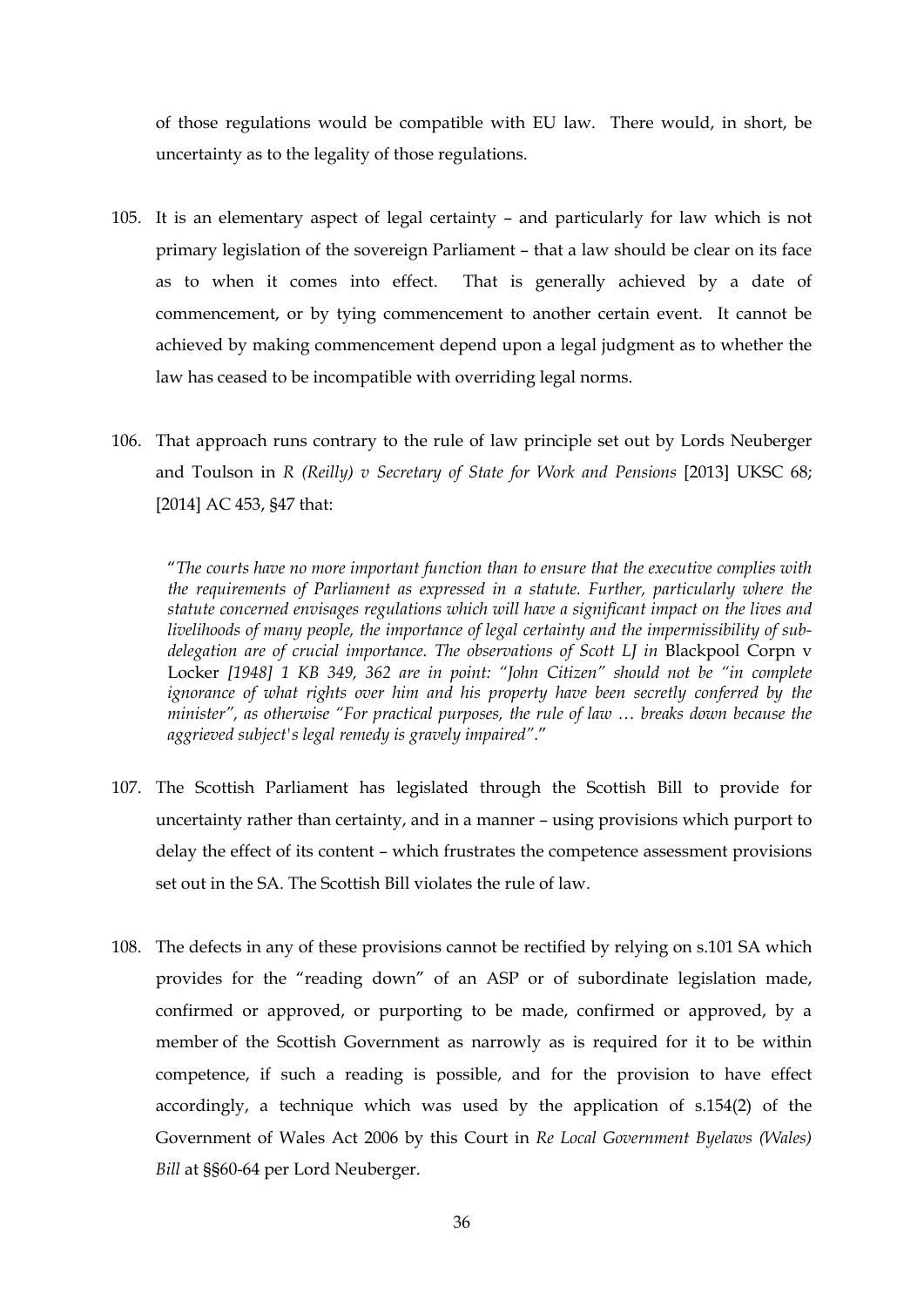- 109. In his judgment, Lord Neuberger considered it permissible to invoke that statutory provision to limit what he considered to be the apparently unlimited and general effect of s.9 of the Bill under consideration and to read that provision so that it would not permit the Welsh Assembly to confer a wider power on Welsh Ministers than the Assembly had itself. Lord Neuberger considered such an interpretation to be consistent with the thrust of the Bill as a whole and not in conflict with any other provision in the Bill. However, Lord Neuberger considered that the position would be otherwise, and that s.154(2) of the Government of Wales Act 2006 could not be invoked, if the "read down" interpretation was "inconsistent with the plain words" of s.9 of the Bill under consideration (at §64).
- 110. Here, the position is, indeed, otherwise and calls instead for the approach taken by this Court in *Salvesen v Riddell* [2013] UKSC 22; 2013 SC (UKSC) 236. The proponents of those provisions in the Scottish Bill that are incompatible with EU law considered, and expressly stated, that those provisions could give rise to regulations that are incompatible with EU law. The only lawful "read down" interpretation in those circumstances is one which would prohibit the Scottish Ministers from making regulations that are incompatible with EU law, which would "*go against the underlying thrust*" of what the incompatible provisions provide for (*Salvesen*, §46) and would be *"inconsistent with the plain words"* of the incompatible provisions. This is made patent by the express inclusion of s.1(2) purporting to save any such incompatibilities with EU law. However, that provision does not prohibit the Scottish Ministers from making such regulations, but rather seeks to prevent such regulations from having effect until such time as they would no longer be incompatible with EU law, and by delegating that decision to the Scottish Ministers themselves. The competence deferral mechanism contained in s.1(2) is not an effective delay to assessment, and if it were it would breach the rule of law. Such postponement and delegation are contrary to the principles of legal certainty and legality.
- 111. Finally, at the heart of the s.1(2) mechanism is an assertion by the Scottish Parliament that anything in the Scottish Bill that is currently outside its competence – and expressly so in certain instances – should be deemed to be within competence on the assumption that at some future date it will be within competence (a highly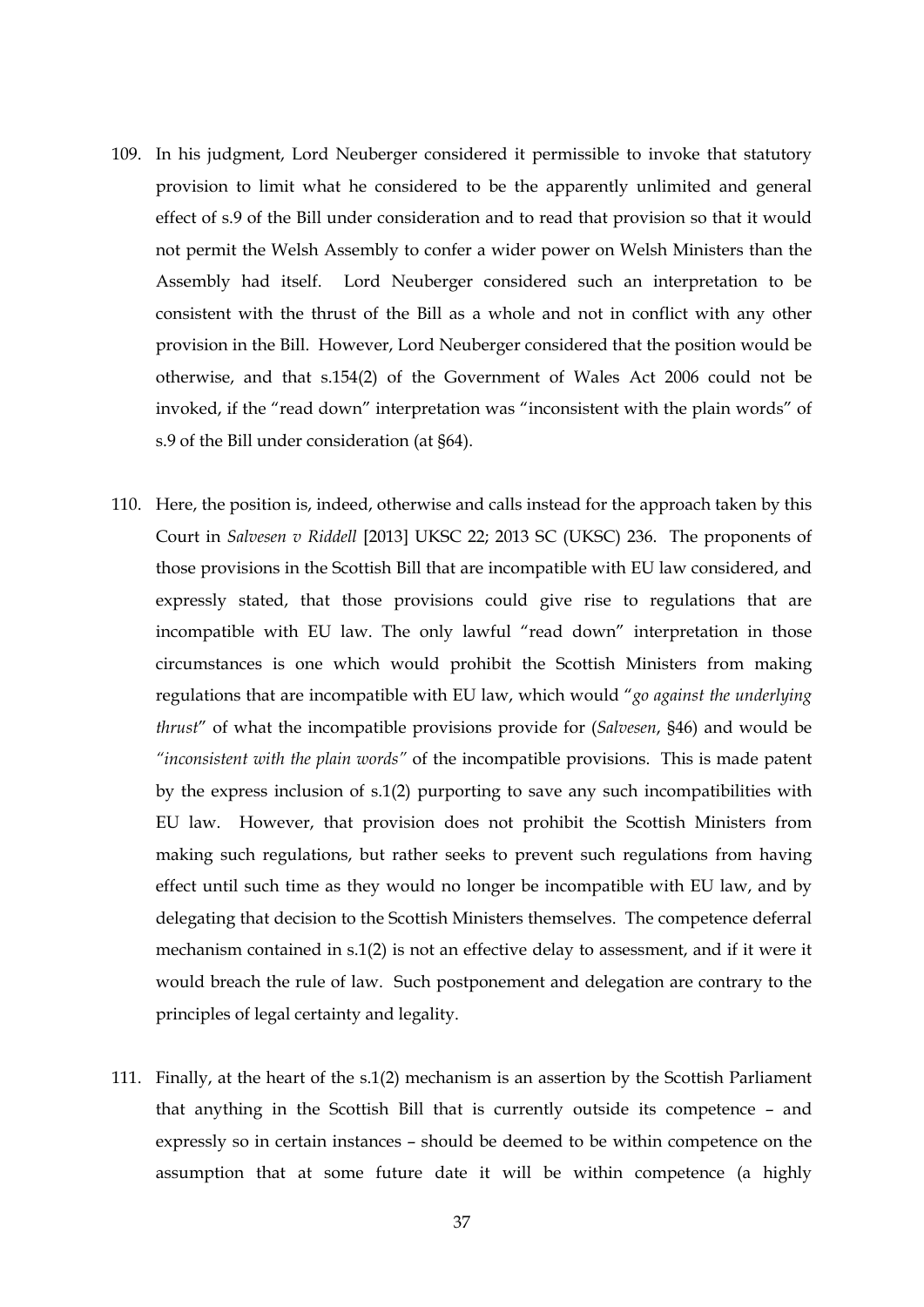questionable assumption which is subject to a number of uncertainties). By this, the Scottish Parliament is seeking to modify its own competence, contrary to the carefully drawn scheme in the SA itself, and contrary to those constitutional principles which necessarily underpin the exercise by the UK Parliament and other devolved institutions of their powers, and the carefully balanced relations between them.

#### **(5) CONCLUSION**

- 112. It is respectfully submitted that the answer to the questions referred is that the Scottish Bill is, or alternatively the relevant provisions of the Scottish Bill are, outside the legislative competence of the Scottish Parliament for the following amongst other **REASONS**:
	- (1) The whole of the Scottish Bill is not law because it relates to the reserved matter of international relations as defined in §7(1) of Schedule 5, and is therefore outside of competence by virtue of s.29(2)(b) SA.
	- (2) Section 17 of the Scottish Bill is not law because it modifies certain provisions of the SA as prohibited by §4(1) of Schedule 4, and is therefore outside of competence by virtue of s.29(2)(c) SA; and/or because it relates to the reserved matter of Parliament as defined in §1(c) of Schedule 5, and is therefore outside of competence by virtue of s.29(2)(b) SA.
	- (3) Section 33 of and schedule 1 to the Scottish Bill are not law because they modify certain provisions of the SA as prohibited by §4(1) of Schedule 4, and are therefore outside of competence by virtue of s.29(2)(c) SA.
	- (4) Various provisions of the Scottish Bill are not law because they are incompatible with EU law and are therefore outside of competence by virtue of s.29(2)(d) SA; and/or because they modify the ECA as prohibited by  $$1(2)(c)$  of Schedule 4, and are therefore outside of competence by virtue of s.29(2)(c) SA; and/or because they are contrary to the rule of law.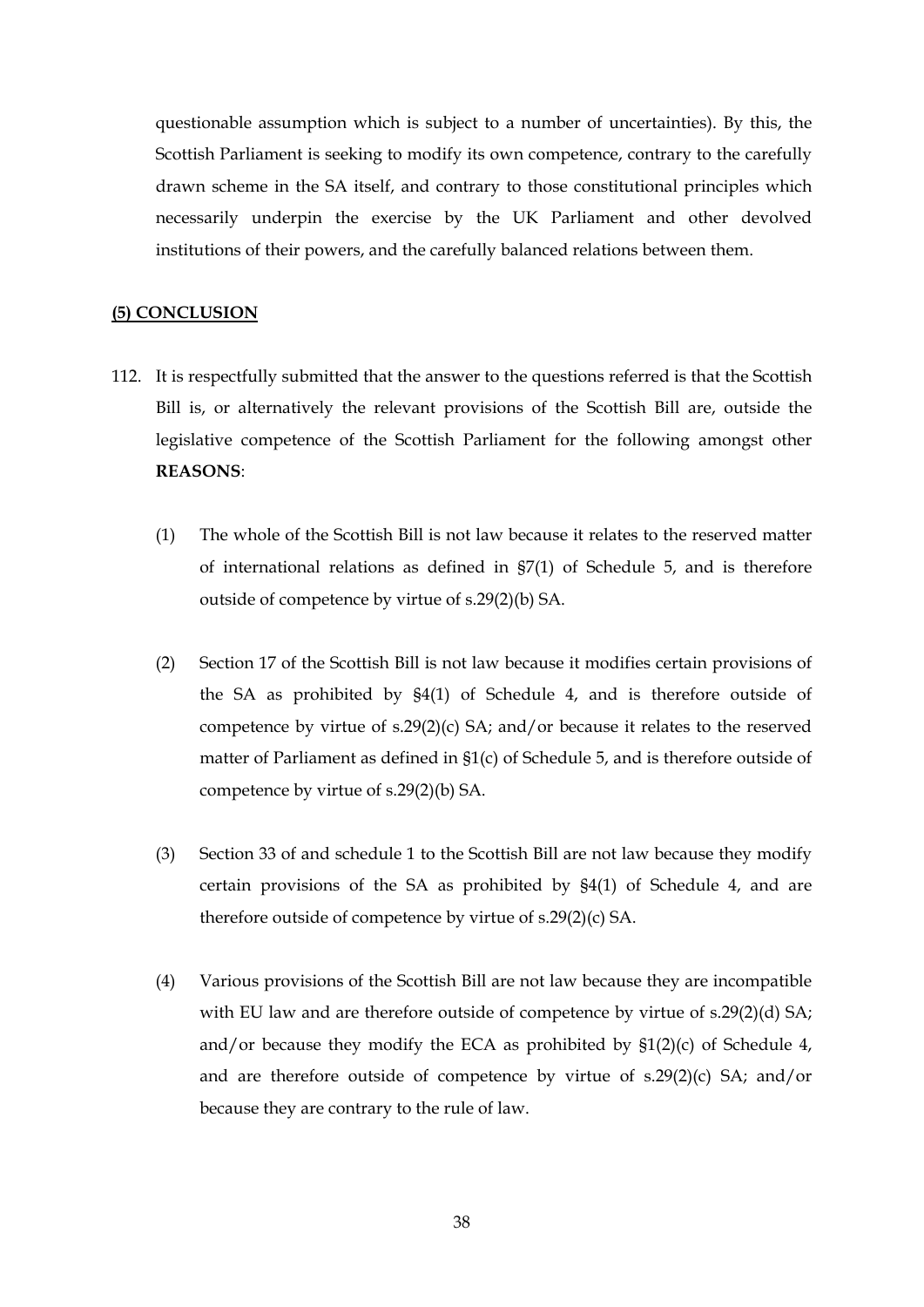**HER MAJESTY'S ADVOCATE GENERAL FOR SCOTLAND JAMES EADIE QC JASON COPPEL QC MARGARET GRAY B J GILL CHRISTOPHER KNIGHT** 

**8 June 2018**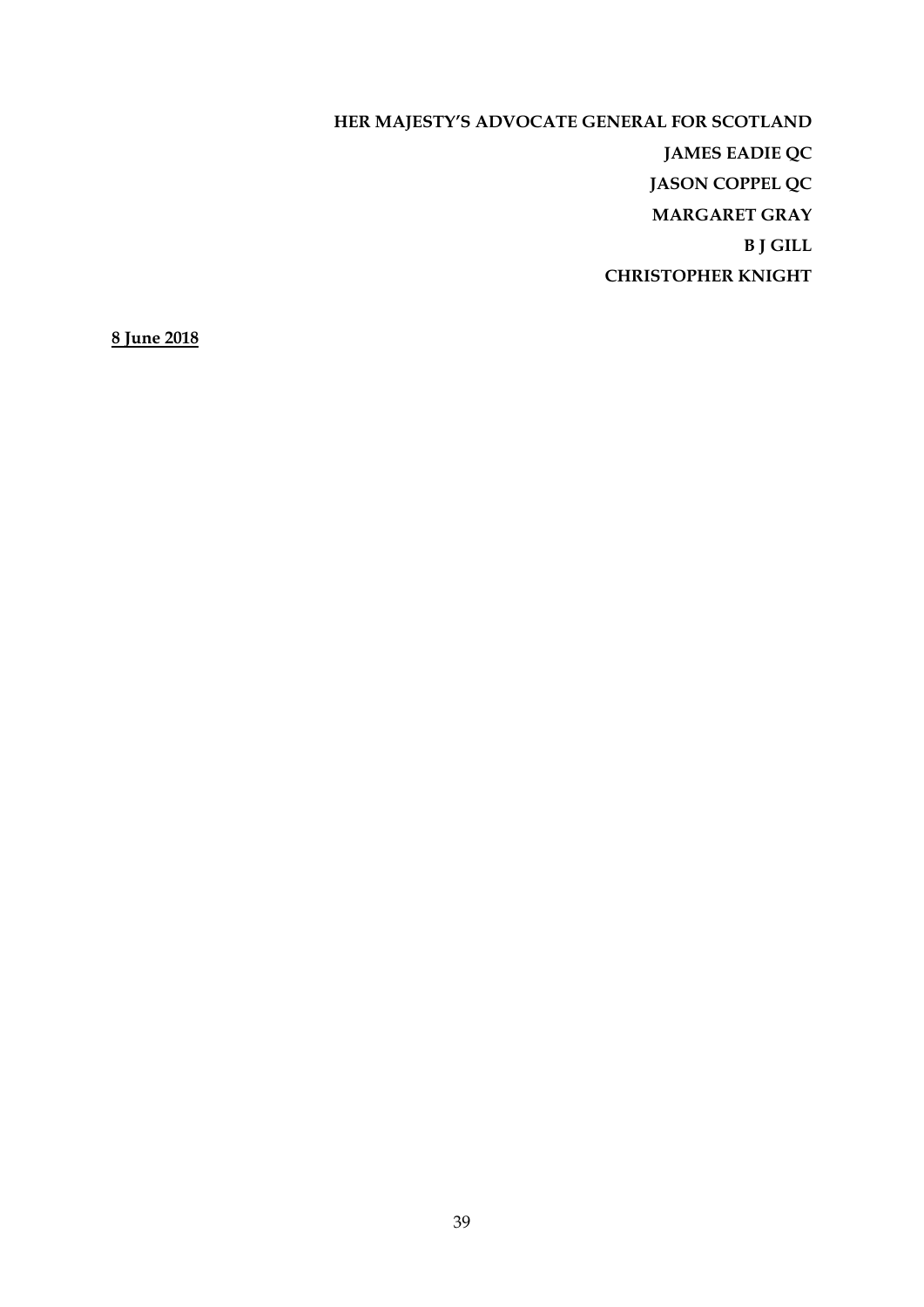## **ANNEX A**

#### **The Provisions of the Scottish Bill**

- 1. The Scottish Bill purports to do three main things: it (i) retains, in domestic law, EU law as applicable in Scotland; (ii) gives the Scottish Ministers powers in relation to the operation of devolved law retained in that way after withdrawal; and (iii) gives the Scottish Ministers powers in relation to devolved law retained in that way, in order to ensure that it remains consistent with EU law, in light of any developments in EU law after withdrawal. Much of the provision in the Scottish Bill deliberately corresponds to provision contained in the UK Bill.
- 2. Section 1 of the Scottish Bill is a statement of its purpose and effect. Section 1(1) provides that the purpose of the Scottish Bill is to make provision in connection with the prospective withdrawal of the UK from the EU, for ensuring "*the effective operation of Scots law (so far as within devolved legislative competence) upon and after UK withdrawal*".
- 3. Section 1(2) provides that, so far as any provision of the Scottish Bill would, if it were in effect before the relevant time, be incompatible with EU law, the provision is to have "*no effect until the relevant time*". For that purpose, the "*relevant time*" is defined in s.1(3) as the time at which the provision of EU law with which the provision being tested would be incompatible ceases to have effect in Scots law as a consequence of the withdrawal of the UK from the EU.
- 4. Part 2 of the Scottish Bill contains provisions by which existing EU law is to be retained in Scots law "*on and after exit day*". The term "*exit day*" is defined in s.28(1) as being "*the day that the United Kingdom leaves the EU*". Section 28(3) provides that for that purpose the UK leaves the EU "*when the Treaty on European Union and the Treaty on the Functioning of the European Union cease to apply to the United Kingdom as a consequence of UK withdrawal*".
- 5. Within Part 2, the main provisions intended to save and incorporate EU law as applicable in Scotland are ss.2-5. The term "*retained (devolved) EU law*" (defined in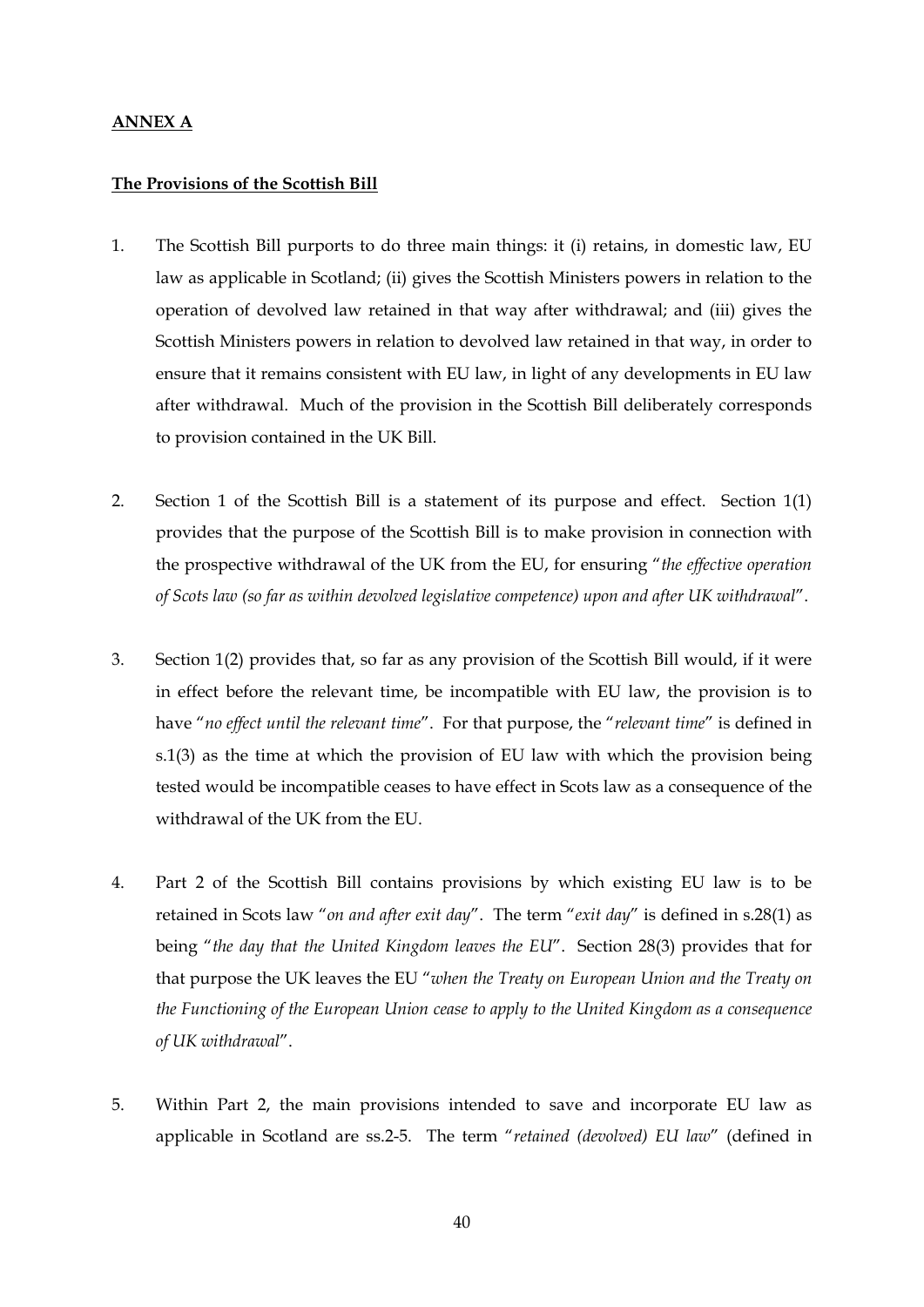s.10(9)) is used to refer to "*anything which, on or after exit day, continues to be, or forms part of, Scots law*" by virtue, principally, of those provisions.

- (1) Section 2 provides that devolved EU-derived domestic legislation, as it has effect in Scots law immediately before exit day, continues to have effect in Scots law on and after exit day. The effect of this provision is that existing domestic devolved legislation which implements EU obligations remains on the domestic statute book after the withdrawal of the UK from the EU. This provision corresponds to clause 2 of the UK Bill.
- (2) Section 3 provides that devolved direct EU legislation, so far as operative immediately before exit day, forms part of Scots law on and after exit day. The effect of this provision is to incorporate into Scots law directly applicable EU law that has effect in the UK by s.2(1) ECA and (ignoring any legislation enacted by Parliament) would otherwise not have effect after withdrawal. This provision corresponds to clause 3 of the UK Bill.
- (3) Section 4 provides that any devolved rights, powers, liabilities, obligations, restrictions, remedies and procedures which, immediately before exit day, are recognised and available in Scots law and enforced, allowed and followed, by virtue of s.2(1) of the ECA, continue on and after exit day. The effect of this provision is to retain other aspects of EU law not covered by ss.2 and 3, such as rights conferred directly on individuals by the EU Treaties or multilateral agreements to which the EU is a party. This provision corresponds to clause 4 of the UK Bill.
- (4) Section 5 provides that the general principles of EU law and the Charter of Fundamental Rights are part of Scots law on or after exit day so far as they have effect in EU law immediately before exit day and relate to anything to which ss.2-4 apply. This differs from corresponding provision in clause 5(4) of, and Schedule 1, to the UK Bill.
- 6. Part 2 of the Scottish Bill further contains a series of exceptions to the savings and incorporations effected by ss.2-5: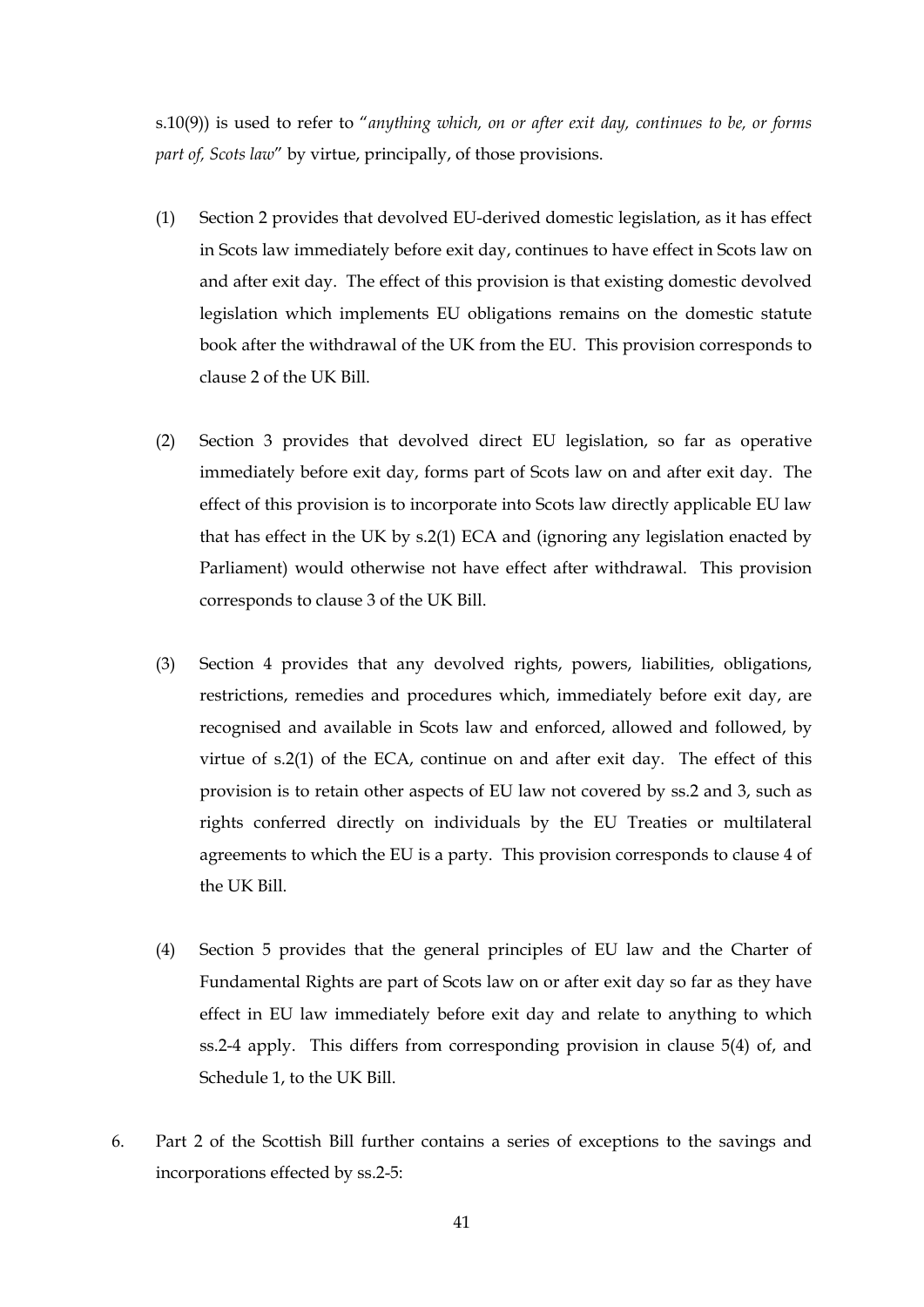- (1) Section 6 provides that the principle of the supremacy of EU law does not apply to any devolved enactment or rule of law passed or made on or after exit day; but continues to apply on and after exit day so far as relevant to the interpretation, disapplication or quashing of any devolved enactment or rule of law passed or made before exit day. The effect of this provision is that legislation made after exit day which is inconsistent with EU law retained by the Scottish Bill will take precedence over earlier legislation; but where there is a conflict between pre-exit Scots law and retained EU law, the retained EU law takes precedence. Similarly, the obligation to interpret domestic law in accordance with EU law will continue in relation to pre-exit devolved law but not in relation to Scots law that is passed or made on or after exit day. This provision corresponds to clause 5(1) to (3) of the UK Bill.
- (2) Section 7 provides that there is no right in Scots law on or after exit day to challenge any retained (devolved) EU law on the basis that immediately before exit day an EU instrument was invalid. Section 7(2) provides an exception from that rule for a challenge "*of a kind described, or provided for, in regulations made by the Scottish Ministers*". This provision corresponds to §1 of Schedule 1 to the UK Bill.
- (3) Section 8 provides that there is no right in Scots law on or after exit day to damages in accordance with the rule in *Francovich*, except in relation to any right of action accruing before exit day. This differs from corresponding provision in §3 of Schedule 1 and §37 of Schedule 8 to the UK Bill.
- 7. Part 3 of the Scottish Bill confers regulation-making powers on the Scottish Ministers (each of which, as a result of the SA, is limited in the same way as the legislative competence of the Scottish Parliament):
	- (1) Section 11 gives the Scottish Ministers power to make regulations where they consider that there is or would be a failure of retained (devolved) EU law to operate effectively, or any other deficiency in retained (devolved) EU law, arising from the withdrawal of the UK from the EU; and that it is necessary to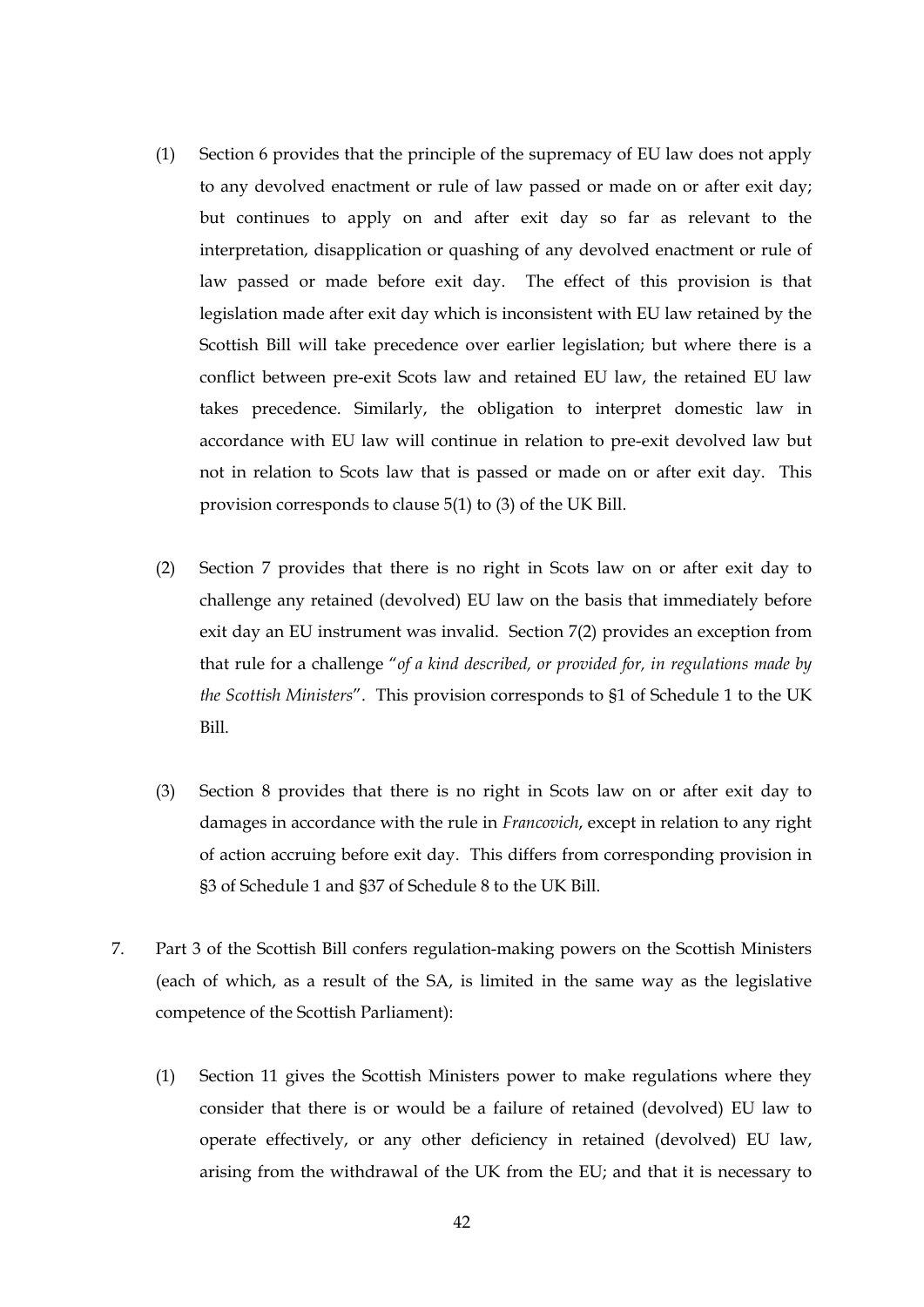make provision to prevent, remedy or mitigate the failure or other deficiency. This provision corresponds to clause 7 of the UK Bill. The power expires two years after exit day.

- (2) Section 12 gives the Scottish Ministers power to make regulations where they consider that there is or would be a breach of the international obligations of the UK arising from withdrawal; and that it is necessary to make provision to prevent or remedy the breach. The power expires two years after exit day.
- (3) Section 13 gives the Scottish Ministers power by regulations to make provision corresponding to provision in EU law after withdrawal. The purpose of the power is to allow devolved law to keep pace with developments in EU law after withdrawal. The power expires three years after exit day, although the Scottish Ministers may extend that period.
- 8. Section 17 is the final provision of Part 3. It applies to subordinate legislation made, confirmed or approved by a Minister of the Crown or any other person (other than the Scottish Ministers) if it contains devolved provision which modifies or otherwise affects the operation of retained (devolved) EU law or anything that would be, on or after exit day, retained (devolved) EU Law; and is made under a function conferred or modified by an Act of Parliament enacted after the date on which s.17 comes into force. Section 17(2) provides that such subordinate legislation, to the extent that it contains provision that would be within the legislative competence of the Scottish Parliament, "*is of no effect*" unless the consent of the Scottish Ministers is obtained in advance.
- 9. Part 6 of the Scottish Bill contains various general provisions, including, in particular:
	- (1) Section 33, which provides for the repeal of spent references to EU law etc. in the SA and is summarised in more detail below.
	- (2) Section 36, which provides that ss.1, 11, 12, 14 to 22, 27 to 32 and 35-38 come into force on the day after Royal Assent; all other provisions come into force on a day to be appointed by the Scottish Ministers;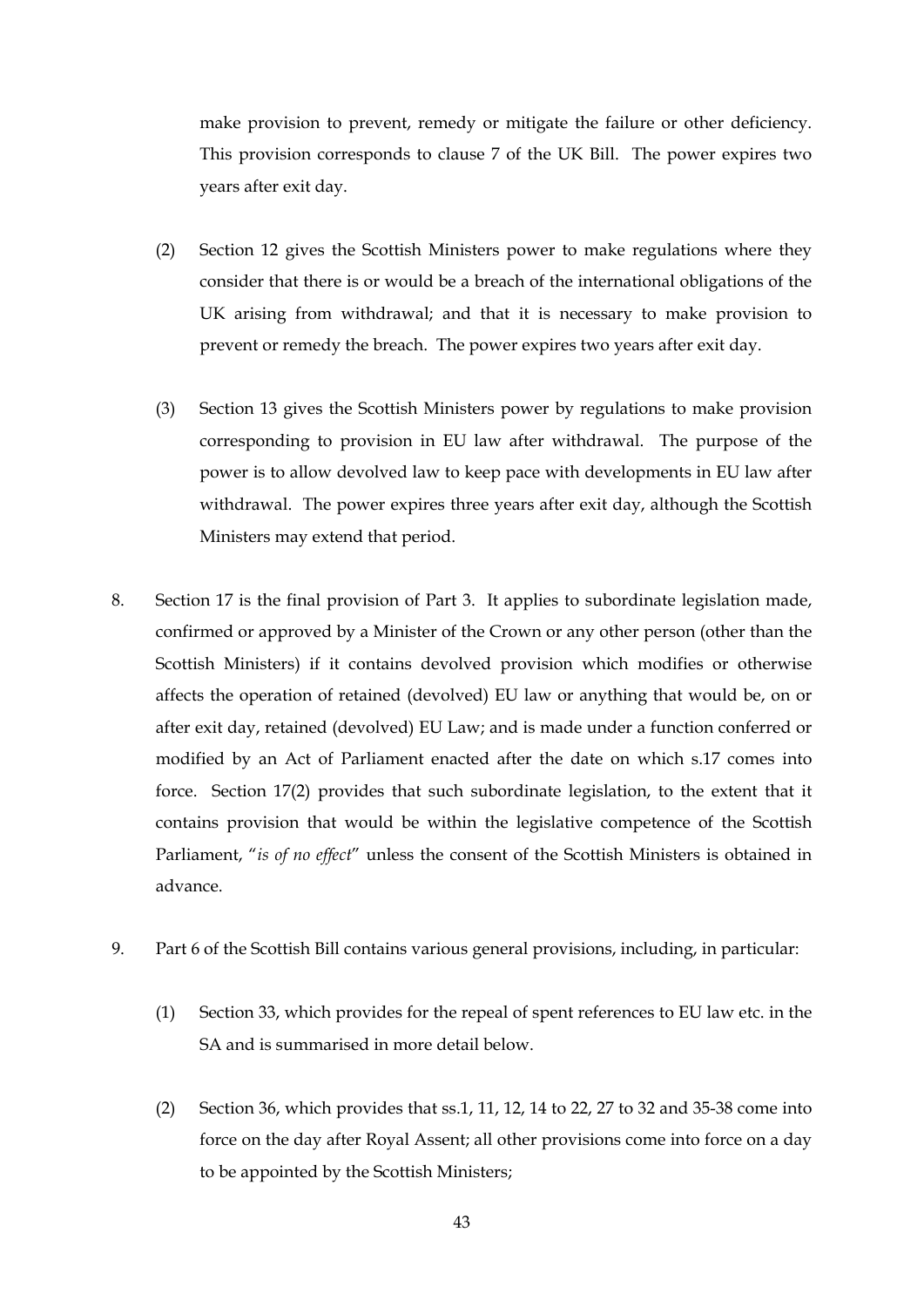- (3) Section 37, which allows the Scottish Ministers to repeal the entire Act, subject to affirmative procedure in the Scottish Parliament. This is another highly unusual feature of the Scottish Bill.
- 10. Section 33 provides for the repeal of the words "*or with EU law*" in ss.29(2)(d) and 57(2) of the SA. Those repeals remove the restrictions on the Scottish Parliament's legislative competence and the Scottish Ministers' devolved competence which require compatibility with EU law. Section 33(3) introduces Schedule 1 which contains further repeals of provisions in the SA "*which are spent as a consequence of the UK's withdrawal from the EU*". The Scottish Government's Explanatory Notes state that these repeals "*tidy up*" what will, when the UK withdraws from the EU, be spent references to EU law (§128).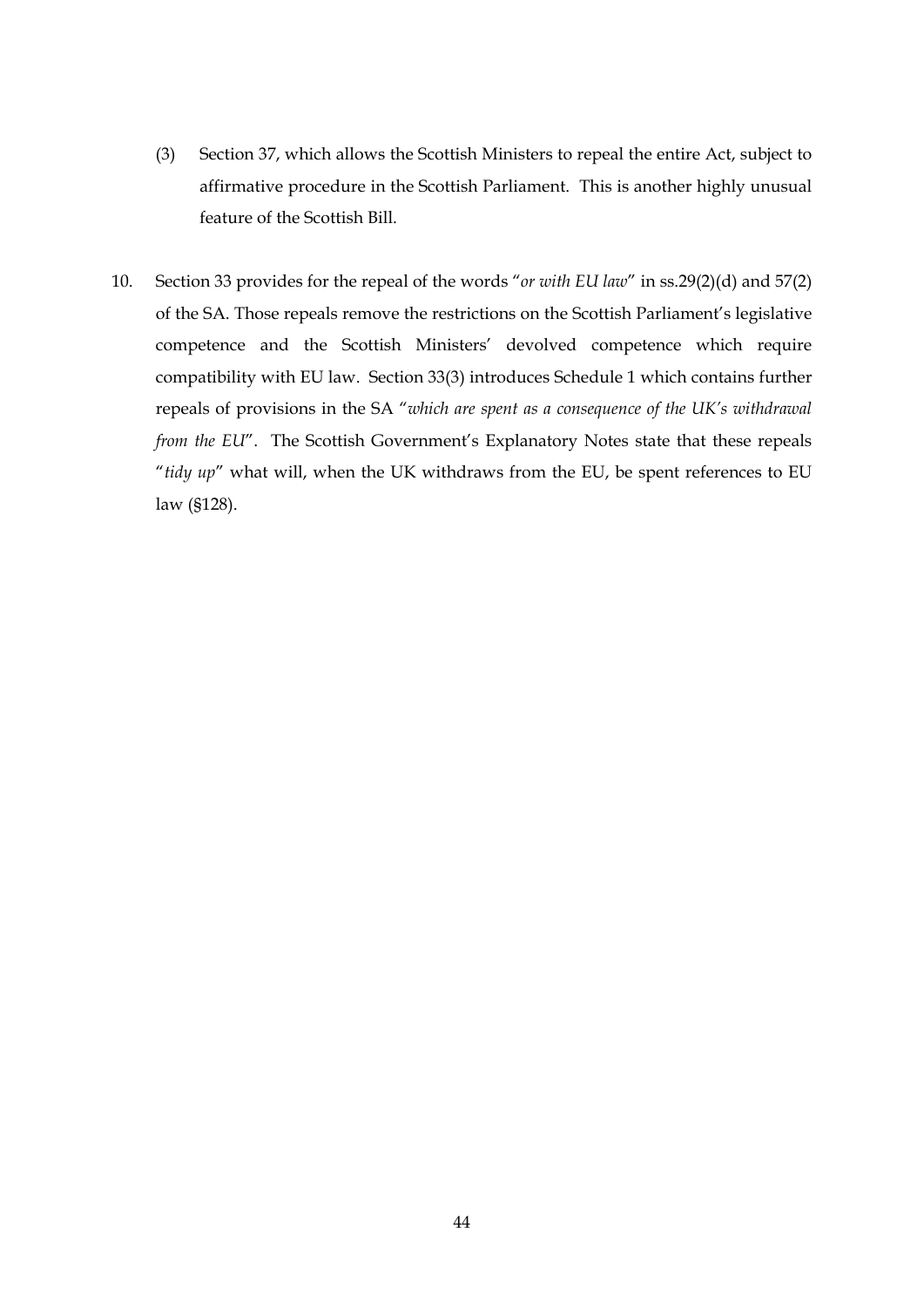## **ANNEX B**

#### **The Parliamentary Passage of the Scottish Bill**

#### *The Parliamentary timetable*

- 1. Contrary to established practice, the Scottish Government did not provide the Office of the Advocate General for Scotland with a copy of the draft Scottish Bill prior to its introduction. Such a process has been established in order that any concerns over the Scottish Parliament's competence to pass a Bill can be resolved, or sought to be resolved, by discussion between the Scottish Government and the UK Government. This is the only occasion on which the Scottish Government has not followed this practice.
- 2. The Scottish Bill was introduced and passed on an emergency basis. It appears that this was done in an attempt to seek to obtain some perceived political advantage as a result of the Scottish Bill having been passed in advance of the enactment of the UK Bill.
- 3. On 27 February 2018, the Scottish Bill was introduced in the Scottish Parliament by the Deputy First Minister and Cabinet Secretary for Education and Skills. He made a statement, in accordance with s.31(1) SA, that in his view the provisions of the Scottish Bill would be within the legislative competence of the Scottish Parliament.
- 4. On the same date, the Presiding Officer made a statement, as required by s.31(2) SA, of his position on whether or not the provisions of the Scottish Bill would be within the legislative competence of the Scottish Parliament. He concluded that provisions of the Scottish Bill whose effect would be postponed by s.1(2) would not be within legislative competence. This is the only occasion on which a Scottish Government bill has been introduced to the Scottish Parliament with a negative statement of legislative competence by the Presiding Officer.
- 5. On 28 February 2018, the Lord Advocate made an (unprecedented) oral statement to the Scottish Parliament confirming that, as required by the ministerial code, he had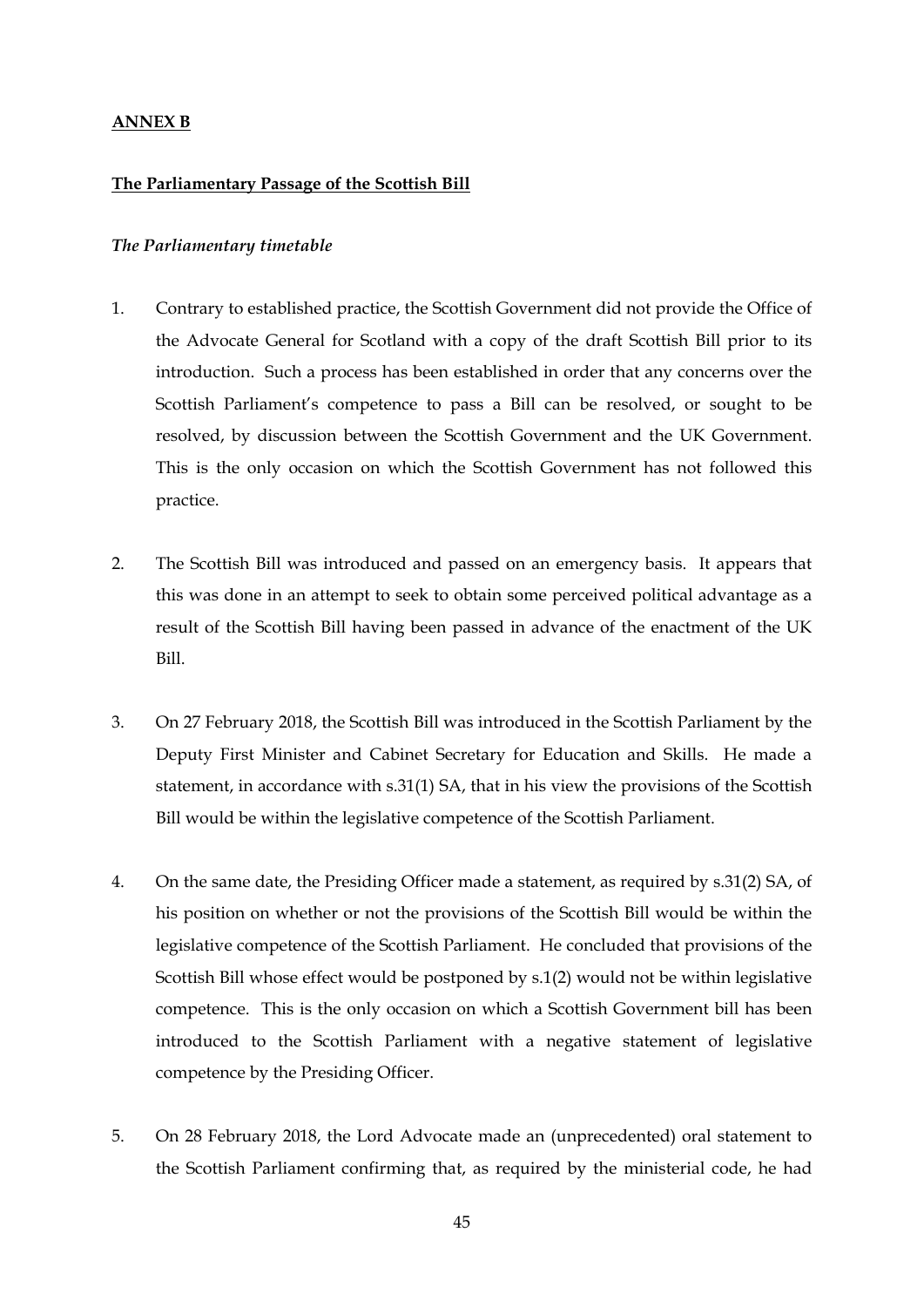cleared the Deputy First Minister's statement of competence, and explaining why the Scottish Government considered that the Scottish Bill was within legislative competence.

- 6. On 1 March 2018, the Scottish Parliament decided that the Scottish Bill should be treated as an Emergency Bill under its standing orders. Thereafter, the Scottish Bill passed through parliamentary procedure as follows:
	- (1) On 7 March 2018, the lead committee, the Finance and Constitution Committee, heard evidence. Because the Scottish Bill was an Emergency Bill, the committee did not report on the Scottish Bill's general principles.
	- (2) On 7 March 2018, the Scottish Parliament held the Stage 1 debate on the general principles of the Scottish Bill.
	- (3) On 13 March 2018, the Scottish Parliament held a "pre-Stage 2" debate.
	- (4) On 13 and 14 March 2018, the Finance and Constitution Committee held its Stage 2 consideration and made various amendments to the Scottish Bill.
	- (5) On 21 March 2018, the Scottish Parliament held the Stage 3 debate. It made various amendments and passed the Scottish Bill.

# *The Presiding Officer's statement on legislative competence*

7. Upon introduction of the Scottish Bill, the Presiding Officer made a detailed reasoned statement explaining why he had concluded that certain provisions of the Scottish Bill (those whose legal effect would be postponed by  $s(1, 2)$ ) would not be within legislative competence. His reasoning was as follows:

"*In my view the Scotland Act provides that the legislative competence of the Parliament is to be assessed at the point at which legislation is passed. The Parliament and the Scottish Ministers will remain bound to act compatibly with EU law until such point as the Treaties cease to apply. In my view this prevents the Parliament from exercising legislative power now, even though it assumes it will be legally able to act in the future.*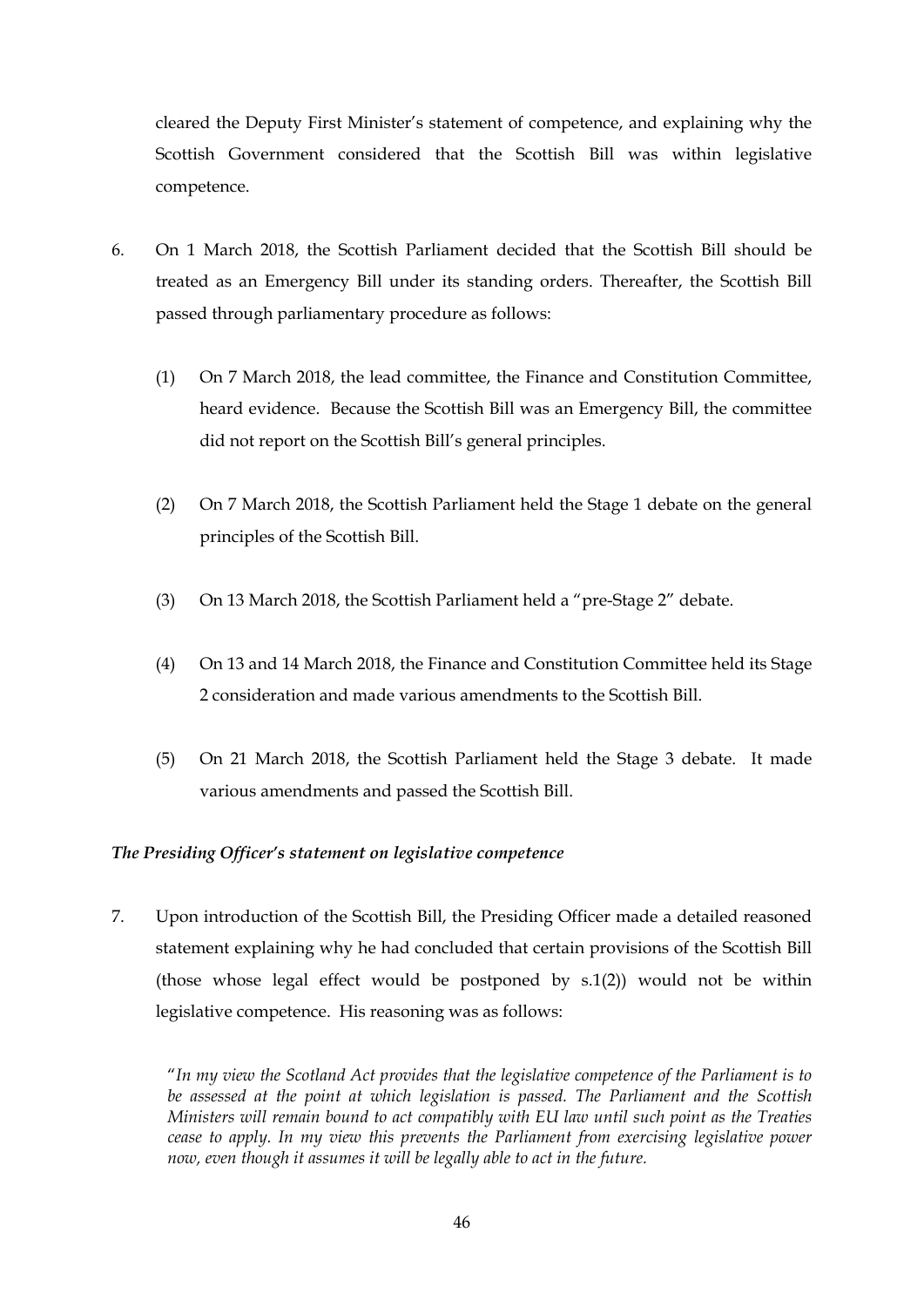It is a familiar concept that the limitations on competence set out in section 29(2) will *fluctuate over time. The devolution settlement was designed to adapt and change within the legislative scheme set out in the Scotland Act. The consistent approach to interpreting the powers of the Parliament has been that legislation cannot seek to exercise competence prior to that competence being transferred. In my view, postponing the exercise of powers until a future date, may change the legal effect of a Bill but does not resolve the question of its legal validity."* 

# *The Policy Memorandum*

8. The Scottish Government's Policy Memorandum which accompanied the Scottish Bill made clear that it was being presented as a direct response to the UK Bill. It explained that, on the introduction of the UK Bill (§8):

"*the First Ministers of Scotland and Wales issued a joint statement indicating that their governments considered the approach of the EUWB to the devolved settlements to be an attack on the founding principles of devolution and that neither government would be able to recommend that legislative consent be given.*"

9. The Scottish Government explained, however, that the introduction of the Scottish Bill did not mean that it had "*resolved to reject the EUWB and rely instead on this Bill*" (§6):

"*If the necessary changes are made to the EUWB, then this Bill can be withdrawn and a legislative consent motion lodged by the Scottish Ministers. But until those changes are made, this Bill will be progressed through the Scottish Parliament so that on any scenario there is a legislative framework in place for protecting Scotland's system of laws from the shock and disruption of UK withdrawal from the EU.*"

10. Although the Scottish Government's preferred option remained "*being able to consent to an amended [UK Bill]*" (§12), it explained (§§13-14):

"*If the UK Government will not support the changes to the EUWB which would allow it to be given consent then the Scottish Government recognises that the consequence is that it and the Scottish Parliament must take responsibility themselves for preparing devolved law in Scotland for UK withdrawal. … While there is a realistic prospect of consent being withheld, the Scottish Government considers that introducing this Bill is a necessary and responsible step. Having a viable alternative statute will ensure that, on all scenarios, the Scottish Government and Parliament have the tools necessary to prepare Scotland, within their devolved responsibilities, for the legislative consequences of leaving the EU*".

11. The Policy Memorandum also explained that the Scottish Government had promoted amendments to the UK Bill in the House of Commons (§9):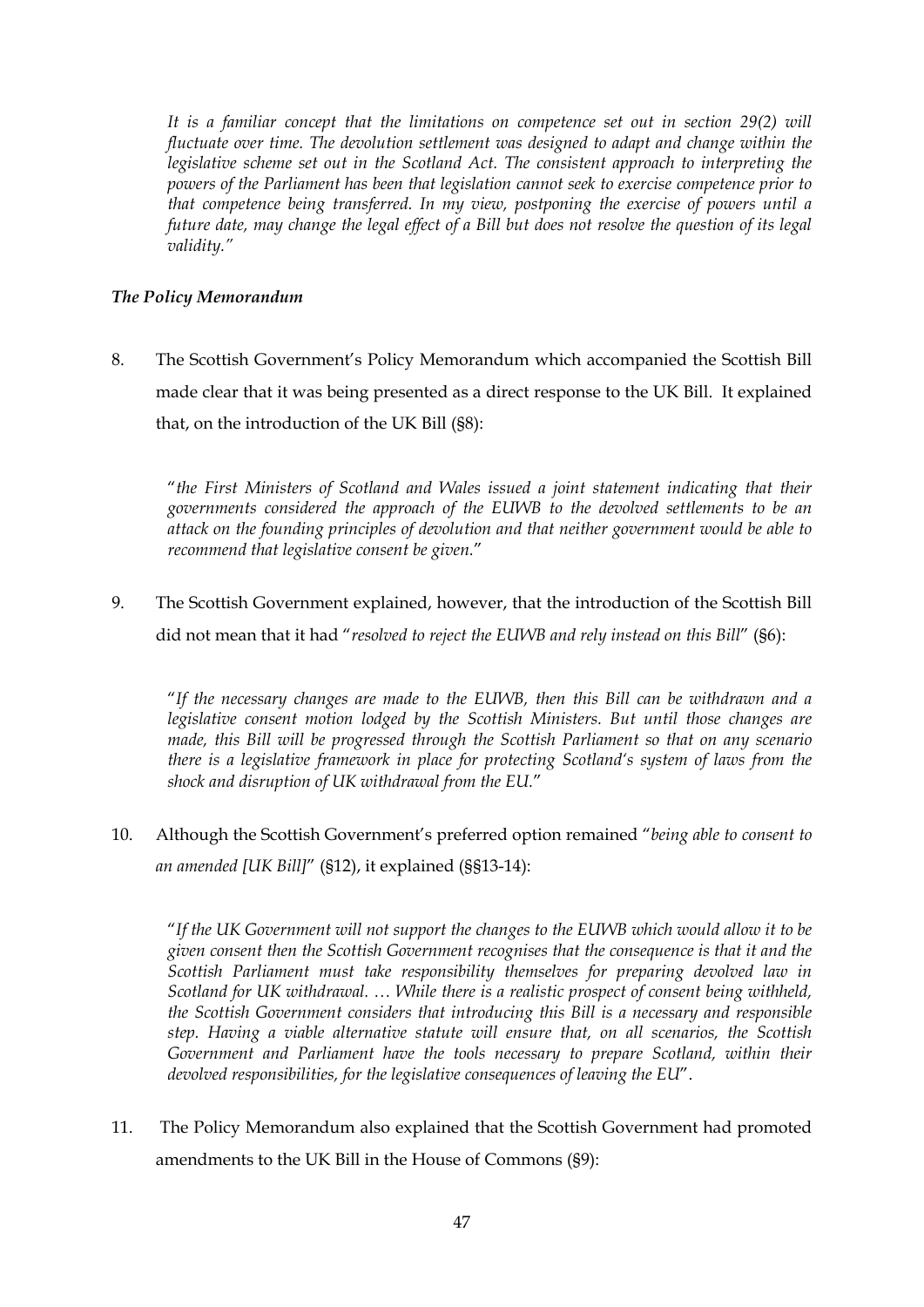"*Proposed amendments to the [UK Bill] were jointly prepared with the Welsh Government and published on 19 September, in advance of Committee Stage of the [UK Bill} in the House of Commons. In a joint letter to the Prime Minister the two First Ministers explained that these amendments "if made, would make the Bill one which we could consider recommending to the Scottish Parliament and the National Assembly for Wales"*".

12. The effect of the proposed amendments would have been to insert in what are now clauses 9 and 11 of the UK Bill a requirement that the consent of the Scottish Government be obtained to subordinate legislation affecting matters devolved to Scotland. Corresponding amendments had been tabled in the House of Commons but none had been accepted by the UK Government at either Committee Stage or at Report Stage (§10).

#### *Supplementary Legislative Consent Memorandum*

- 13. Subsequent to the passage of the Scottish Bill, in April 2018, the Scottish Government produced a Supplemental Legislative Consent Memorandum. It recommended that the Scottish Parliament withhold its consent to the UK Bill: at §3. It maintained the position previously expressed that the purported preference of the Scottish Government was for the UK Bill to make provision for the effects of withdrawal from the EU: at §§5 and 18. However, because the UK Parliament had not amended the UK Bill in a manner approved by the Scottish Government (see §§14-17), consent was proposed to be withheld in respect of the UK Bill.
- 14. On 15 May 2018 the Scottish Parliament voted not to consent to the UK Bill.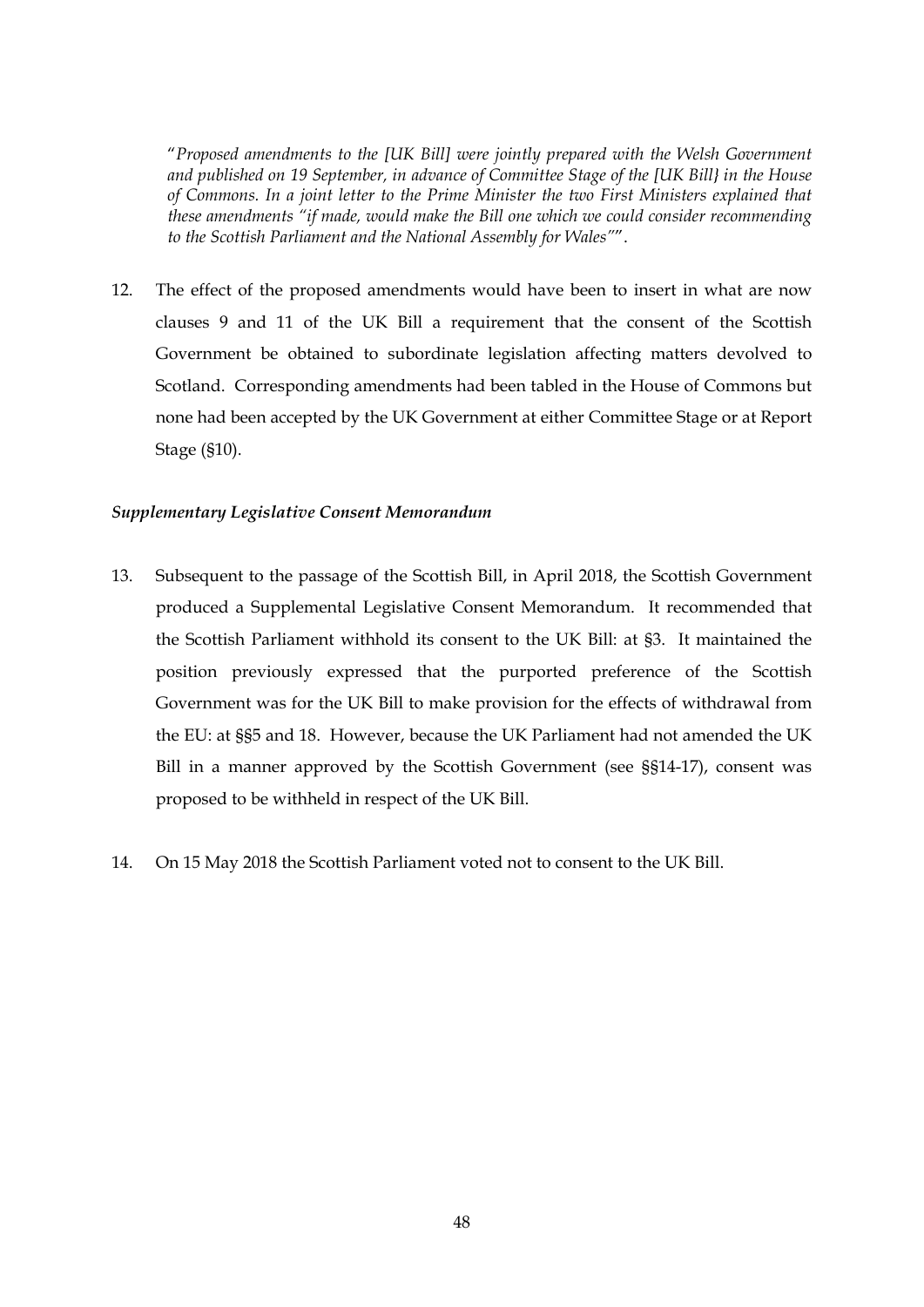# **ANNEX C**

-

# **The Provisions of the UK Bill**

- 1. The UK Bill was introduced in the House of Commons on 13 July 2017. At the date of this Case, the UK Bill is before the House of Commons for consideration of Lords amendments.2 Subject to the will of Parliament, the UK Bill is expected to receive Royal Assent by the summer recess.
- 2. The principal purpose of the UK Bill is "*to provide a functioning statute book on the day the UK leaves the EU*": Explanatory Notes to the UK Bill, §10. §2 of the Explanatory Notes provides the following overview of what the UK Bill will achieve:

"*The Bill ends the supremacy of European Union (EU) law in UK law and converts EU law as it stands at the moment of exit into domestic law. It also creates temporary powers to make secondary legislation to enable corrections to be made to the laws that would otherwise no longer operate appropriately once the UK has left, so that the domestic legal system continues to function correctly outside the EU. The Bill also enables domestic law to reflect the content of a withdrawal agreement under Article 50 of the Treaty on European Union once the UK leaves the EU, subject to the prior enactment of a statute by Parliament approving the final terms of withdrawal."*

- 3. Clause 1 of the UK Bill provides that "*The European Communities Act 1972 is repealed on exit day*". The term "*exit day*" is defined in clause 19(1) to mean "*such day as a Minister of the Crown may by regulations appoint*". As the Explanatory Notes to the UK Bill explain, the repeal of the ECA is "*to reflect the end of supremacy of EU law in domestic law and to remove the mechanism which enabled the flow of new EU law into UK law*": §74.
- 4. In order to provide that, as a general rule, the same rules and laws will apply on the day after the UK leaves the EU as before, the UK Bill:
	- (1) Preserves all the laws which have been made in the UK to implement EU obligations (clause 2);

<sup>&</sup>lt;sup>2</sup> The following summary relates to the UK Bill as it was returned to the House of Commons by the House of Lords on 16 May 2018.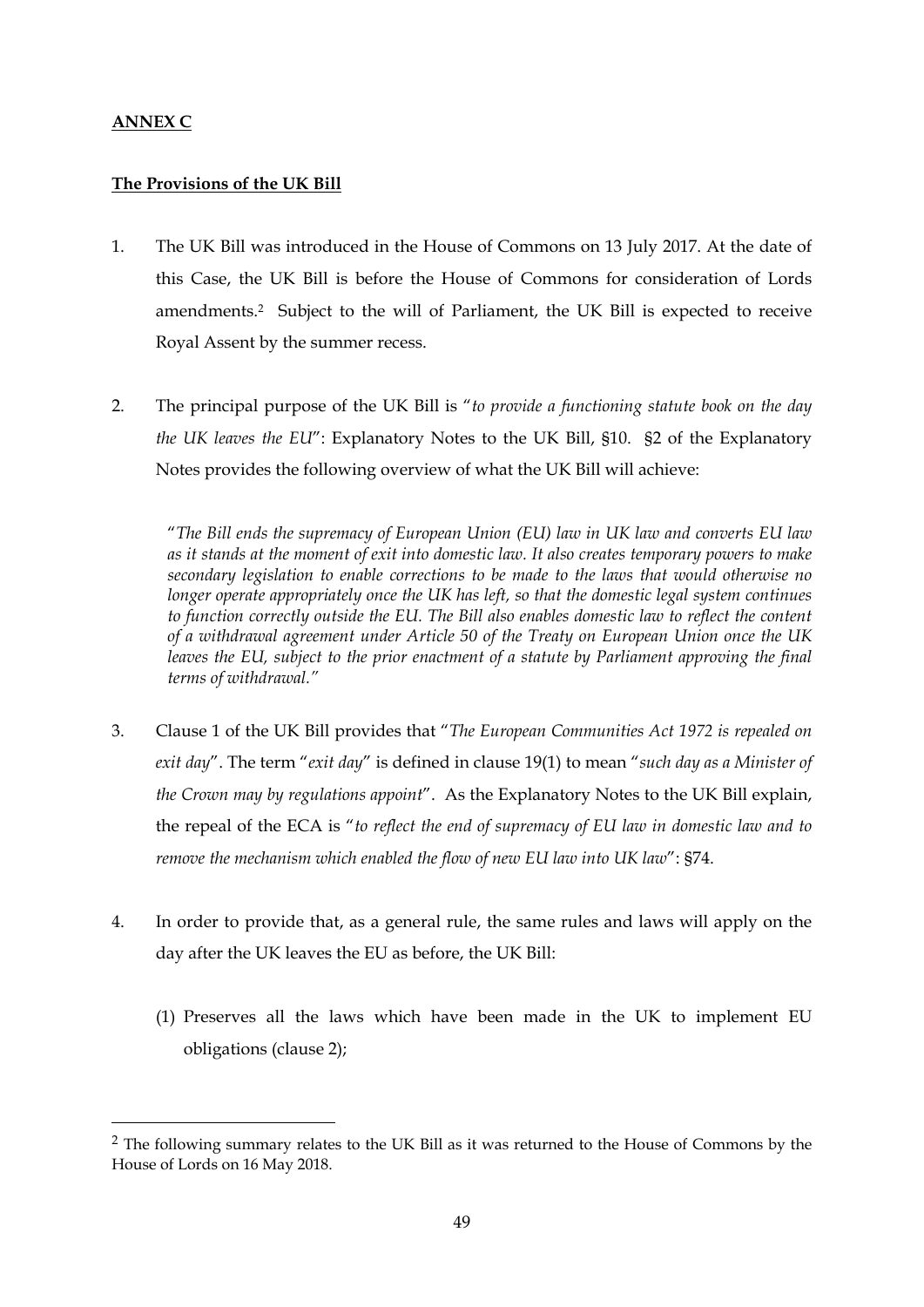- (2) Converts directly applicable EU law (such as EU regulations) into UK law (clause 3);
- (3) Incorporates any other rights which are currently available in domestic law by virtue of s.2(1) ECA, including the directly effective rights conferred by EU Treaties, that can currently be relied on directly in national law without the need for specific implementing measures (clause 5), with certain specified exceptions for the principle of supremacy of EU law, the Charter of Fundamental Rights, challenges for invalidity of EU law, and damages claims under the *Francovich* rule (clause 6 and Schedule 1); and
- (4) Provides that pre-exit case law of the Court of Justice has the same binding, or precedent, status in UK courts as decisions of this Court or the High Court of Justiciary in Scotland (clause 6).
- 5. The UK Bill provides powers to Ministers of the Crown to make regulations, including:
	- (1) To prevent, remedy or mitigate a failure of retained EU law to operate effectively, or any other deficiency arising from withdrawal, for a period of two years after exit day (clause 9);
	- (2) For the purposes of implementing the withdrawal agreement, if such provision should be in force on or before exit day (clause 11). This power is expressly subject to the prior enactment of a statute by Parliament approving the final terms of withdrawal, and it may not be exercised after exit day. A "*withdrawal agreement*" is defined in clause 19(1) as an agreement between the UK and the EU under Article 50(2) TEU setting out the arrangements for withdrawal, whether or not it has been ratified.
- 6. In relation to the devolution settlement, the UK Bill makes provision to amend the SA, GOWA and the Northern Ireland Act 1998 to give the devolved legislatures legislative competence to modify retained EU law, unless it is a modification of a description specified in regulations made by a Minister of the Crown. The restriction arising from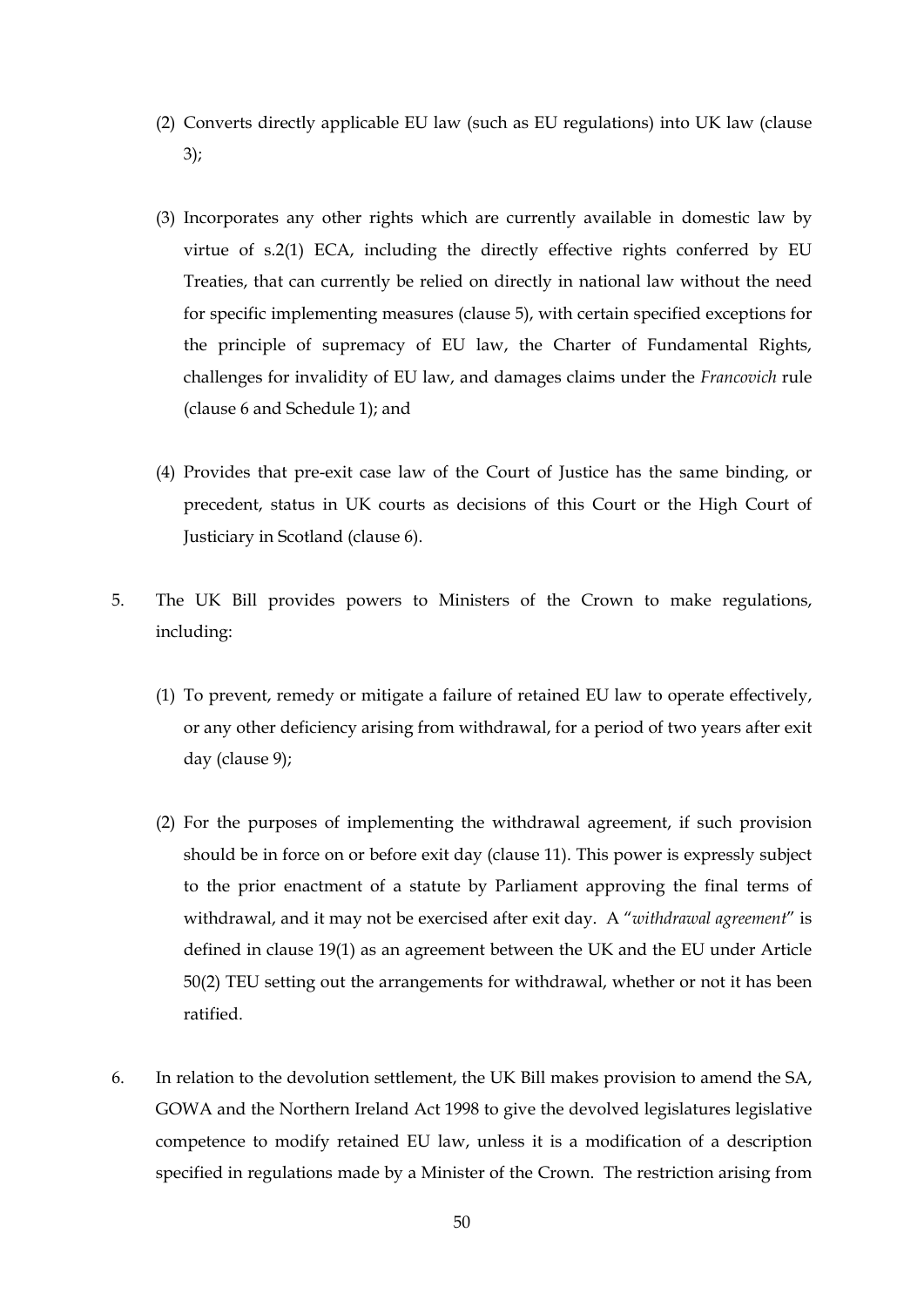any such regulations is a transitional position pending decisions as to whether common, UK-wide policy approaches are or are not needed in particular areas. Any regulations expire five years after they are made (if they are not revoked earlier).

- 7. This approach "*allows for the UK Government to work with the devolved administrations to establish areas where a common approach is or is not required, to help determine where UK frameworks might need to be kept after exit*": §41 of the Explanatory Notes to the UK Bill.
- 8. Clause 14 introduces Schedule 2, which "*confers powers to make regulations involving devolved authorities which correspond to the powers conferred by sections [9 and 11]*". The devolved authorities are the Scottish Ministers, the Welsh Ministers and any Northern Ireland department. Parts 1 and 2 of Schedule 2 confer on the devolved authorities broadly the same powers as those conferred on Ministers of the Crown in clauses 9 and 11. However, the Schedule 2 powers are subject to important limitations. The devolved authorities may not make regulations: (i) which modify any EU law retained by clauses 3 or 5 in areas covered by regulations made under the amendments to the SA, GOWA and the Northern Ireland Act 1998 made by clause 15; or (ii) which, when made, are inconsistent with any modification (whether in force or not) of any EU law retained by clauses 3 or 5 made by the UK Bill or a Minister of the Crown under the UK Bill, unless the modification could be made by the devolved authority itself: §§3 and 14 of Schedule 2.
- 9. Clause 15 amends the legislative competence provisions of the devolution legislation to prohibit the modification of retained EU law in areas specified in regulations, save where the modification would, immediately before exit day, have been within the legislative competence of the devolved legislature. The scope for the devolved legislatures to amend retained EU law where regulations are in force is accordingly restricted to cases, for example, of devolved legislation which implemented an EU directive.
- 10. In relation to the SA, clause 15(1) amends section 29(2)(d) SA by substituting, for the words "*with EU law*", the words "*in breach of the restriction in section 30A(1)*". Clause 15(2) then inserts the following new section: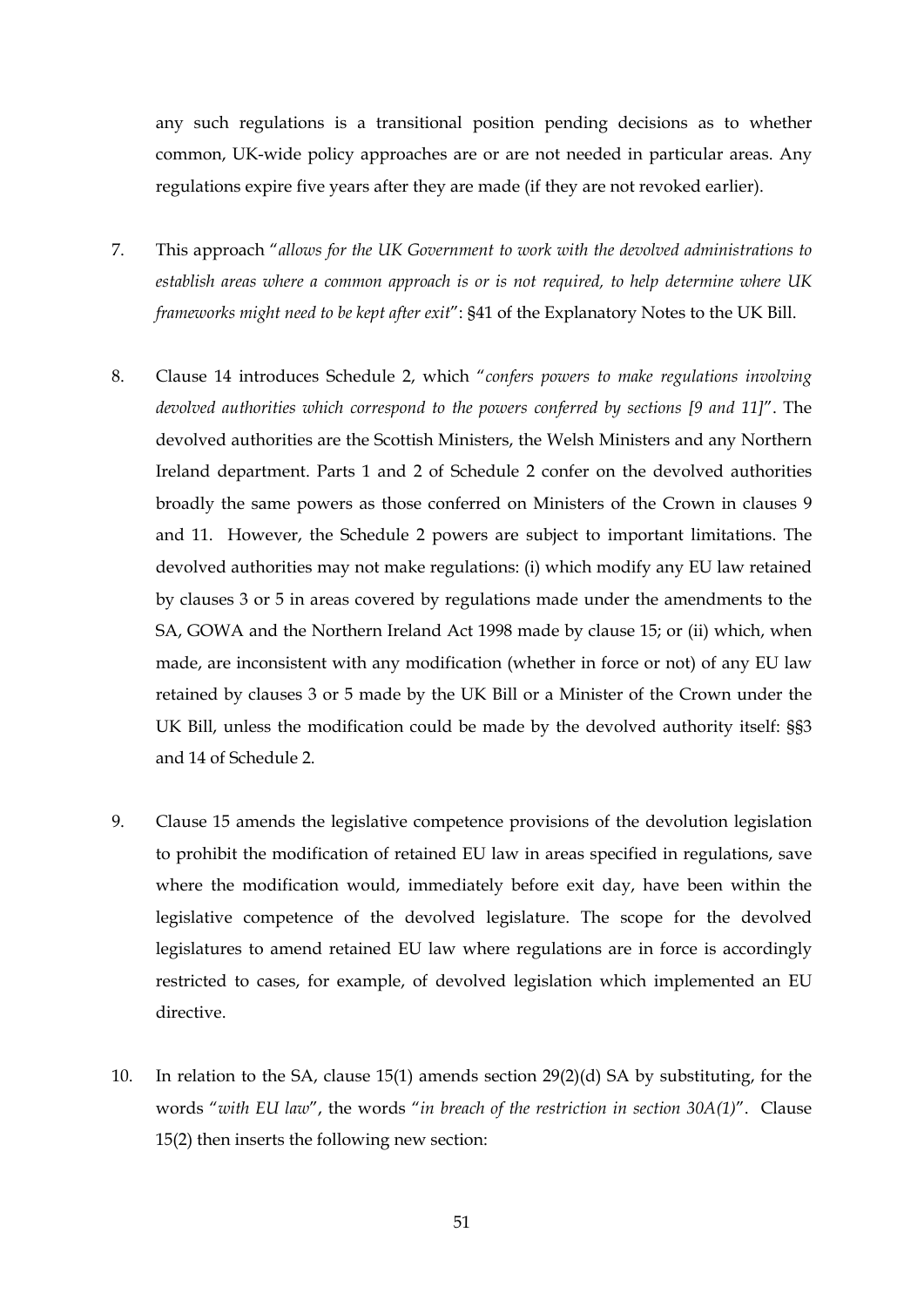## "*30A Legislative competence: restriction relating to retained EU law*

*(1) An Act of the Scottish Parliament cannot modify, or confer power by subordinate legislation to modify, retained EU law so far as the modification is of a description specified in regulations made by a Minister of the Crown* 

*(2) But subsection (1) does not apply to any modification so far as it would, immediately before exit day, have been within the legislative competence of the Parliament.* 

*(3) A Minister of the Crown must not lay for approval before each House of the Parliament of the United Kingdom a draft of a statutory instrument containing regulations under this section unless—* 

*(a) the Scottish Parliament has made a consent decision in relation to the laying of the draft, or* 

*(b) the 40 day period has ended without the Parliament having made such a decision.* 

*(4) For the purposes of subsection (3) a consent decision is—* 

*(a) a decision to agree a motion consenting to the laying of the draft,* 

*(b) a decision not to agree a motion consenting to the laying of the draft, or* 

*(c) a decision to agree a motion refusing to consent to the laying of the draft;* 

*and a consent decision is made when the Parliament first makes a decision falling within any of paragraphs (a) to (c) (whether or not it subsequently makes another such decision).* 

*(5) A Minister of the Crown who is proposing to lay a draft as mentioned in subsection (3) must—* 

*(a) provide a copy of the draft to the Scottish Ministers, and* 

*(b) inform the Presiding Officer that a copy has been so provided.* 

*(6) See also paragraph 6 of Schedule 7 (duty to make explanatory statement about regulations under this section including a duty to explain any decision to lay a draft without the consent of the Parliament).* 

*(7) No regulations may be made under this section after the end of the period of two years beginning with exit day.* 

*(8) Subsection (7) does not affect the continuation in force of regulations made under this section at or before the end of the period mentioned in that subsection.* 

*(9) Any regulations under this section which are in force at the end of the period of five years beginning with the time at which they came into force are revoked in their application to any Act of the Scottish Parliament which receives Royal Assent after the end of that period.* 

*(10) Subsections (3) to (8) do not apply in relation to regulations which only relate to a revocation of a specification.*